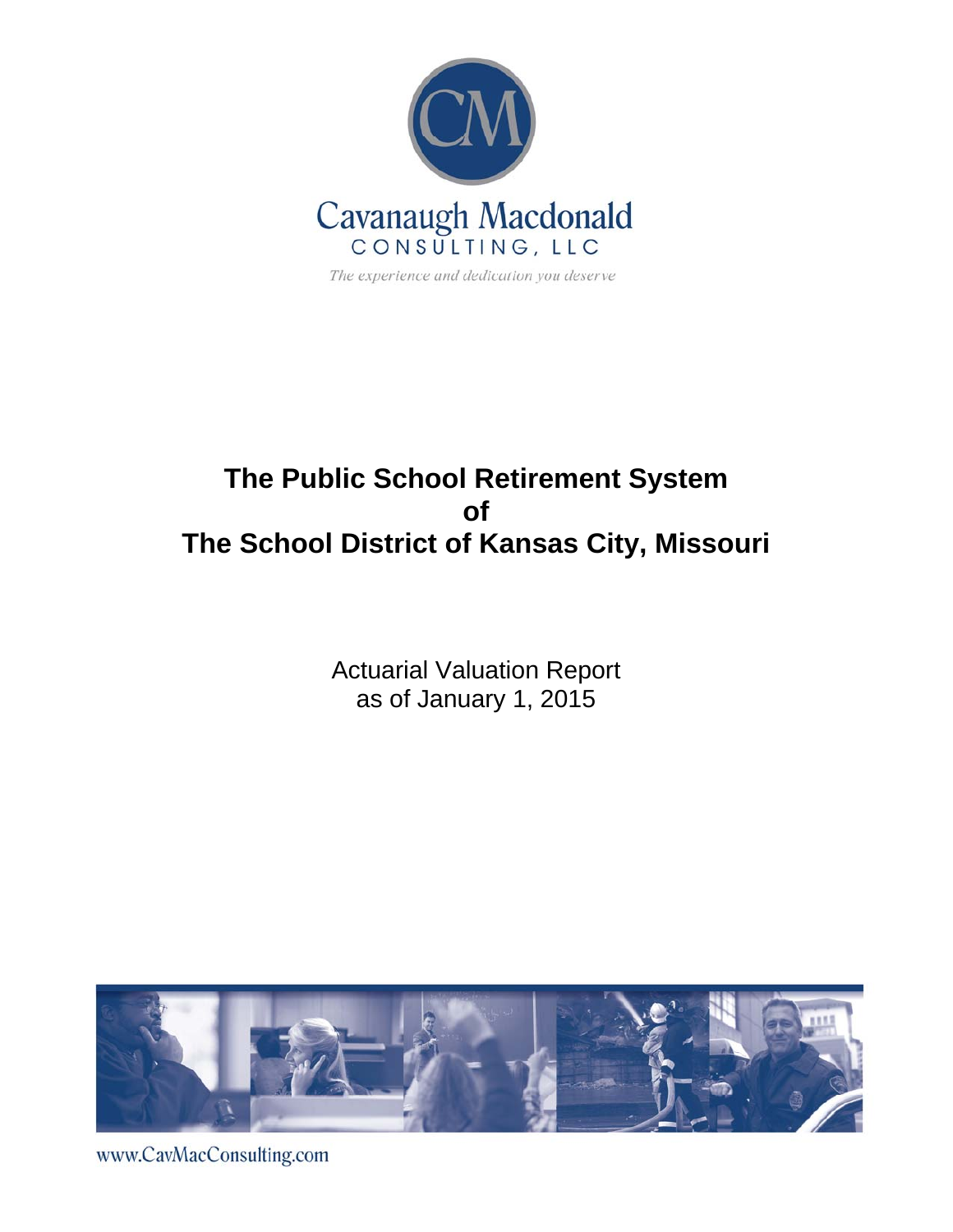

# **TABLE OF CONTENTS**

| <b>Section</b>                                                       | Page         |
|----------------------------------------------------------------------|--------------|
| <b>Actuarial Certification Letter</b>                                |              |
| Section I – Executive Summary                                        | $\mathbf{1}$ |
| Section $II -$ Scope of the Report                                   | 10           |
| Section III - Assets                                                 | 11           |
| Table 1 – Net Assets at Market Value                                 | 12           |
| Table 2 – Statement of Changes in Net Assets                         | 13           |
| Table 3 – Development of Actuarial Value of Assets                   | 14           |
| Section IV - System Liabilities                                      | 15           |
| Table 4 – Present Value of Future Benefits                           | 16           |
| Table 5 – Actuarial Accrued Liability                                | 17           |
| Table 6 – Actuarial Gain/(Loss) for 2014                             | 18           |
| Table 7 – Actuarial Balance Sheet                                    | 19           |
| Table 8 – Pension Benefit Obligation Funded Status                   | 20           |
| Section V - Employer Contributions                                   | 21           |
| Table 9 - Normal Cost Rate                                           | 22           |
| Table 10 – Development of 2015 Actuarial Required Contribution (ARC) | 23           |
| Section VI – Other Information                                       | 24           |
| Table 11 – Schedule of Funding Progress                              | 25           |
| Table 12 - Historical Contribution Rates                             | 26           |
| Table 13 - Solvency Test                                             | 27           |
| <b>Appendices</b>                                                    |              |
| A. Summary of Membership Data                                        | 28           |
| <b>B. Summary of Benefit Provisions</b>                              | 58           |
| C. Actuarial Cost Method and Assumptions                             | 64           |

D. Glossary of Terms 69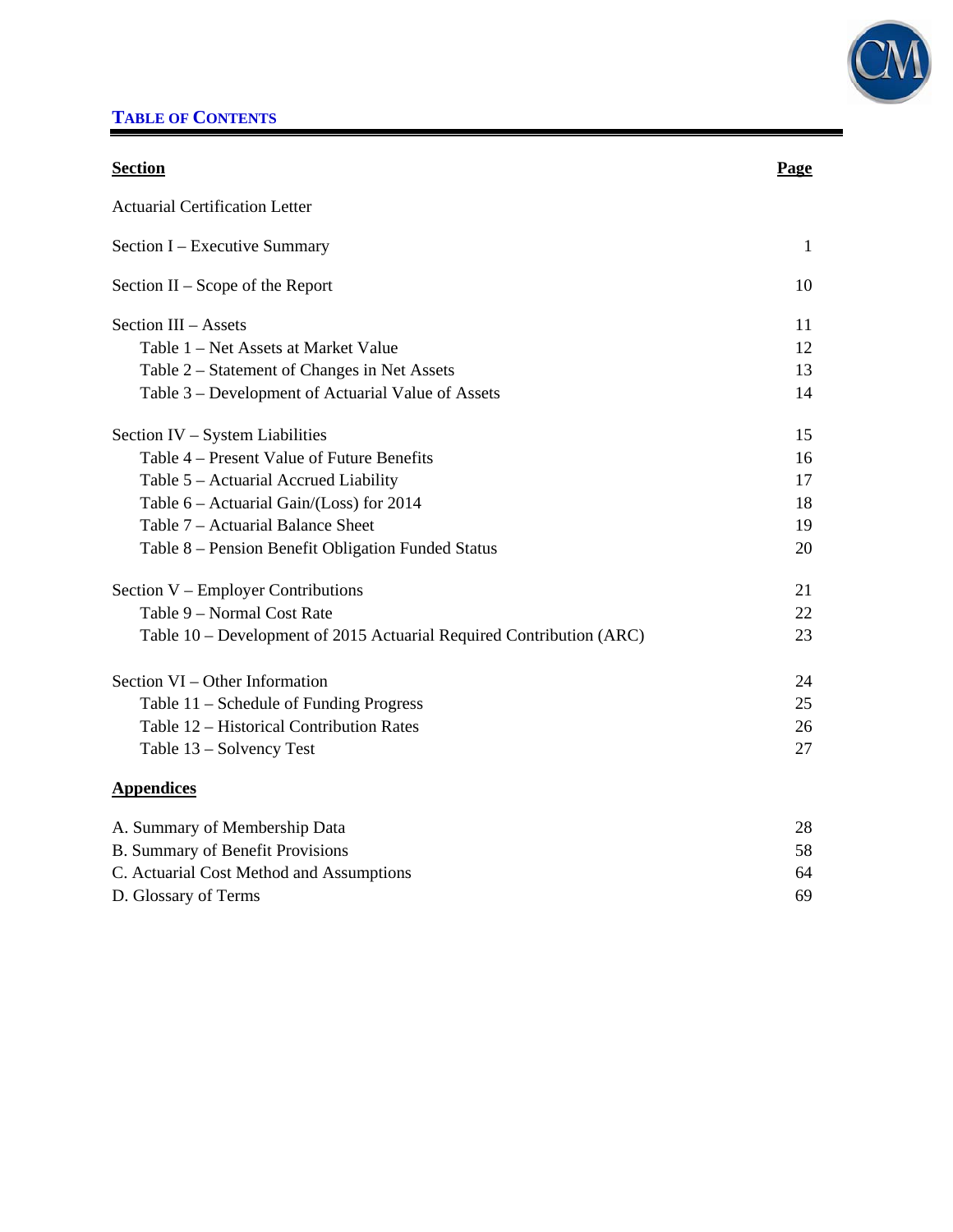

June 1, 2015

I

The Board of Trustees Public School Retirement System of the School District of Kansas City, Missouri 4600 The Paseo Kansas City, MO 64110

Dear Members of the Board:

In accordance with your request, we have completed an actuarial valuation of the Public School Retirement System of the School District of Kansas City, Missouri as of January 1, 2015. The major findings of the valuation are contained in this report, including the actuarial contribution rate for fiscal year 2015. The actuarial methods are the same as were used in the prior valuation, but there was one change to the actuarial assumptions. The mortality tables used in the valuation are tied to tables published by the Internal Revenue Service which are updated annually to reflect an additional year of mortality improvement. The 2015 mortality tables, reflected in this valuation, increased the liabilities and costs of the System. The only change in the plan provisions reflected in this valuation is the Board's action last June to increase the member and employer contribution rates for 2015 from 8.0% to 8.5% of payroll.

In preparing this report, we relied, without audit, on information (some oral and some in writing) supplied by the System's staff. This information includes, but is not limited to, plan provisions, member data, and financial information. We found this information to be reasonably consistent and comparable with information for the last valuation. The valuation results depend on the integrity of the data provided. If any of this information is inaccurate or incomplete, our valuation results may be different and our calculations may need to be revised.

Future actuarial measurements may differ significantly from the current measurements presented in this report due to such factors as the following: plan experience differing from that anticipated by the economic or demographic assumptions; increases or decreases expected as part of the natural operation of the methodology used for these measurements (such as the end of an amortization period); and changes in plan provisions or applicable law. Due to the limited scope of our assignment, we did not perform an analysis of the potential range of future measurements.

Actuarial computations presented in this report are for purposes of determining the actuarial contribution rates for funding the System. The calculations in the enclosed report have been made on a basis consistent with our understanding of the System's funding requirements and goals. Determinations for purposes other than meeting these requirements may be significantly different from the results contained in this report. Accordingly, additional determinations may be needed for other purposes. For example, actuarial computations for purposes of fulfilling financial accounting requirements for the System under Governmental Accounting Standard No. 67 are provided in a separate report.

> Off Offices in Englewood, CO • Kennesaw, GA • Bellevue, NE 3906 Raynor Pkwy, Suite 106, Bellevue, NE 68123 Phone (402) 905-4461 • Fax (402) 905-4464 www.CavMacConsulting.com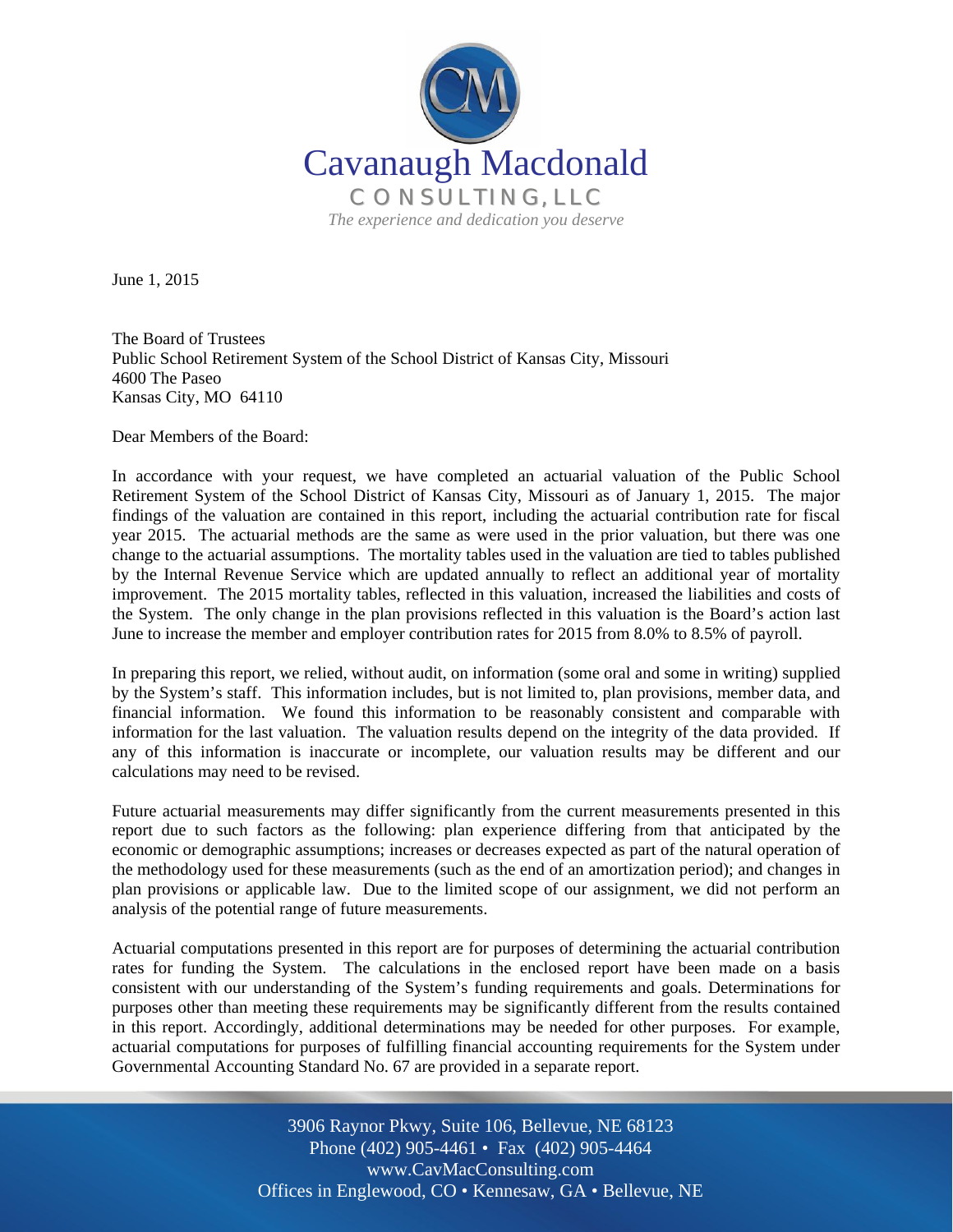Board of Trustees June 1, 2015 Page 2



The consultants who worked on this assignment are pension actuaries. CMC's advice is not intended to be a substitute for qualified legal or accounting counsel.

This is to certify that the independent consulting actuaries are members of the American Academy of Actuaries and have experience in performing valuations for public retirement plans, that the valuation was prepared in accordance with standards of practice prescribed by the Actuarial Standards Board, and that the actuarial calculations were performed by qualified actuaries in accordance with accepted actuarial procedures, based on the current provisions of the retirement plan and on actuarial assumptions that are internally consistent and reasonably based on the actual experience of the System. The Board of Trustees has the final decision regarding the appropriateness of the assumptions and adopted them as indicated in Appendix C.

We respectfully submit the following report and look forward to discussing it with you.

Sincerely,

Patrice Beckham

Principal and Consulting Actuary Chief Pension Actuary

Brent a Bant

Patrice A. Beckham, FSA, EA, FCA, MAAA Brent A. Banister, PhD, FSA, EA, FCA, MAAA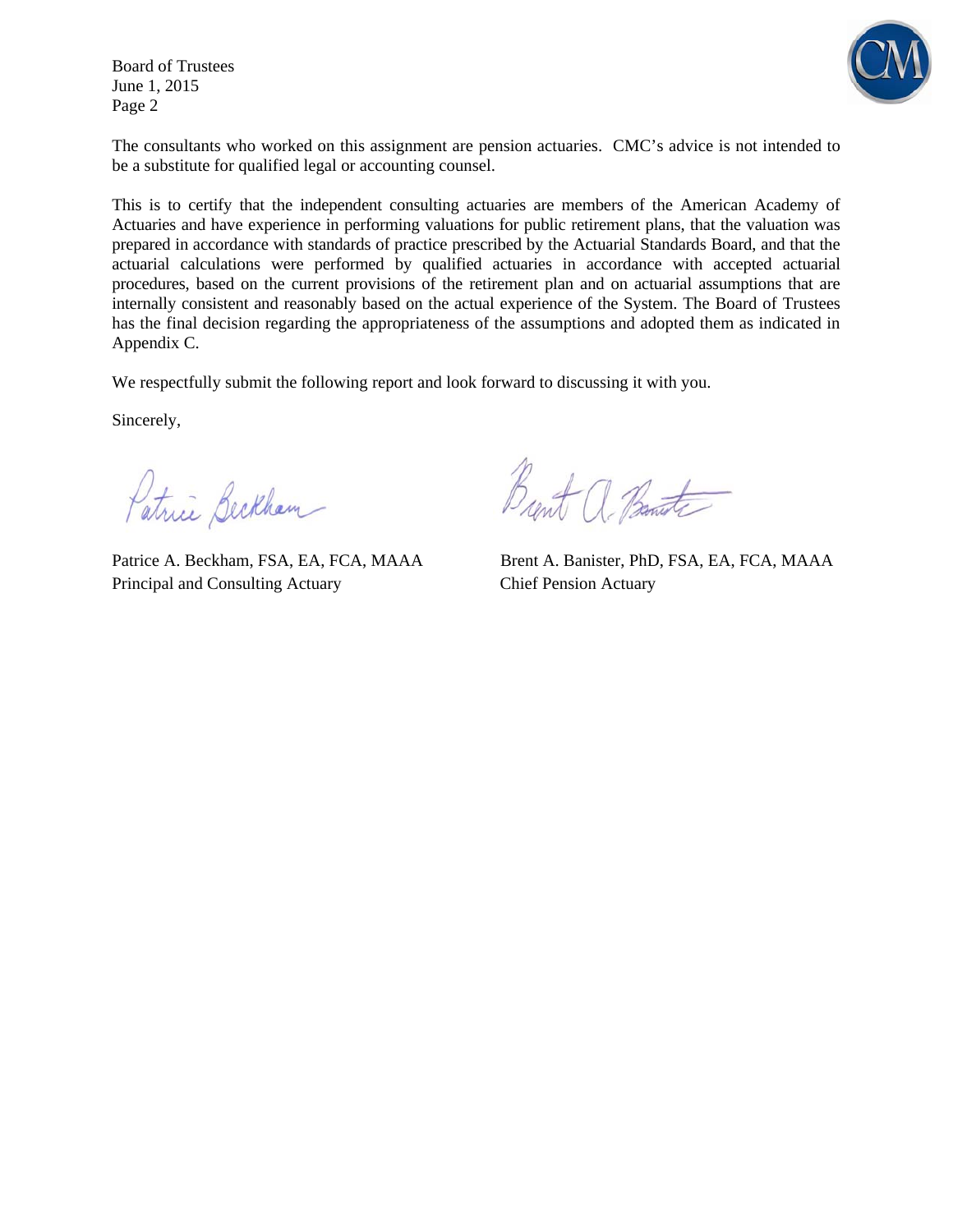

This report presents the results of the January 1, 2015 actuarial valuation of the Public School Retirement System of the School District of Kansas City, Missouri (System). The primary purposes of performing a valuation are to:

- estimate the liabilities for future benefits expected to be paid by the System;
- determine the actuarial contribution rate required to fund the System and evaluate the sufficiency of the current contribution rate;
- disclose certain asset and liability measurements as of the valuation date;
- monitor any deviation between actual plan experience and experience projected by the actuarial assumptions; and
- analyze and report on any significant trends in assets, liabilities, and contributions over the past several years.

There has been no change in the actuarial methods from the last valuation. However, the mortality tables used in the valuation are tied to tables published by the Internal Revenue Service for use by corporate pension plans and are updated annually to reflect an additional year of mortality improvement. The 2015 updated mortality tables, which were used in this valuation, increased the actuarial accrued liability by \$1.1 million. The only change in the plan provisions reflected in this valuation is the Board's action last June to increase the member and employer contribution rates for 2015 from 8.0% to 8.5% of payroll.

The actuarial valuation results provide a "snapshot" view of the System's financial condition on January 1, 2015. The valuation results reflect net unfavorable experience for the past plan year as demonstrated by an unfunded actuarial accrued liability that was higher than expected based on the actuarial assumptions used in the January 1, 2014 actuarial valuation. Unfavorable experience on the actuarial value of assets resulted in an actuarial loss of \$1.4 million and experience on liabilities resulted in a loss of \$11.1 million for an overall actuarial loss of \$12.5 million. As a result, the System's unfunded actuarial accrued liability increased from \$164.6 million in the January 1, 2014 valuation to \$179.2 million in the January 1, 2015 valuation. A detailed analysis of the change in the unfunded actuarial accrued liability is shown on page 4.

The System uses an asset smoothing method in the valuation process. As a result, the System's funded status and the actuarial contribution rate are based on the actuarial (smoothed) value of assets – not the market value. The rate of return on the market value of assets was 3.4%, but due to the asset smoothing process the return on the actuarial value of assets was 7.8%. Because the investment return on the actuarial value of assets was slightly lower than the actuarial assumed rate of return (8.0%), a small actuarial loss on assets occurred. Due to the low return on the market value of assets in 2014, the deferred asset gain from last year has been eliminated and a deferred loss of \$14 million now exists. Actual returns over the next few years will determine if and when the \$14 million of deferred investment loss is recognized.

In the following pages, changes in the assets, liabilities, and contributions of the System over the last year are discussed in more detail.

#### **ASSETS**

As of January 1, 2015, the System had total assets of \$698.5 million when measured on a market value basis. This was a decrease of \$28.1 million from the January 1, 2014 figure of \$726.6 million. The market value of assets is not used directly in the calculation of the System's funded status and the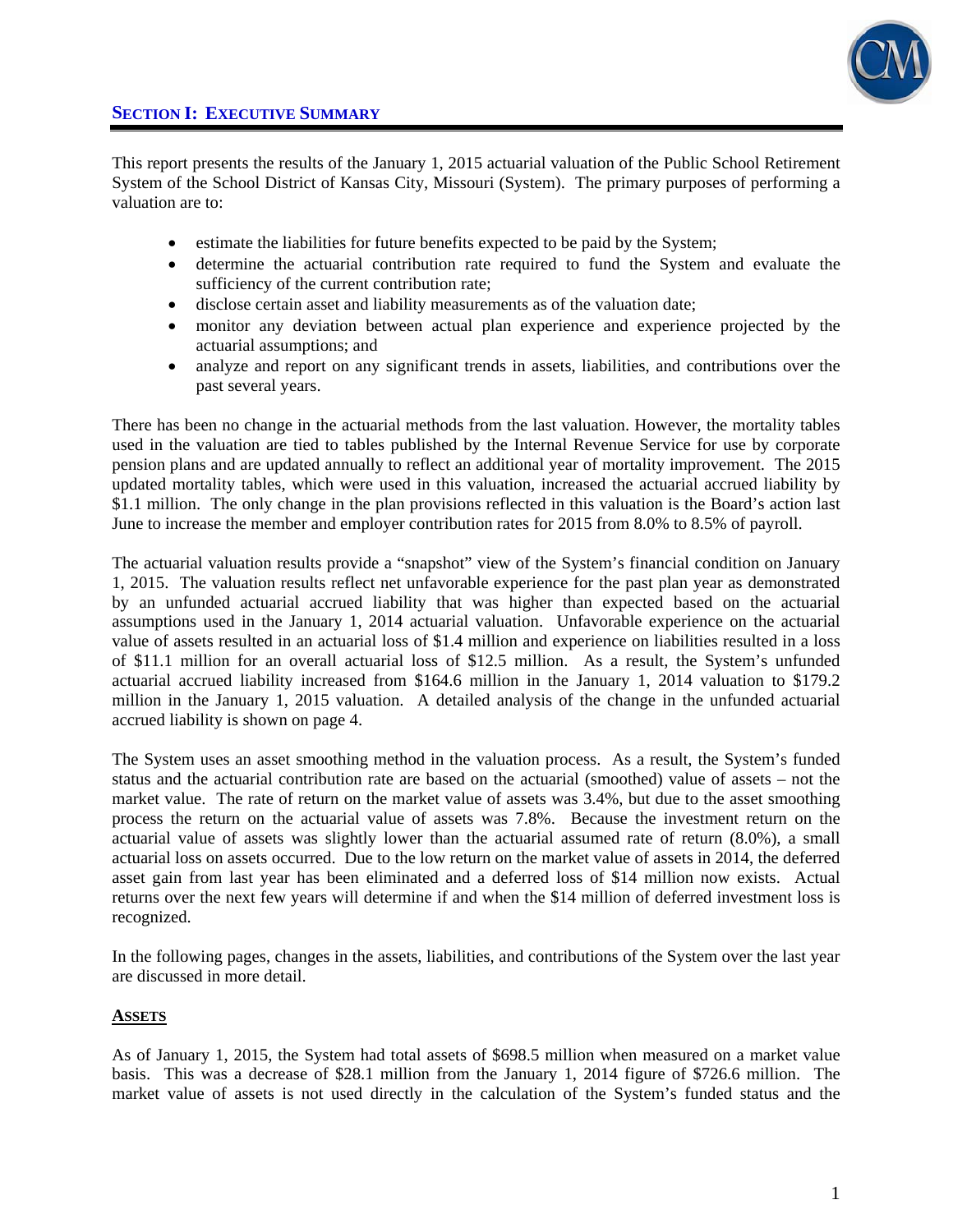

actuarial contribution rate. An asset valuation method, which smoothes the effect of market fluctuations, is used to determine the value of assets used in the valuation, called the "actuarial value of assets". Gains and losses, determined as the difference between the actual and expected value of assets (calculated using the actuarial assumed rate of 8.0%), are recognized equally over a five-year period. See Table 3 for a detailed development of the actuarial value of assets. The rate of return on the actuarial value of assets was 7.8%, slightly below the assumed rate of return of 8.0%. The actuarial value of assets now exceeds the market value of assets and a net deferred investment loss exists.

The components of the change in the market and actuarial value of assets for the System (in millions) are set forth below:

|                                                        | <b>Market Value (\$M)</b> | <b>Actuarial Value (\$M)</b> |
|--------------------------------------------------------|---------------------------|------------------------------|
| Assets, January 1, 2014                                | \$726.6                   | \$710.8                      |
| - Employers and Member Contributions                   | 26.6                      | 26.6                         |
| - Benefit Payments and Refunds                         | (78.5)                    | (78.5)                       |
| - Investment, Depreciation and Administrative Expenses | (6.9)                     | (6.9)                        |
| - Investment Income                                    | 30.7                      | 60.4                         |
| Assets, January 1, 2015                                | \$698.5                   | \$712.4                      |
| Rate of Return                                         | 3.4%                      | 7.8%                         |

The unrecognized investment loss represents about 2% of the market value of assets. Unless offset by future investment gains or other favorable experience, the recognition of the \$14 million loss will flow through the asset smoothing method and negatively impact the funded ratio and actuarial contribution rate in future years. If the deferred loss was recognized immediately in the actuarial value of assets, the funded percentage would decrease slightly from 80% to 78% and the actuarial contribution rate for the System would increase from 11.1% to 11.8% of payroll.



*The actuarial value of assets has been greater than the market value of assets over much of this period. However, over the longer term we expect the actuarial value of assets to be both higher and lower than the market value of assets.*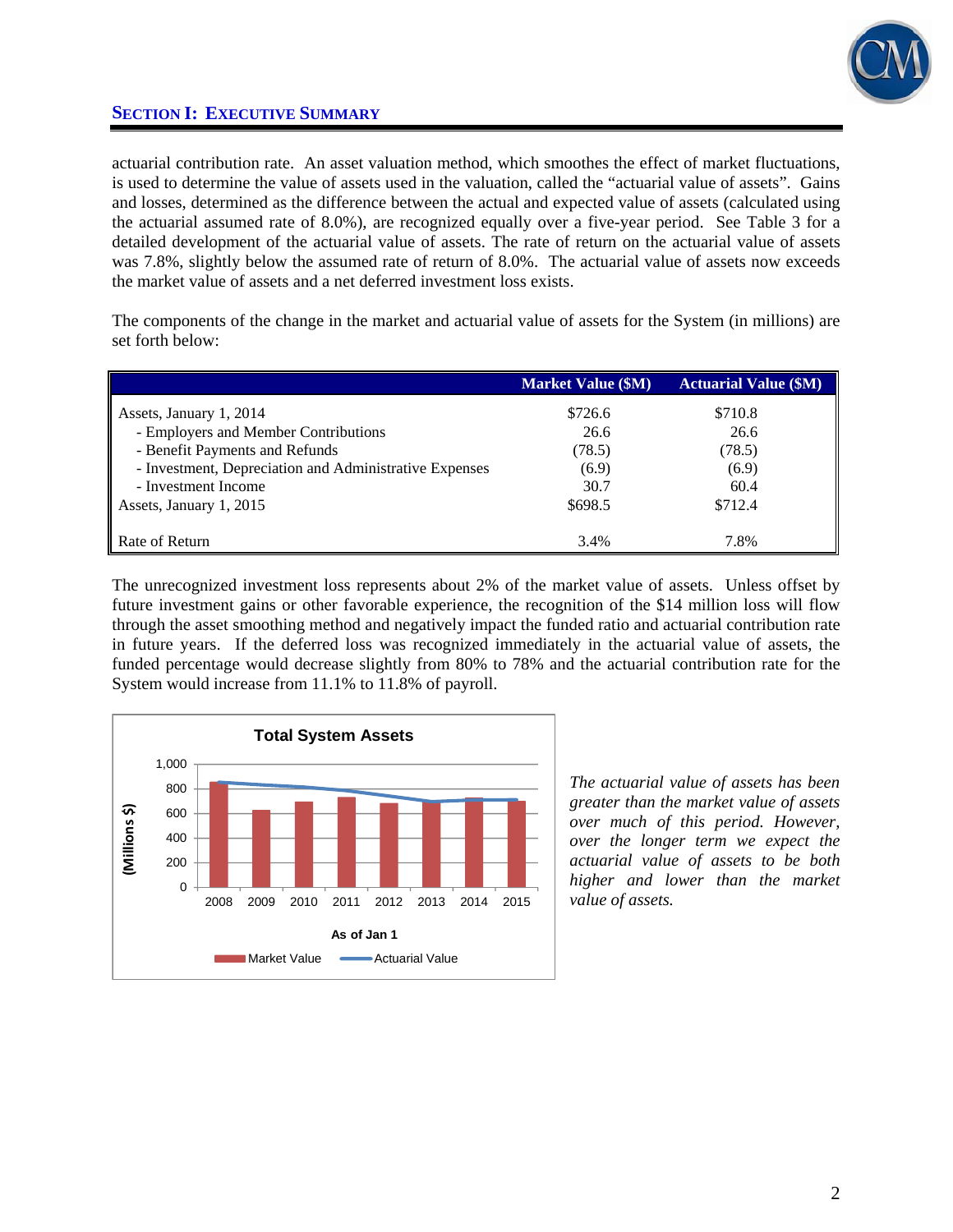



*The rate of return on the actuarial value of assets has been less volatile than the market value return, which is the main reason for using an asset smoothing method.* 

#### **LIABILITIES**

The actuarial accrued liability is that portion of the present value of future benefits that will not be paid by future employer normal costs or member contributions. The difference between this liability and asset values at the same date is referred to as the unfunded actuarial accrued liability (UAAL). The unfunded actuarial accrued liability will be reduced if the employer's contributions exceed the employer's normal cost for the year, after allowing for interest earned on the previous balance of the unfunded actuarial accrued liability. Benefit improvements, experience gains and losses, and changes in actuarial assumptions and procedures will also impact the total actuarial accrued liability and the unfunded portion thereof.

The Actuarial Accrued Liability and Unfunded Actuarial Accrued Liability for the System as of January 1, 2015 are:

| <b>Actuarial Accrued Liability</b>   | \$891,543,036 |
|--------------------------------------|---------------|
| Actuarial Value of Assets            | 712,390,611   |
| Unfunded Actuarial Accrued Liability | \$179,152,425 |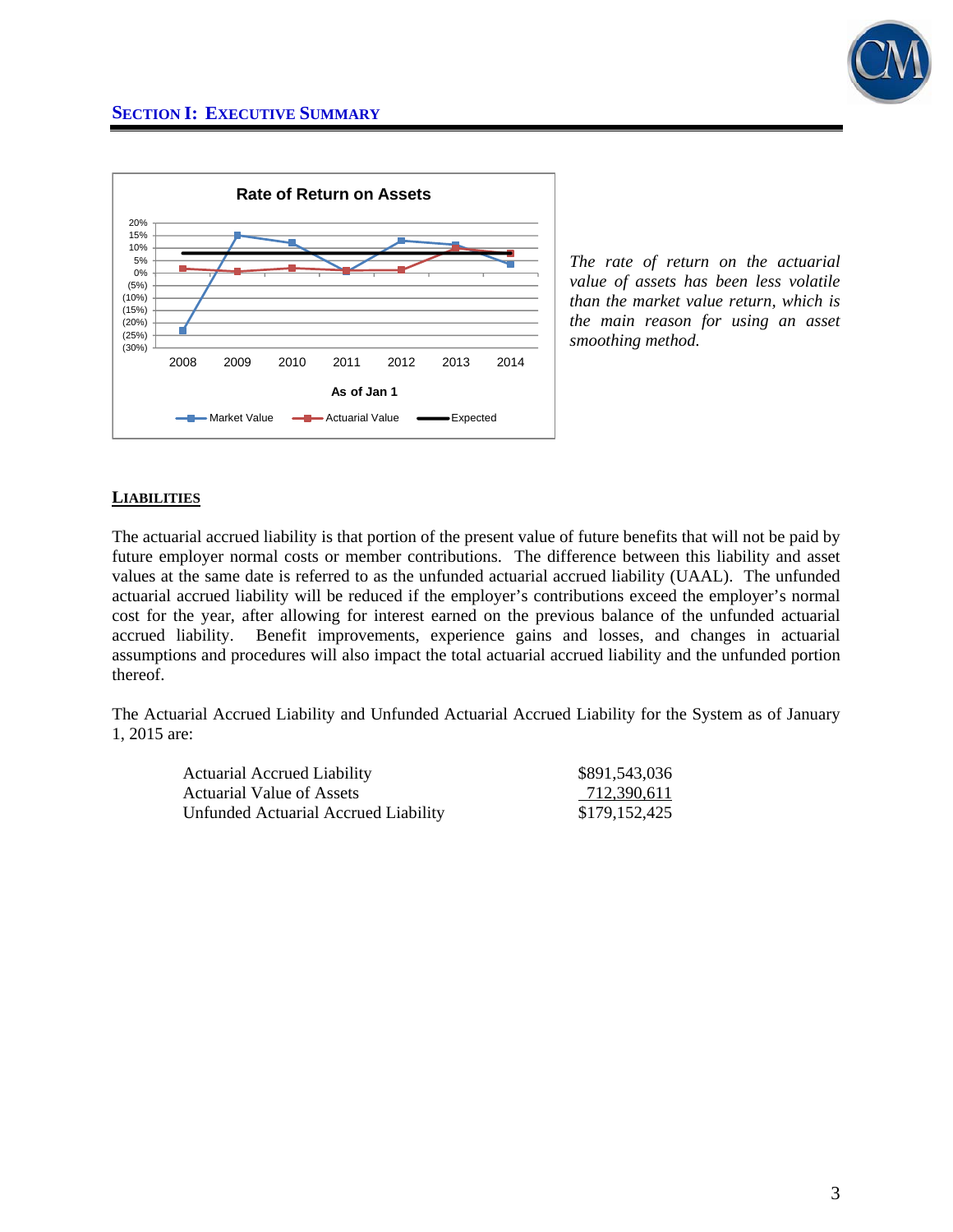

Between January 1, 2014 and January 1, 2015, the change in the unfunded actuarial accrued liability for the System was as follows (in millions):

|                                                                                                                                      |   | (\$ Millions)               |
|--------------------------------------------------------------------------------------------------------------------------------------|---|-----------------------------|
| Unfunded Actuarial Accrued Liability, January 1, 2014                                                                                | S | 164.6                       |
| Expected decrease from amortization method<br>Actual versus actuarial contributions<br>Investment experience<br>Liability experience |   | (1.4)<br>5.8<br>1.4<br>11.1 |
| Updated mortality assumption<br>Other experience                                                                                     |   | 1.1<br>(3.4)                |
| Unfunded Actuarial Accrued Liability, January 1, 2015                                                                                | S | 179.2                       |

The experience loss for the 2014 plan year of \$12.5 million reflects the combined impact of an actuarial loss of \$1.4 million on System assets (actuarial value), and an actuarial loss of \$11.1 million on System liabilities. The two main factors contributing to the liability loss were (1) terminated vested members who actually retired during 2013 or before, but were reported to us as terminated vested in last year's data and (2) terminated vested members who retired during 2014. Together, these two items account for about \$8 million of the liability loss. The first issue is a data-related issue and it is not clear how or why it occurred. The second item occurs each year because members with a status of terminated vested in the prior valuation elect to retire and then appear in the current valuation as a retiree. We currently do not receive sufficient data to value a deferred monthly benefit for this group in the valuation. Therefore, the liability is estimated by multiplying their employee contribution balance by 1.5. While this estimation process for terminated vested members is a common approach when data is unavailable to directly value a deferred monthly benefit, it can be a poor indicator of the actual liability attributable to these members. In discussions with System staff this year, it appears that better data can be provided for this group when the January 1, 2016 valuation is prepared. If that occurs, the liabilities in the valuation for terminated vested members will be directly valued which should provide a better, although likely higher, estimate of the liability for that group.

Analysis of the unfunded actuarial accrued liability strictly as a dollar amount can be misleading. Another way to evaluate the unfunded actuarial accrued liability and the progress made in its funding is to track the funded status, the ratio of the actuarial value of assets to the actuarial accrued liability. This information for recent years is shown below (in millions). Longer term historical information is shown in the graph following the chart:

|                                   | 1/1/2011 | 1/1/2012 | 1/1/2013 | 1/1/2014 | 1/1/2015 |
|-----------------------------------|----------|----------|----------|----------|----------|
| Actuarial Accrued Liability (\$M) | \$844.2  | \$874.3  | \$868.7  | \$875.5  | \$891.5  |
| Actuarial Value of Assets (\$M)   | \$786.3  | \$742.3  | \$697.0  | \$710.8  | \$712.4  |
| Funded Ratio (Actuarial Value)    | 93.1%    | 84.9%    | 80.2%    | 81.2%    | 79.9%    |
| Market Value of Assets (\$M)      | \$730.3  | \$681.9  | \$703.0  | \$726.6  | \$698.5  |
| Funded Ratio (Market Value)       | 86.5%    | 78.0%    | 80.9%    | 83.0%    | 78.4%    |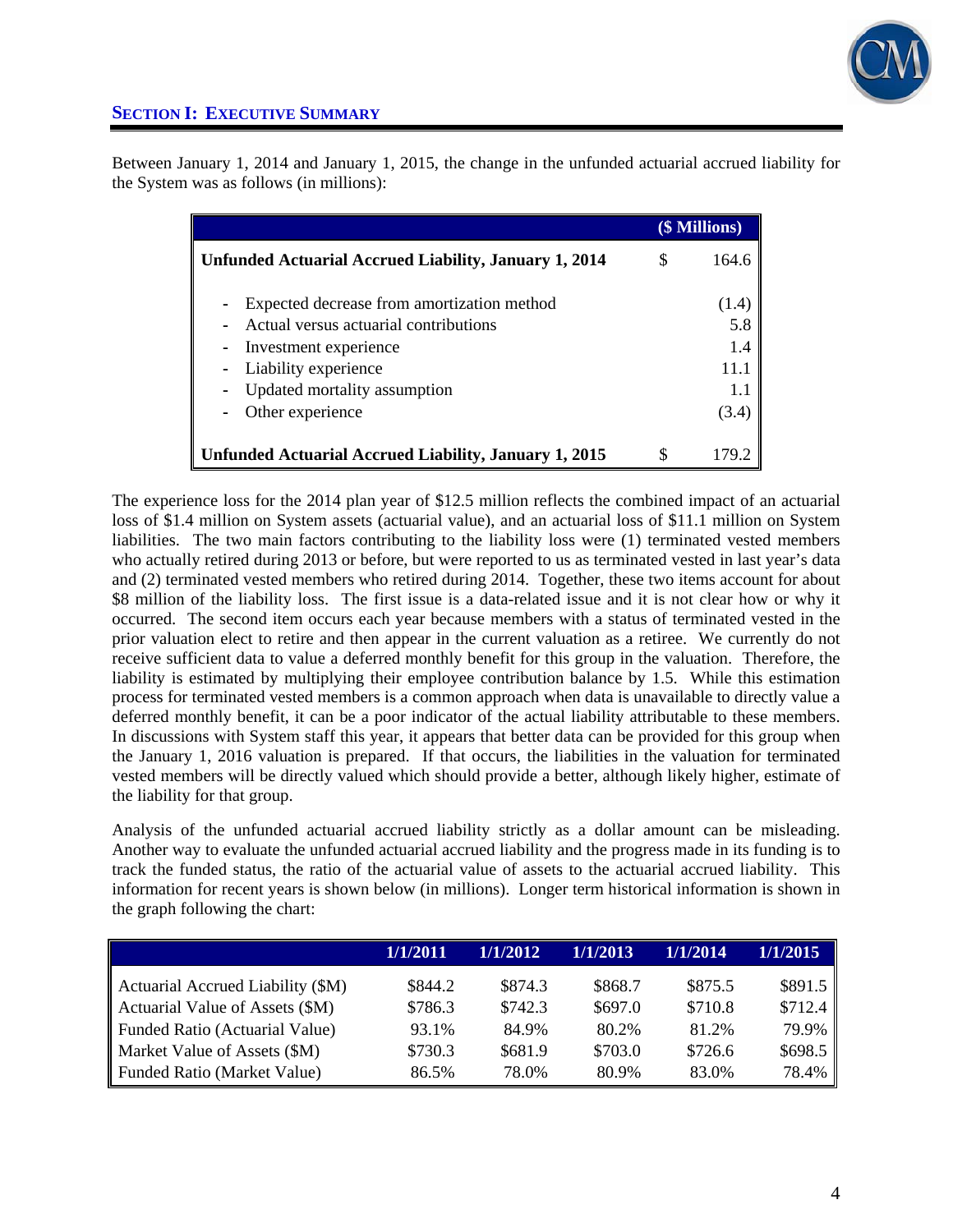



*The System's funded ratio has been very strong (near or above 100%) until the last several years when the recognition of the market downturn of 2008 as been fully reflected. Future investment experience will be the largest driver of the System's funded ratio in future years. However, contributions at the full actuarial contribution rate will also be important to the System's long-term funding.* 

As mentioned earlier in this report, due to the asset smoothing method there is currently about a \$14 million difference between the actuarial value and the market value of assets. To the extent there is not favorable investment experience to offset the deferred loss, the \$14 million deferred loss will be recognized in future years and the System's funded status will decline. The System's funded status will continue to be heavily dependent on future investment experience.

#### **CONTRIBUTION RATES**

Generally, contributions to the System consist of:

- A "normal cost" for the portion of projected liabilities allocated to service of members during the year following the valuation date by the actuarial cost method, and
- An "unfunded actuarial accrued liability contribution" for the excess of the portion of projected liabilities allocated to service to date over the actuarial value of assets.

As of January 1, 2015, the actuarial accrued liability exceeds the actuarial value of assets so an unfunded actuarial accrued liability (UAAL) exists. When amortized over a rolling 30-year period, as a level dollar amount, the resulting contribution is 9.31% of pay. The System's actuarial contribution rate is the sum of the normal cost and the UAAL amortization contribution or 19.56% of pay (10.25% normal cost plus 9.31% UAAL contribution). Given a current contribution rate of 17.00% of pay (8.50% each for employee and employer), the resulting contribution shortfall is 2.56%. However, the measurement of the shortfall is based on the snapshot measurement at January 1, 2015 which assumes no change in either the normal cost rate or the UAL contribution rate.

Because the UAAL is amortized as a level dollar amount, the resulting UAAL contribution as a percent of payroll is expected to decline over time as covered payroll increases. For comparative purposes, if the UAAL contribution was determined as a level percentage of payroll rather than a level dollar amount, the payment would be 6.54% rather than 9.31% and the actuarial contribution rate would be 16.79% rather than 19.56%. Of course, the dollar amount of the payment would increase 3.5% each year rather than remain level so the UAAL would be paid off more slowly. Given that the benefits are funded by contribution rates applied to covered payroll, determining the UAAL contribution rate using the level percent of payroll methodology might provide a more appropriate comparison between the actuarial contribution rate and the current contribution rate.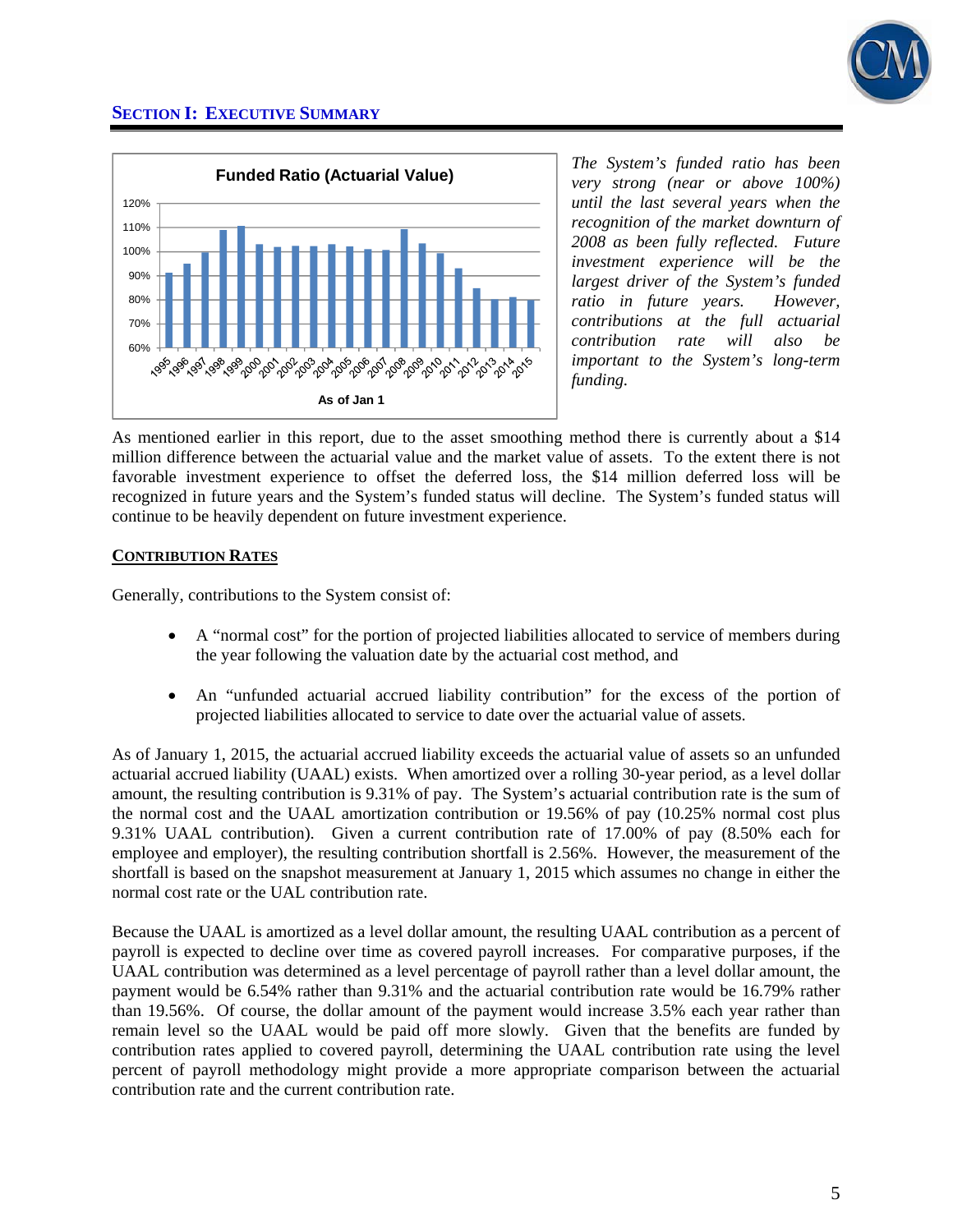

In addition to the amortization of the UAAL as a level dollar amount, a different benefit structure for new hires limits the usefulness of the snapshot valuation results in evaluating the long-term financial health of the System. In particular, as new hires in the future become members of the System under Plan C, the normal cost rate is expected to decline. As a result, the portion of the total contribution rate available to pay off the UAAL is expected to increase each year in the future until all active members in the valuation are covered by Plan C. While this is expected to improve the System's financial health in future years, it is impossible to anticipate the long-term funding progress without preforming an open group projection of future valuation results.

Such modeling was prepared in connection with the valuation and the following graph reflects the projected funded ratio in future years under two scenarios: (1) the current contribution rate for employers and members remains 8.5% and (2) the contribution rate for employers and members increases to 9.0% for 2016 and beyond. Please note that these projections assume that all actuarial assumptions are met in all future years. To the extent actual experience is different than that assumed, the actual funded ratio of the System will vary from these projections, perhaps significantly.



Increasing the member and employer contribution rates by 0.5% each, to 9.0%, moves the System to fully funded status 3 years earlier (from 2035 to 2032). Hopefully this information will assist the Board in evaluating whether or not to increase contribution rates in 2016.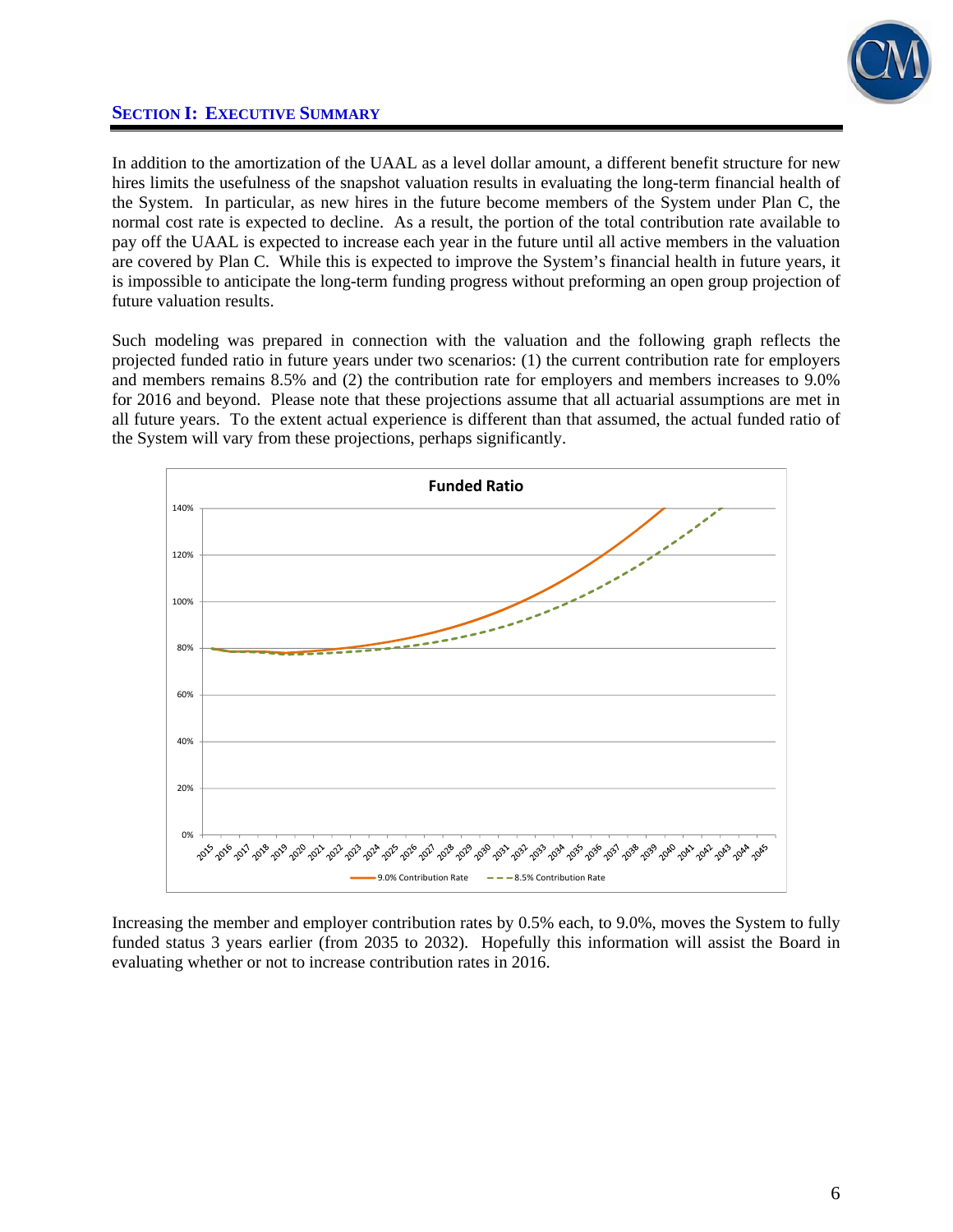



A summary of the System's recent contribution rates is shown below:

*The actuarial contribution rate rose dramatically in recent years as the large asset loss from 2008 was reflected in the asset smoothing method. The shortfall has been reduced due to increases in the member and employer contribution rates.* 

#### **COMMENTS**

Under legislation passed in 2013, the Board may adjust the member and employer contribution rate each year by no more than 0.5% each. The contribution rate can fluctuate between 7.5% and 9.0%. The Board increased the contribution rate for both members and employers to 8.5% of pay, effective January 1, 2015. The higher contribution rate will begin to address the shortfall between the actuarial contribution rate and the actual contribution rate. As a result of the higher employee and employer contribution rate, the System's funding shortfall decreased from 3.68% of pay in last year's valuation to 2.56% of pay in the 2015 valuation.

In addition, legislation in 2013 created a new set of plan provisions for members hired after December 31, 2013, referred to as Plan C. The key differences between Plan B and Plan C are a lower benefit multiplier (1.75% instead of 2.00%) and different requirements for unreduced benefits (age 62 or Rule of 80 rather than age 60 or Rule of 75). These changes are effective for those hired on or after January 1, 2014 so this is the first valuation to include Plan C members. As of January 1, 2015, there are 574 active Plan C members in the System. As discussed earlier, the impact of the new benefit structure on the System's funding will evolve gradually over time as current members (covered by Plan B) leave covered employment and are replaced with new members who are covered by Plan C.

The System does not use the actual market value of assets in developing the actuarial contribution rate, but utilizes an asset valuation method to smooth out the peaks and valleys in investment returns from year to year. Due to the low return on market value of assets in 2014, the System experienced an actuarial loss on assets of \$1.4 million. This loss and the actuarial loss on liabilities of \$11.1 million combined for a total actuarial loss of \$12.5 million.

The System's actuarial contribution rate decreased from 19.68% in the January 1, 2014 valuation to 19.56% in this valuation. The actuarial contribution rate to be paid by the System has been, and will continue to be, heavily impacted by investment returns from year to year. Despite the use of an asset smoothing method, actual returns that are significantly different from the 8.00% assumption will create volatility in the System's actuarial contribution rate.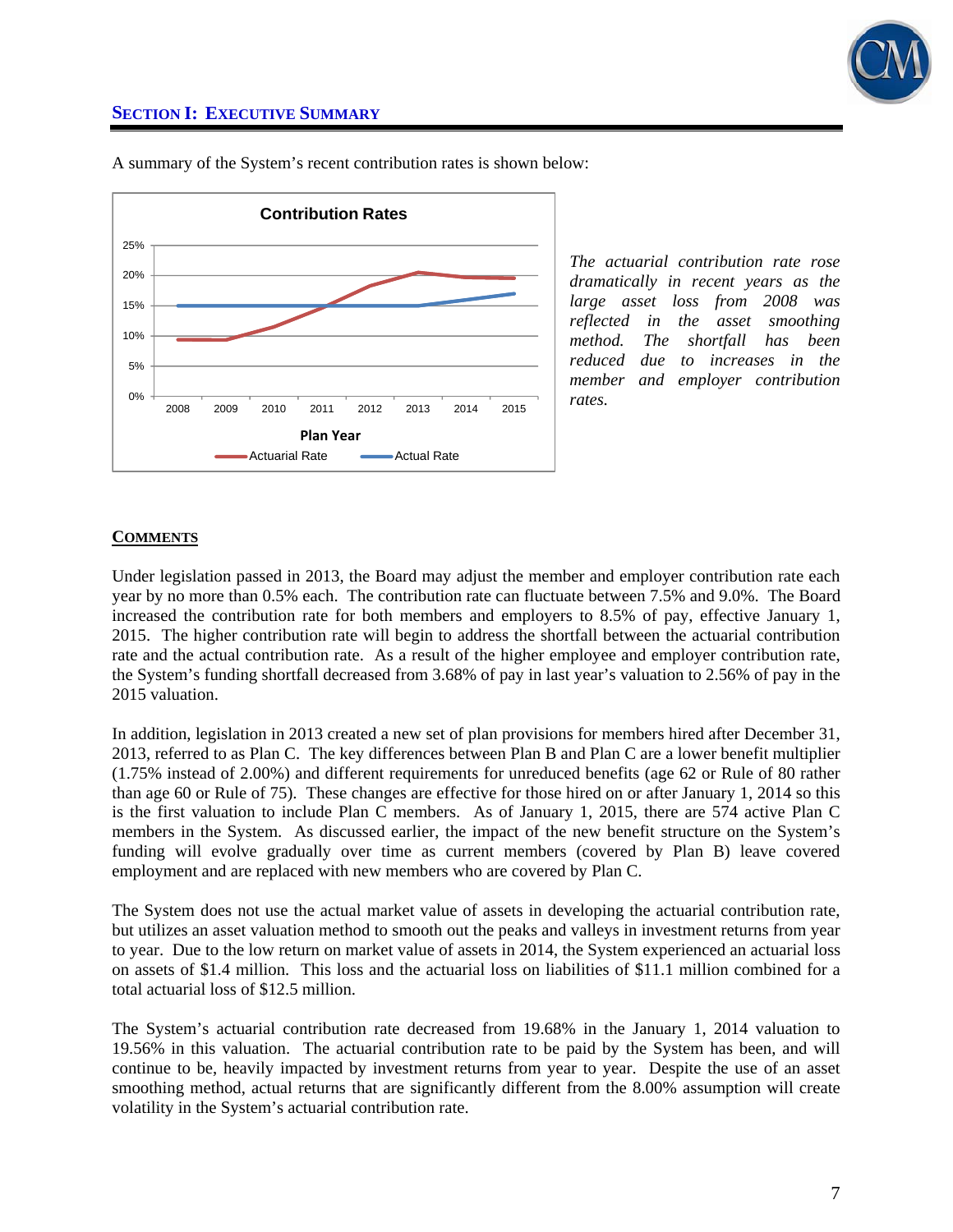

The deferred investment loss (actuarial value less market value of assets) is \$14 million. Absent investment gains in future years, the deferred investment loss of \$14 million will eventually be reflected in the actuarial value of assets in future years. While the use of an asset smoothing method is a common procedure for public retirement systems, it is important to identify the potential impact of the deferred investment experience. This is accomplished by comparing the key valuation results from the January 1, 2015 actuarial valuation using both the actuarial and market value of assets.

|                                      | <b>Using Actuarial</b> | <b>Using Market</b>    |
|--------------------------------------|------------------------|------------------------|
|                                      | <b>Value of Assets</b> | <b>Value of Assets</b> |
| <b>Actuarial Accrued Liability</b>   | \$891,543,036          | \$891,543,036          |
| <b>Asset Value</b>                   | \$712,390,611          | \$698,523,480          |
| Unfunded Actuarial Accrued Liability | \$179,152,425          | \$193,019,556          |
| <b>Funded Ratio</b>                  | 79.9%                  | 78.3%                  |
| <b>Normal Cost Rate</b>              | 10.25%                 | 10.25%                 |
| <b>UAAL</b> Contribution Rate        | 9.31%                  | 10.04%                 |
| <b>Total Contribution Rate</b>       | 19.56%                 | 20.29%                 |
| <b>Employee Contribution Rate</b>    | $(8.50\%)$             | $(8.50\%)$             |
| <b>Employer Contribution Rate</b>    | $(8.50\%)$             | $(8.50\%)$             |
| <b>Contribution Shortfall</b>        | 2.56%                  | 3.29%                  |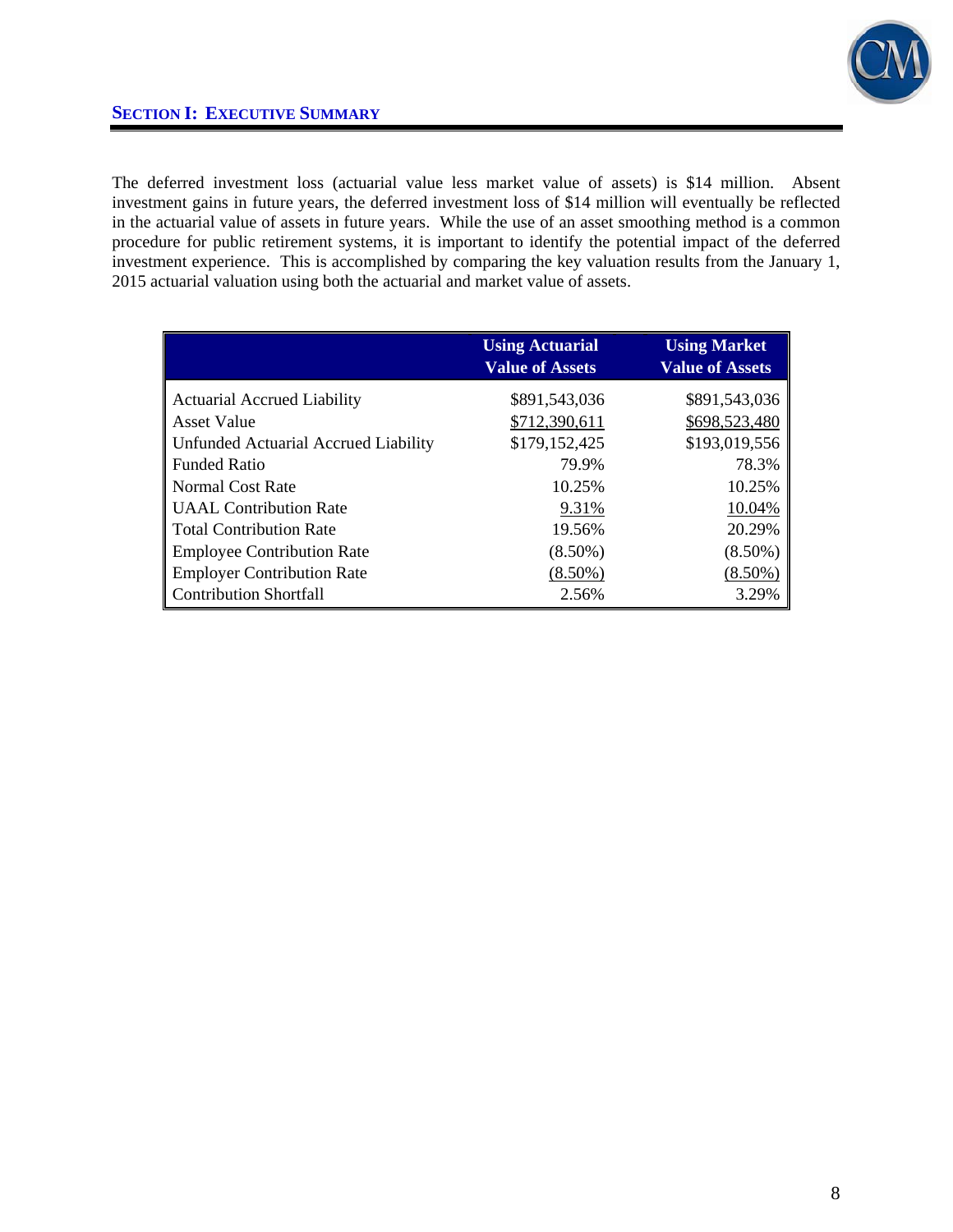

# **Summary of Principal Valuation Results**

|                                                                          | 1/1/2015<br>Valuation | 1/1/2014<br>Valuation | % Change    |
|--------------------------------------------------------------------------|-----------------------|-----------------------|-------------|
| 1. PARTICIPANT DATA                                                      |                       |                       |             |
| Number of:<br><b>Active Members</b>                                      | 3,493                 | 3,501                 | (0.23%)     |
| Retirees, Disableds, and Beneficiaries                                   | 4,011                 | 3,885                 | 3.24%       |
| Inactive Members*                                                        | 2,600                 | 2,790                 | $(6.81\%)$  |
| <b>Total Members</b>                                                     | 10,104                | 10,176                | $(0.71\%)$  |
| Projected Annual Salaries of Active Members                              | \$<br>170,845,124     | \$<br>157,014,537     | 8.81%       |
| Annual Retirement Payments for Retirees,<br>Disableds, and Beneficiaries | \$<br>75,736,524      | \$<br>73,146,778      | 3.54%       |
| 2. ASSETS AND LIABILITIES                                                |                       |                       |             |
| a. Market Value of Assets                                                | \$<br>698,523,480     | \$<br>726,553,301     | $(3.86\%)$  |
| b. Actuarial Value of Assets                                             | 712,390,611           | 710,828,744           | 0.22%       |
| c. Total Actuarial Accrued Liability                                     | 891,543,036           | 875,451,114           | 1.84%       |
| d. Unfunded Actuarial Accrued Liability<br>$[c - b]$                     | \$<br>179, 152, 425   | \$<br>164,622,370     | 8.83%       |
| e. Funded Ratio (Actuarial Value of Assets)<br>[b / c]                   | 79.91%                | 81.20%                | $(1.59\%)$  |
| f. Funded Ratio (Market Value of Assets)<br>[a/c]                        | 78.35%                | 82.99%                | $(5.59\%)$  |
| g. Projected Benefit Obligation                                          | \$<br>885,297,319     | \$<br>860,984,705     | 2.82%       |
| 3. CONTRIBUTION RATES AS A PERCENT OF PAYROLL                            |                       |                       |             |
| Normal Cost                                                              | 10.25%                | 10.37%                | $(1.14\%)$  |
| Amortization of Unfunded Actuarial<br><b>Accrued Liability</b>           | 9.31%                 | 9.31%                 | 0.00%       |
| <b>Actuarial Required Contribution Rate</b>                              | 19.56%                | 19.68%                | $(0.60\%)$  |
| Member Contribution Rate                                                 | $(8.50\%)$            | $(8.00\%)$            | 6.25%       |
| <b>Employer Contribution Rate</b>                                        | $(8.50\%)$            | $(8.00\%)$            | 6.25%       |
| <b>Contribution Rate Shortfall</b>                                       | 2.56%                 | 3.68%                 | $(30.40\%)$ |
| <b>Contribution Shortfall</b>                                            | \$<br>4,376,071       | \$<br>5,778,135       | (24.26%)    |

\*Includes former participants entitled to either a refund of contributions or a deferred annuity.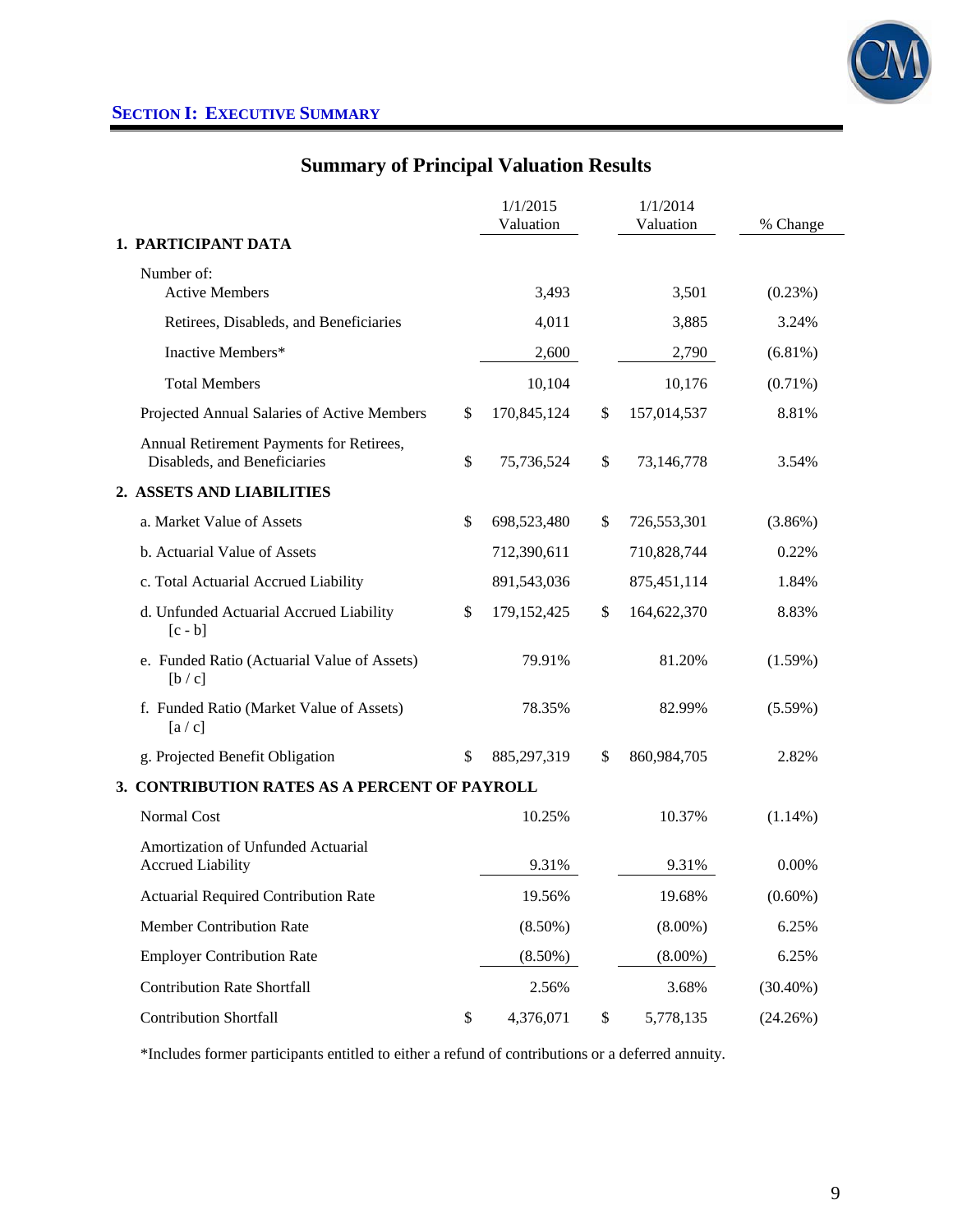

### **SECTION II: SCOPE OF THE REPORT**

This report presents the actuarial valuation of the Public School Retirement System of the School District of Kansas City, Missouri as of January 1, 2015. This valuation was prepared at the request of the System's Board of Trustees. The report is based on plan provisions and actuarial assumptions that are unchanged from last year, except for the update of the mortality table for one additional year of mortality improvement and an increase in the contribution rate from 8.0% to 8.5% of payroll.

Please pay particular attention to our cover letter, where the guidelines employed in the preparation of this report are outlined. We also comment on the sources and reliability of both the data and the actuarial assumptions upon which our findings are based. Those comments are the basis for our certification that this report is complete and accurate to the best of our knowledge and belief.

A summary of the findings resulting from this valuation is presented in the previous section. Section 3 describes the assets and investment experience of the System. Sections 4 and 5 describe how the obligations of the System are to be met under the actuarial cost method in use. Section 6 includes additional information regarding the System's funding history.

This report includes several appendices:

- Appendix A Schedules of valuation data classified by various categories of members.
- Appendix B A summary of the current benefit structure, as determined by the provisions of governing law on the valuation date.
- Appendix C A summary of the actuarial methods and assumptions used to estimate liabilities and determine contribution rates.
- Appendix D A glossary of actuarial terms.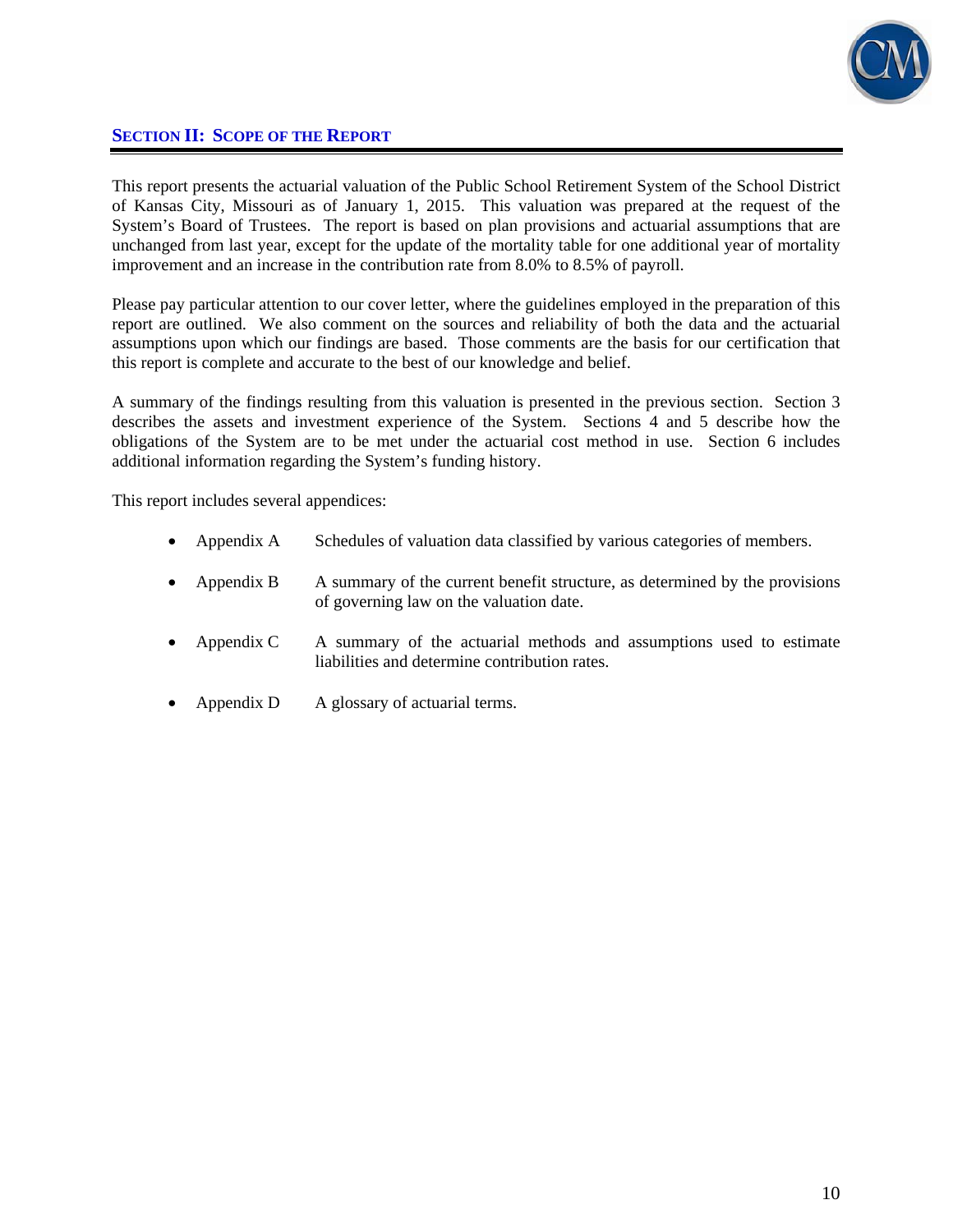

### **SECTION III: ASSETS**

In many respects, an actuarial valuation can be thought of as an inventory process. The inventory is taken as of the actuarial valuation date, which for this valuation is January 1, 2015. On that date, the assets available for the payment of benefits are appraised. The assets are compared with the liabilities of the System. The actuarial process then leads to a method of determining the contributions needed by members and the employer in the future to balance the System assets and liabilities.

#### **MARKET VALUE OF ASSETS**

The current market value represents the "snapshot" or "cash-out" value of System assets as of the valuation date. In addition, the market value of assets provides a basis for measuring investment performance over time. On January 1, 2015, the market value of assets for the System was \$698.5 million. Table 1 summarizes the market value of assets by asset category. Table 2 is a comparison, at market values, of System assets as of January 1, 2015, and January 1, 2014, in total.

#### **ACTUARIAL VALUE OF ASSETS**

Neither the market value of assets, representing a "cash-out" value of System assets, nor the book values of assets, representing the cost of investments, may be the best measure of the System's ongoing ability to meet its obligations.

To arrive at a suitable value for the actuarial valuation, a technique for determining the actuarial value of assets is used which dampens swings in the market value while still indirectly recognizing market values. This methodology smoothes the difference between the actual return and the expected return (based on the actuarial assumption) on the market value of assets equally over a five year period. Table 3 shows the development of the actuarial value of assets (AVA) as of January 1, 2015.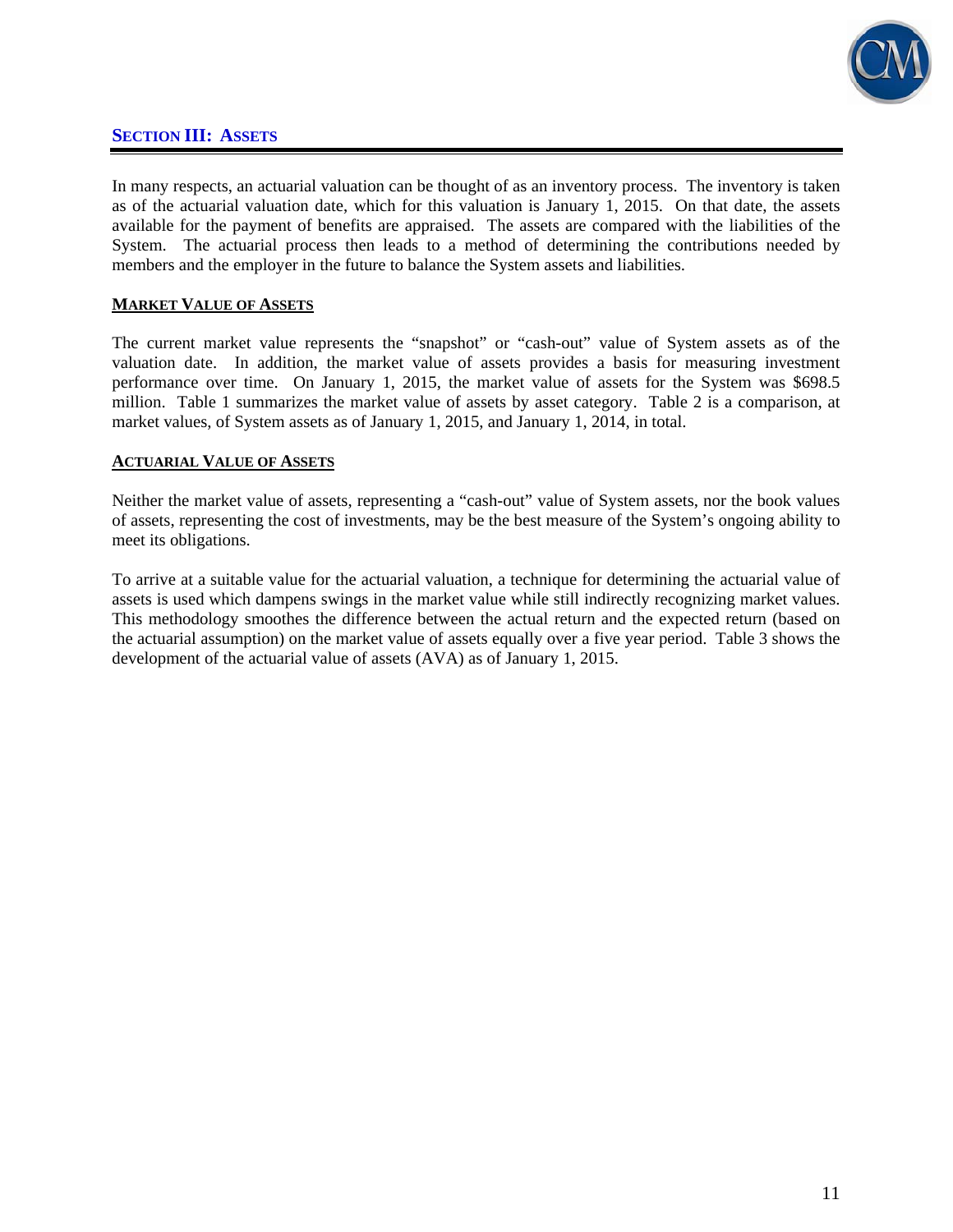

### **Net Assets at Market Value as of January 1, 2015**

| <b>INVESTMENTS, AT MARKET VALUE</b>      |                     |
|------------------------------------------|---------------------|
| Cash and short term investments          | \$<br>14,475,712    |
| Commingled domestic fixed income         | 67,188,432          |
| High yield fixed income                  | 15,236,878          |
| Global fixed income                      | 32,295,070          |
| Domestic equity                          | 157, 144, 487       |
| International equity                     | 162,685,050         |
| Pooled real estate funds                 | 73,508,872          |
| Alternative equity fund                  | 106,856,338         |
| Private equity                           | 31,867,012          |
| Commodities                              | 24,629,291          |
| Total Investments, at Market Value       | \$<br>685, 887, 143 |
| <b>RECEIVABLES</b>                       |                     |
| Plan member contributions                | \$<br>688,754       |
| <b>Employer contributions</b>            | 9,182,422           |
| Securities sold                          | 5,923,587           |
| Accrued interest and dividends           | 819,312             |
| <b>Total Receivables</b>                 | \$<br>16,614,075    |
| <b>OTHER ASSETS</b>                      |                     |
| Cash                                     | \$<br>2,026,321     |
| <b>Fixed assets</b>                      | 1,038,675           |
| Other assets                             | 54,245              |
| <b>Total Other Assets</b>                | \$<br>3,119,241     |
| <b>TOTAL ASSETS</b>                      | \$<br>705,620,458   |
| <b>LIABILITIES</b>                       |                     |
| Due to broker for securities purchased   | \$<br>6,110,089     |
| Accounts payable                         | 851,538             |
| Accrued payroll expenses                 | 135,351             |
| <b>Total Liabilities</b>                 | \$<br>7,096,978     |
| <b>NET ASSETS AVAILABLE FOR BENEFITS</b> | \$<br>698,523,480   |

Based on unaudited asset information. Some numbers do not add to totals due to rounding.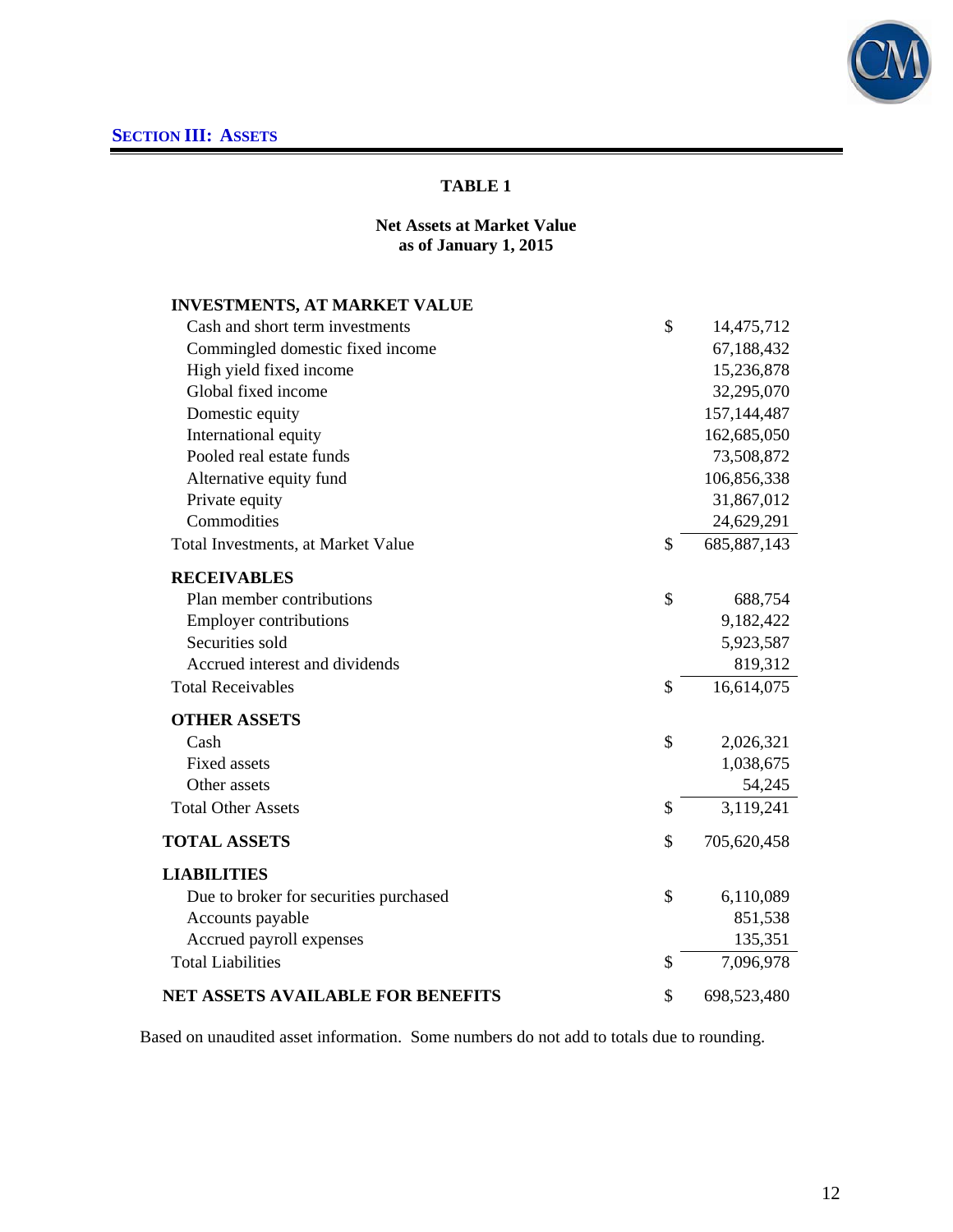

# **Statement of Changes in Net Assets as of January 1, 2015**

#### **ADDITIONS TO NET ASSETS**

| <b>Investment Income</b>                                     |               |              |
|--------------------------------------------------------------|---------------|--------------|
| Net appreciation (depreciation) in fair value of investments | \$            | 23,326,979   |
| Interest                                                     |               | 7,392,965    |
| Dividends                                                    |               | $\theta$     |
| Other income                                                 |               | 2,500        |
| Investment income before expenses                            | $\mathcal{S}$ | 30,722,444   |
| Less: investment expenses                                    |               | 4,786,025    |
| Total investment income                                      | \$            | 25,936,419   |
| Contributions                                                |               |              |
| Employers                                                    | \$            | 13,288,142   |
| Plan members                                                 |               | 13,358,180   |
| <b>Total Contributions</b>                                   | \$            | 26,646,322   |
| <b>TOTAL ADDITIONS TO NET ASSETS</b>                         | \$            | 52,582,741   |
| <b>DEDUCTIONS FROM NET ASSETS</b>                            |               |              |
| Benefits paid directly to participants                       | \$            | 75,298,738   |
| Refunds of contributions                                     |               | 3,236,645    |
| Depreciation expense                                         |               | 528,860      |
| Administrative expenses                                      |               | 1,548,320    |
| TOTAL DEDUCTION FROM ASSETS                                  | \$            | 80,612,562   |
| <b>NET INCREASE (DECREASE)</b>                               | \$            | (28,029,821) |
| <b>NET ASSETS AVAILABLE FOR BENEFITS</b>                     |               |              |
| Beginning of year                                            | \$            | 726,553,301  |
| End of year                                                  | \$            | 698,523,480  |

Based on unaudited asset information. Some numbers may not add due to rounding.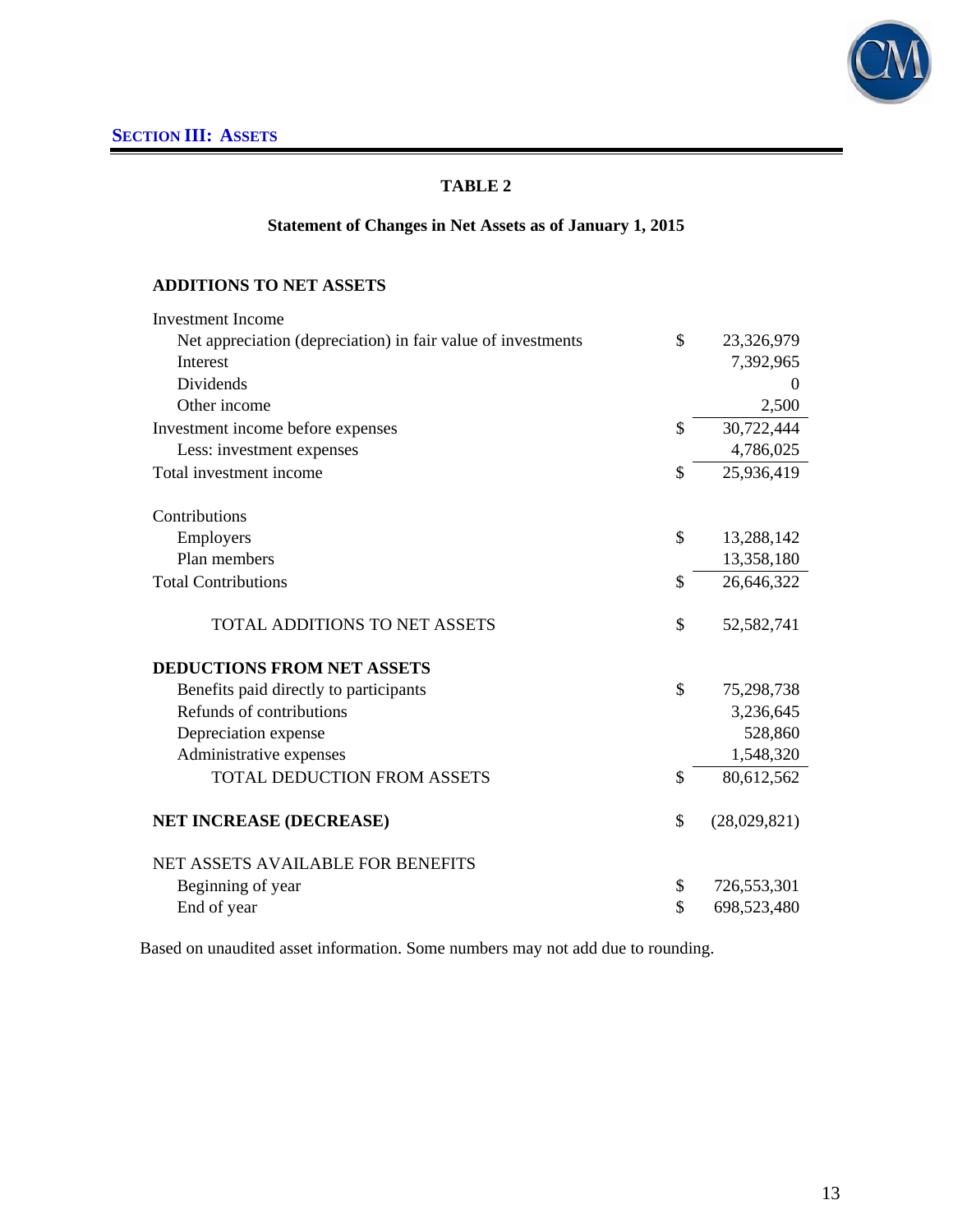

### **Development of Actuarial Value of Assets as of January 1, 2015**

|                                                  | 2015                 |
|--------------------------------------------------|----------------------|
| 1. Deferral of Investment Return for 2014        |                      |
| a. Market Value, January 1, 2014                 | \$<br>726,553,301    |
| b. Contributions for 2014                        | 26,646,322           |
| c. Benefit Payments for 2014                     | 78,535,383           |
| d. Actual Investment Return, Net of All Expenses | \$<br>23,859,239     |
| e. Expected Return Rate                          | 8.00%                |
| Expected Return - Weighted for Timing*<br>f.     | \$<br>56,088,631     |
| $(a, x, e) + [(b, -c, x)((1 + e, b^{5}) - 1)]$   |                      |
| g. Investment Gain/(Loss) for the Year           | \$<br>(32, 229, 392) |
| $(d. - f.)$                                      |                      |
| h. Deferred Investment Return                    | \$<br>(25,783,514)   |
| (g. x 80%)                                       |                      |
| 2. Actuarial Value, January 1, 2015              |                      |
| a. Market Value, January 1, 2015                 | \$<br>698,523,480    |
| b. Total Deferred Investment Gain/(Loss)         | (13,867,131)         |
| c. Actuarial Value, January 1, 2015              | \$<br>712,390,611    |
| $(a. - b.)$                                      |                      |
| d. Ratio of Actuarial Value of Assets to         |                      |
| Market Value of Assets                           | 102.0%               |
| e. Approximate Actuarial Value Rate of           |                      |
| Return for 2014, Net of All Expenses             | 7.8%                 |

\* Contributions and benefit payments are assumed to occur mid-year.

The table below shows the development of gain/(loss) to be recognized in the current year.

|                  |                | Gain/(Loss)                | Gain/(Loss)            | Gain/(Loss)    |
|------------------|----------------|----------------------------|------------------------|----------------|
| <b>Plan Year</b> | Asset          | <b>Recognized in Prior</b> | <b>Recognized This</b> | Deferred to    |
| <b>Ended</b>     | Gain / (Loss)  | Years                      | Year                   |                |
| 12/31/2010       | \$26,792,898   | 21,434,320<br>\$           | 5,358,578<br>\$        | \$<br>$\theta$ |
| 12/31/2011       | (52, 649, 069) | (31, 589, 442)             | (10,529,814)           | (10,529,813)   |
| 12/31/2012       | 22,460,154     | 8,984,062                  | 4,492,031              | 8,984,061      |
| 12/31/2013       | 22,436,893     | 4,487,379                  | 4,487,379              | 13,462,135     |
| 12/31/2014       | (32, 229, 392) | $\Omega$                   | (6,445,878)            | (25, 783, 514) |
|                  |                |                            |                        |                |
| <b>Total</b>     | \$(13,188,516) | 3,316,319<br>\$            | \$(2,637,704)          | \$(13,867,131) |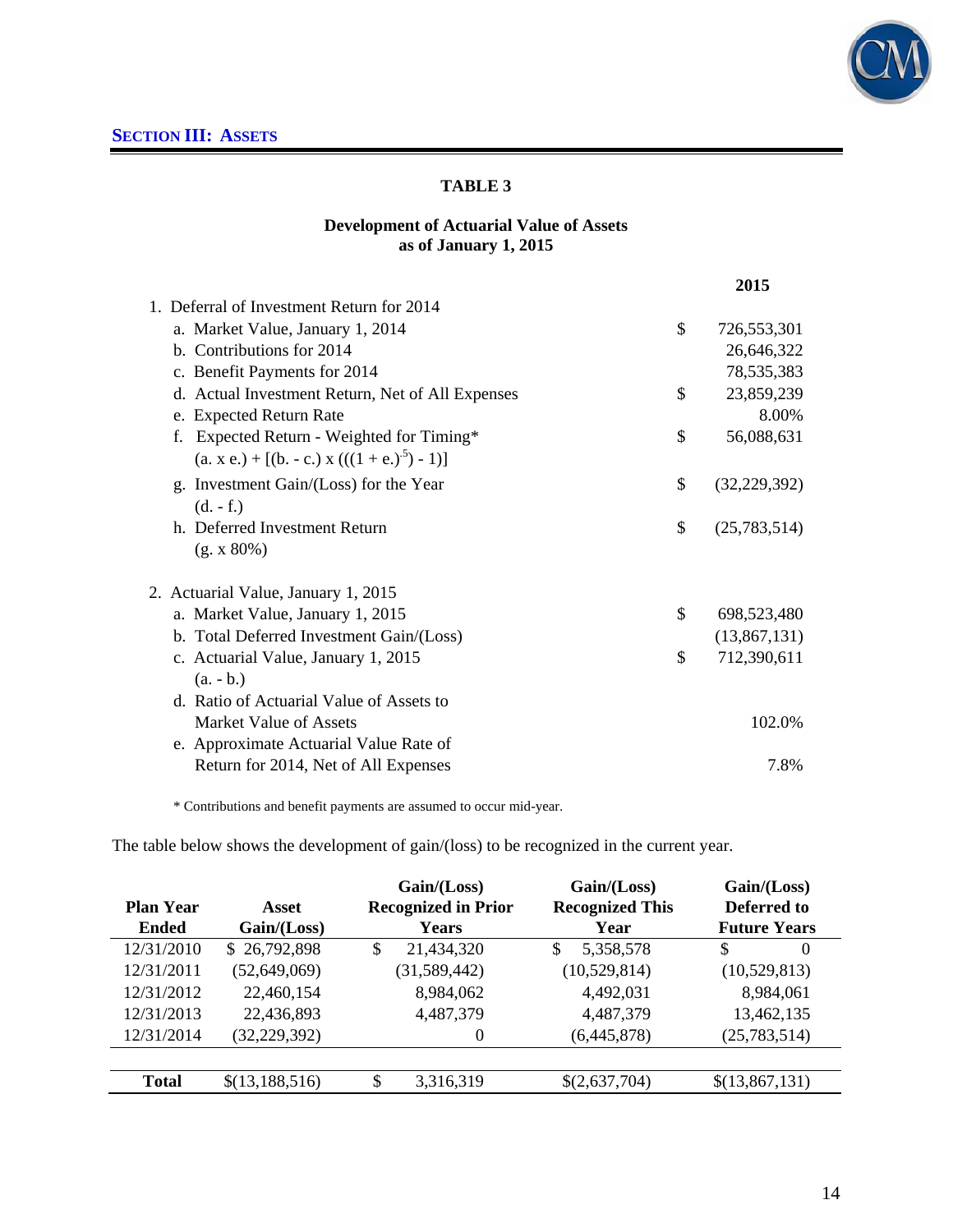

### **SECTION IV: SYSTEM LIABILITIES**

In the previous section, an actuarial valuation was compared with an inventory process, and an analysis was given of the inventory of assets of the System as of the valuation date, January 1, 2015. In this section, the discussion will focus on the commitments of the System, which are referred to as its liabilities.

Table 4 contains an analysis of the actuarial present value of all future benefits (PVFB) for contributing members, inactive members, retirees and their beneficiaries. The liabilities summarized in Table 4 include the actuarial present value of all future benefits expected to be paid with respect to each member. For an active member, this value includes the measurement of both benefits already earned and future benefits to be earned. For all members, active and retired, the value extends over benefits earnable and payable for the rest of their lives and for the lives of the surviving beneficiaries.

All liabilities reflect the benefit provisions in place as of January 1, 2015.

#### **ACTUARIAL ACCRUED LIABILITY**

A fundamental principle in financing the liabilities of a prefunded retirement program is that the cost of its benefits should be related to the period in which benefits are earned, rather than to the period of benefit distribution. An actuarial cost method is a mathematical technique that allocates the present value of future benefits into annual costs. In order to do this allocation, it is necessary for the funding method to "breakdown" the present value of future benefits into two components:

- 1. that which is attributable to the past, and
- 2. that which is attributable to the future.

Actuarial terminology calls the part attributable to the past the "past service liability" or the "actuarial accrued liability". The portion allocated to the future is known as the present value of future normal costs, with the specific piece of it allocated to the current year being called the "normal cost". Table 5 contains the calculation of actuarial accrued liability to the System. The Entry Age Normal actuarial cost method is used to develop the actuarial accrued liability (see Table 5).

Table 6 develops the experience gain/(loss) for the year ended December 31, 2014.

Table 7 shows the actuarial balance sheet.

#### **PENSION BENEFIT OBLIGATION**

Table 8 shows the System's liability on a Pension Benefit Obligation (PBO) basis.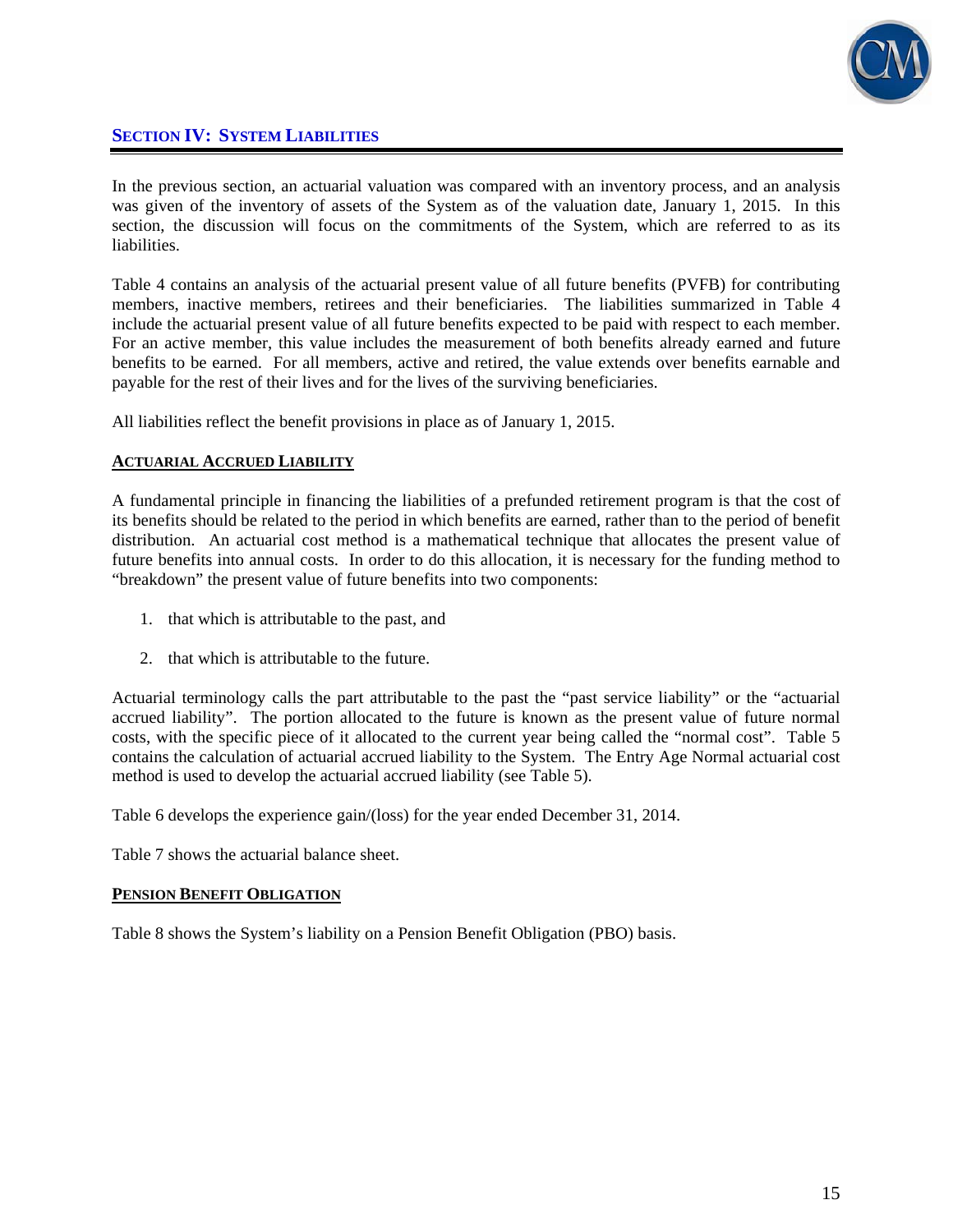

# **Present Value of Future Benefits as of January 1, 2015**

| 1. Active Members             |                     |
|-------------------------------|---------------------|
| a. Retirement Benefits        | \$<br>269,552,938   |
| b. Disability Benefits        | 8,459,704           |
| c. Death Benefits             | 6,624,966           |
| d. Withdrawal Benefits        | 33,535,514          |
| e. Subtotal                   | \$<br>318, 173, 122 |
| 2. Benefit Recipients         |                     |
| a. Retiree Benefits           | \$<br>618,689,744   |
| <b>b.</b> Survivor Benefits   | 17,438,358          |
| c. Disability Benefits        | 8,971,951           |
| d. Subtotal                   | \$<br>645,100,053   |
| 3. Inactive Members           |                     |
| a. Vested Retirement Benefits | \$<br>23,072,767    |
| b. Non-vested Account Balance | 6,621,834           |
| c. Subtotal                   | \$<br>29,694,601    |
| 4. Total                      | \$<br>992, 967, 776 |
| $(1e. + 2d. + 3c.)$           |                     |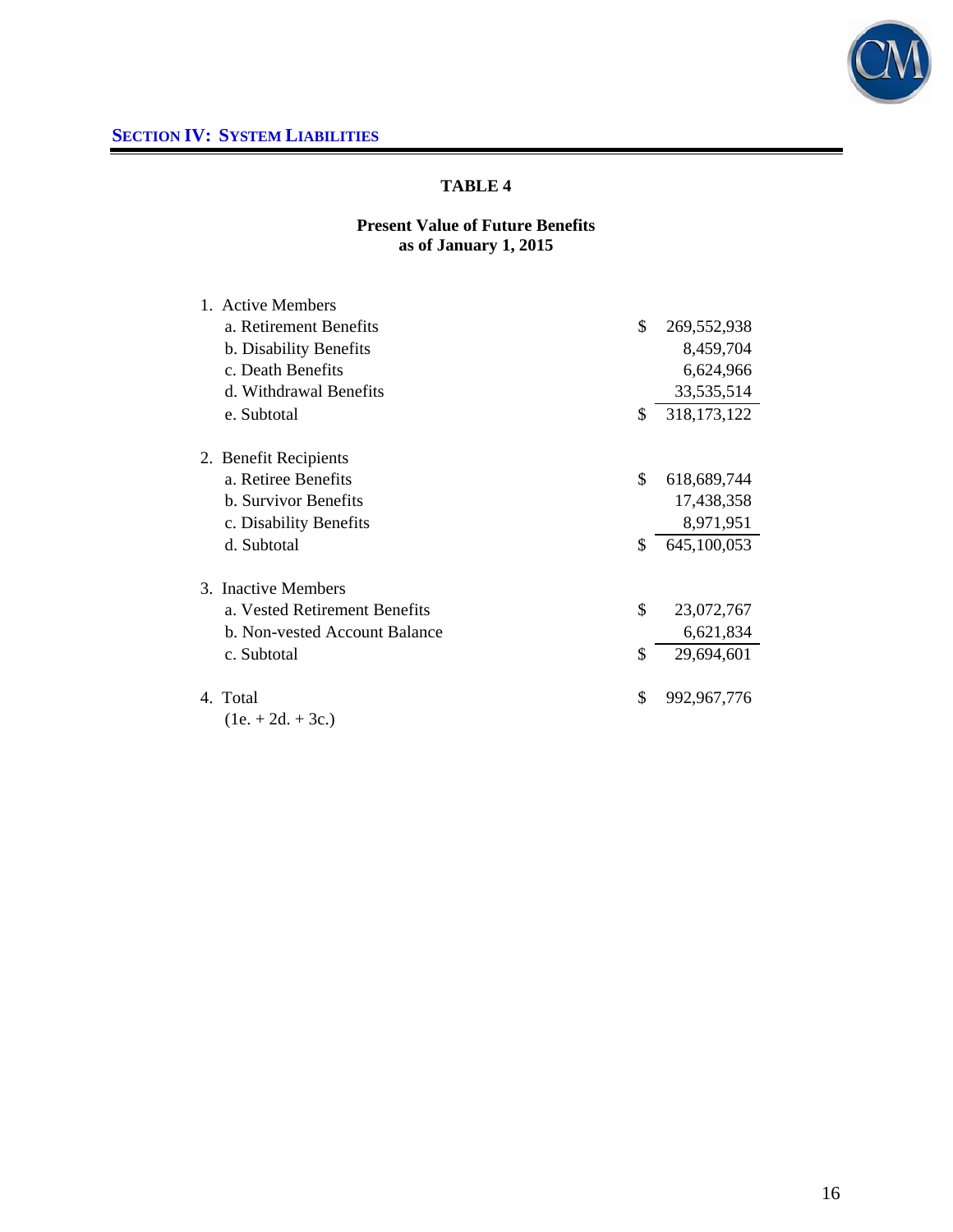

# **Actuarial Accrued Liability as of January 1, 2015**

| 1. Present Value of Future Benefits (PVFB)                   | \$<br>992, 967, 776 |
|--------------------------------------------------------------|---------------------|
| 2. Present Value of Future Normal Costs (PVFNC)              |                     |
| a. Retirement benefits                                       | \$<br>56,649,497    |
| b. Disability benefits                                       | 3,301,101           |
| c. Death benefits                                            | 2,732,023           |
| d. Withdrawal benefits                                       | 38,742,119          |
| e. Total                                                     | \$<br>101,424,740   |
| 3. Actuarial Accrued Liability (AAL)<br>$(1. - 2e.)$         | \$<br>891,543,036   |
| 4. Actuarial Value of Assets (AVA)                           | \$<br>712,390,611   |
| 5. Unfunded Actuarial Accrued Liability (UAAL)<br>$(3. -4.)$ | \$<br>179, 152, 425 |
| 6. Funded Ratio<br>(4./3.)                                   | 79.9%               |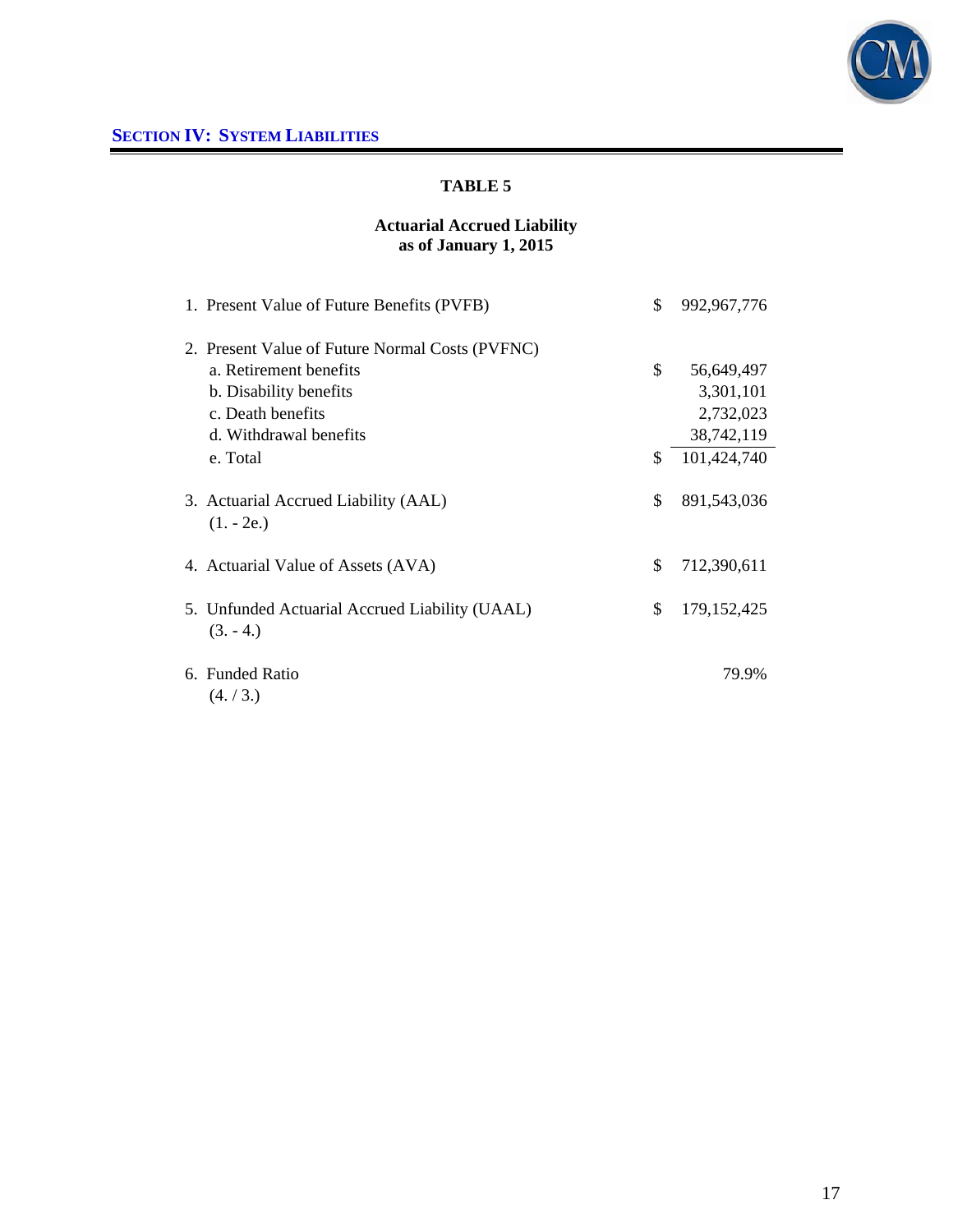

# **Actuarial Gain/(Loss) for 2014**

# **Liabilities**

| Actuarial accrued liability as of January 1, 2014<br>1.                                               | \$  | 875,451,114    |
|-------------------------------------------------------------------------------------------------------|-----|----------------|
| Normal cost for 2014<br>2.                                                                            |     | 14,275,911     |
| Interest at $8.00\%$ on (1) and (2) to December 31, 2014<br>3.                                        |     | 71,178,162     |
| Benefit payments during 2014<br>4.                                                                    |     | 78,535,383     |
| Interest on benefit payments<br>5.                                                                    |     | 3,080,981      |
| <b>Updated Mortality Assumption</b><br>6.                                                             |     | 1,133,698      |
| Expected actuarial accrued liability as of December 31, 2013<br>7.<br>$(1. + 2. + 3. - 4. - 5. + 6.)$ | \$. | 880,422,521    |
| 8. Actuarial accrued liability as of December 31, 2014                                                |     | 891,543,036    |
| 9. Actuarial Gain / (Loss) on Actuarial Accrued Liability                                             | \$  | (11, 120, 515) |
| $(7. - 8.)$                                                                                           |     |                |
| <b>Assets</b>                                                                                         |     |                |
| 10. Actuarial value of assets as of January 1, 2014                                                   | \$  | 710,828,744    |
| 11. Contributions during 2014                                                                         |     | 26,646,322     |
| 12. Benefit payments during 2014                                                                      |     | 78,535,383     |
| 13. Interest on items $(10)$ , $(11)$ and $(12)$                                                      |     | 54,830,667     |
| 14. Expected actuarial value of assets as of December 31, 2014<br>$(10. + 11. - 12. + 13.)$           | \$  | 713,770,350    |
| 15. Actuarial value of assets as of December 31, 2014                                                 |     | 712,390,611    |
| 16. Actuarial Gain / (Loss) on Actuarial Assets<br>$(15. - 14.)$                                      | \$  | (1,379,739)    |
| 17. Actuarial Gain / (Loss)<br>$(9. + 16.)$                                                           | \$  | (12,500,254)   |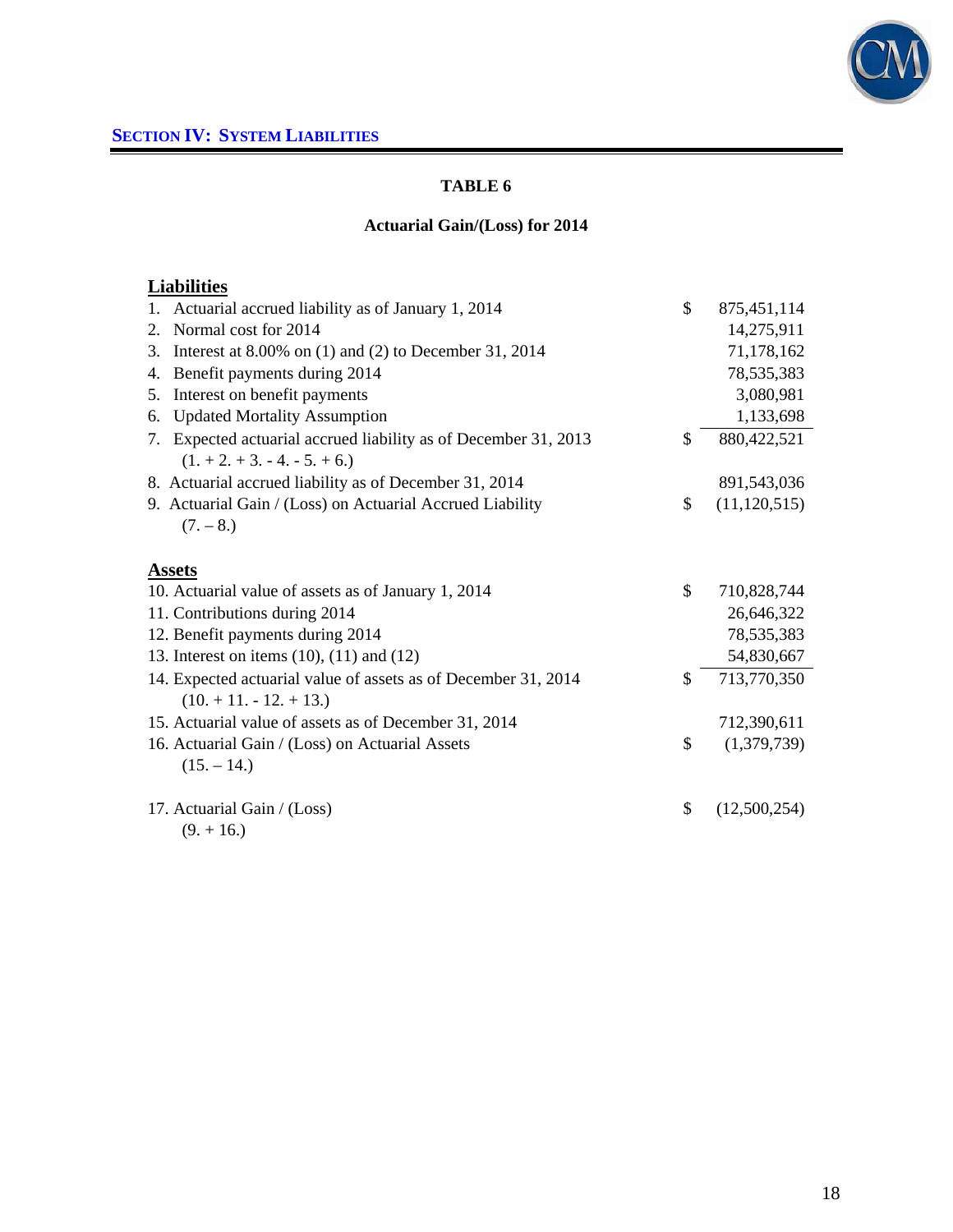

### **Actuarial Balance Sheet**

# **Assets**

| Current assets (actuarial value)                                                      | \$<br>712,390,611   |
|---------------------------------------------------------------------------------------|---------------------|
| Present value of future normal costs                                                  | 101,424,740         |
| Present value of future contributions to fund<br>unfunded actuarial accrued liability | 179, 152, 425       |
| <b>Total Assets</b>                                                                   | \$<br>992, 967, 776 |
| <b>Liabilities</b>                                                                    |                     |
| Present value of future retirement benefits for:                                      |                     |
| Active employees                                                                      | \$<br>318, 173, 122 |
| Members currently receiving a benefit                                                 | 645,100,053         |
| Terminated vested members                                                             | 23,072,767          |
| Inactive employees due refunds                                                        | 6,621,834           |
| <b>Total Liabilities</b>                                                              | \$<br>992, 967, 776 |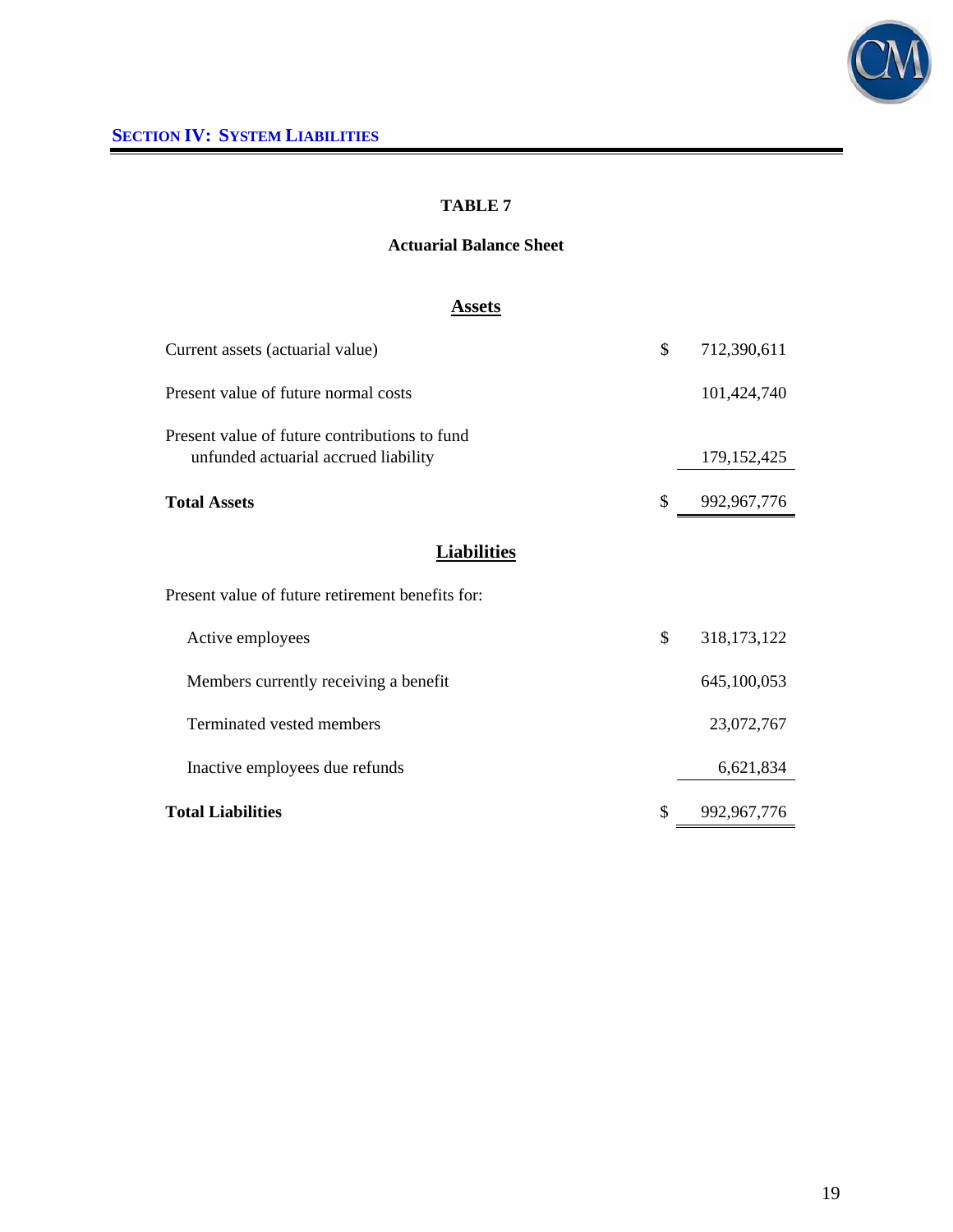

### **Pension Benefit Obligation Funded Status**

The Pension Benefit Obligation (PBO) is statutorily required to be used in the determination of whether a cost-of-living allowance can be granted to retirees. If the funded ratio, after reflecting the effect of the proposed increase, exceeds 100%, and other safeguards are met, a cost-of-living allowance may be provided. See Appendix B for additional details.

|                                           | Projected Benefit Obligation |                                                                                                                        |             | <b>January 1, 2015</b> | <b>January 1, 2014</b> |             |
|-------------------------------------------|------------------------------|------------------------------------------------------------------------------------------------------------------------|-------------|------------------------|------------------------|-------------|
| 1.                                        |                              | Retired members and beneficiaries currently receiving<br>benefits and terminated members not yet receiving<br>benefits | \$          | 674,794,654            | <sup>\$</sup>          | 652,418,077 |
| 2.                                        |                              | Current active participants                                                                                            |             |                        |                        |             |
|                                           | a.                           | Accumulated member contributions, including interest                                                                   |             | 98,966,336             |                        | 98,272,633  |
|                                           | b.                           | Employer-financed vested benefits                                                                                      |             | 111,536,329            |                        | 110,293,995 |
| <b>Total Projected Benefit Obligation</b> |                              | \$                                                                                                                     | 885,297,319 | $\mathbb{S}$           | 860,984,705            |             |
|                                           |                              | Projected Benefit Obligation funded status                                                                             |             |                        |                        |             |
| 1.                                        |                              | <b>Actuarial Value of Assets</b>                                                                                       | \$          | 712,390,611            | <sup>\$</sup>          | 710,828,744 |
|                                           | a.                           | Unfunded Projected Benefit Obligation                                                                                  |             | 172,906,708            |                        | 150,155,961 |
|                                           | b.                           | <b>Funding Ratio</b>                                                                                                   |             | 80%                    |                        | 83%         |
| 2.                                        |                              | <b>Market Value of Assets</b>                                                                                          | \$          | 698,523,480            | $\mathbb{S}$           | 726,553,301 |
|                                           | a.                           | Unfunded Projected Benefit Obligation                                                                                  |             | 186,773,839            |                        | 134,431,404 |
|                                           | b.                           | <b>Funding Ratio</b>                                                                                                   |             | 79%                    |                        | 84%         |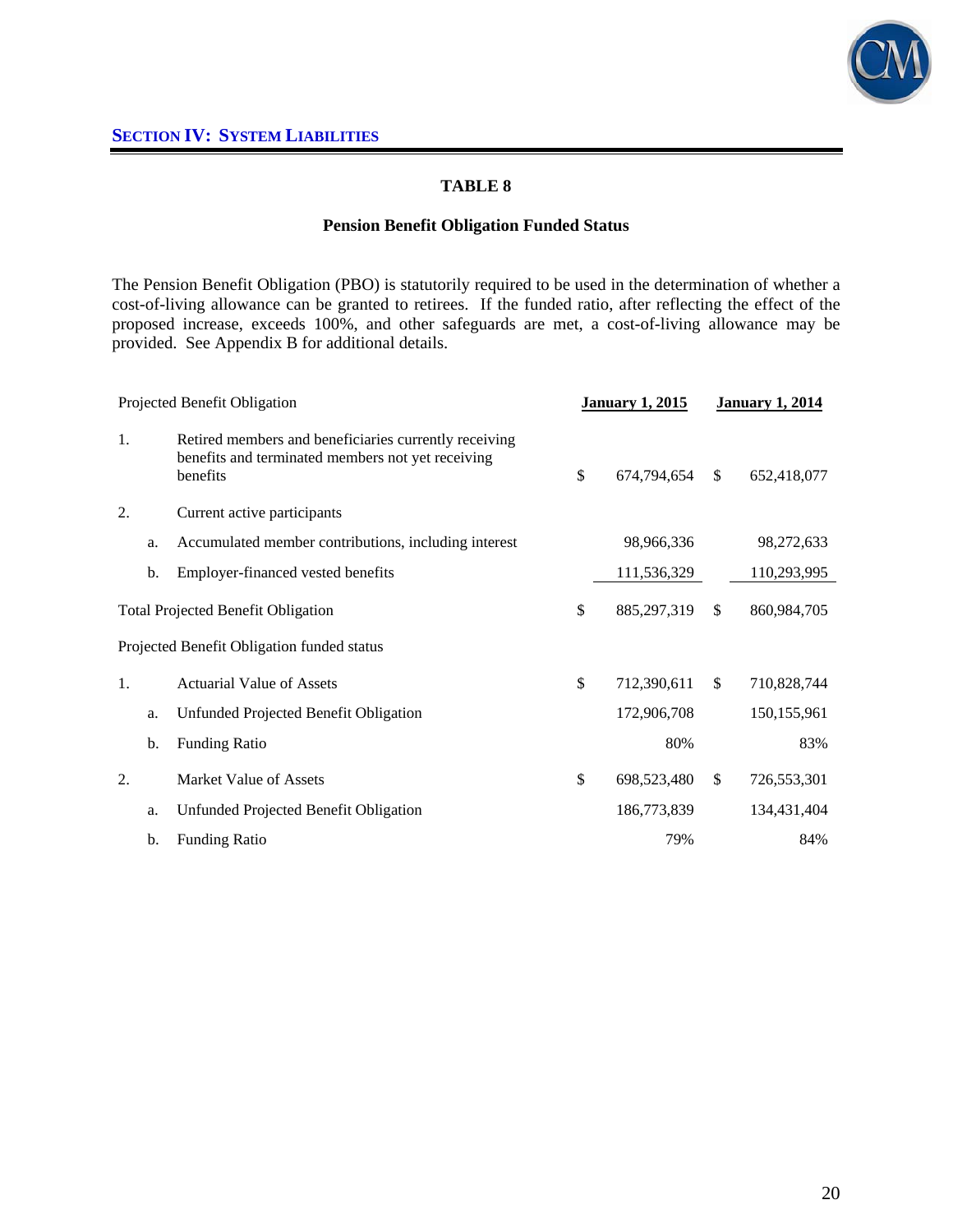

The previous two sections were devoted to a discussion of the assets and liabilities of the System. A comparison of Tables 3 and 4 indicates that current assets fall short of meeting the present value of future benefits (total liability). This is expected, except for a completely closed fund, where no further contributions are anticipated. In an active system, there will almost always be a difference between the actuarial value of assets and total liabilities. This deficiency has to be made up by future contributions and investment returns. An actuarial valuation sets out a schedule of future contributions that will deal with this deficiency in an orderly fashion.

The method used to determine the incidence of the contributions in various years is called the actuarial cost method. Under an actuarial cost method, the contributions required to meet the difference between current assets and current liabilities are allocated each year between two elements: (1) the normal cost rate and (2) the unfunded actuarial accrued liability contribution rate.

The term "fully funded" is often applied to a system in which contributions at the normal cost rate are sufficient to pay for the benefits of existing employees as well as for those of new employees. More often than not, systems are not fully funded, either because of past benefit improvements that have not been completely funded or because of actuarial deficiencies that have occurred because experience has not been as favorable as anticipated. Under these circumstances, an unfunded actuarial accrued liability (UAAL) exists. Likewise, when the actuarial value of assets is greater than the actuarial accrued liability, a surplus exists.

#### **DESCRIPTION OF CONTRIBUTION RATE COMPONENTS**

The Entry Age Normal (EAN) actuarial cost method is used for the valuation. Under this method, the normal cost for each year from entry age to assumed exit age is a constant percentage of the member's year by year projected compensation. The portion of the present value of future benefits not provided by the present value of future normal costs is the actuarial accrued liability. The unfunded actuarial accrued liability/(surplus) represents the difference between the actuarial accrued liability and the actuarial value of assets as of the valuation date. The unfunded actuarial accrued liability is calculated each year and reflects experience gains/(losses).

The Board of Trustees may adjust both the employee and employer contribution rates, but not by more than 0.50% per year. The minimum contribution rate is 7.5% and the maximum is 9.0%. In general, contributions are computed in accordance with a level percent-of-payroll funding objective. In this context, the term "contribution rate" means the percentage, which is applied to a particular active member payroll to determine the actual employer contribution amount (i.e., in dollars) for the group.

As of January 1, 2015, the valuation assets were less than the actuarial accrued liability so an unfunded actuarial accrued liability exists. The System's funding policy is to amortize the UAAL, as a level dollar amount, over a rolling 30-year period.

#### **CONTRIBUTION RATE SUMMARY**

Table 9 develops the normal cost rate for the System. In Table 10, the amortization payment related to the unfunded actuarial accrued liability, as of January 1, 2015, is developed, as well as the contribution rate for the System.

The contribution rates shown in this report are based on the actuarial assumptions and cost methods described in Appendix C.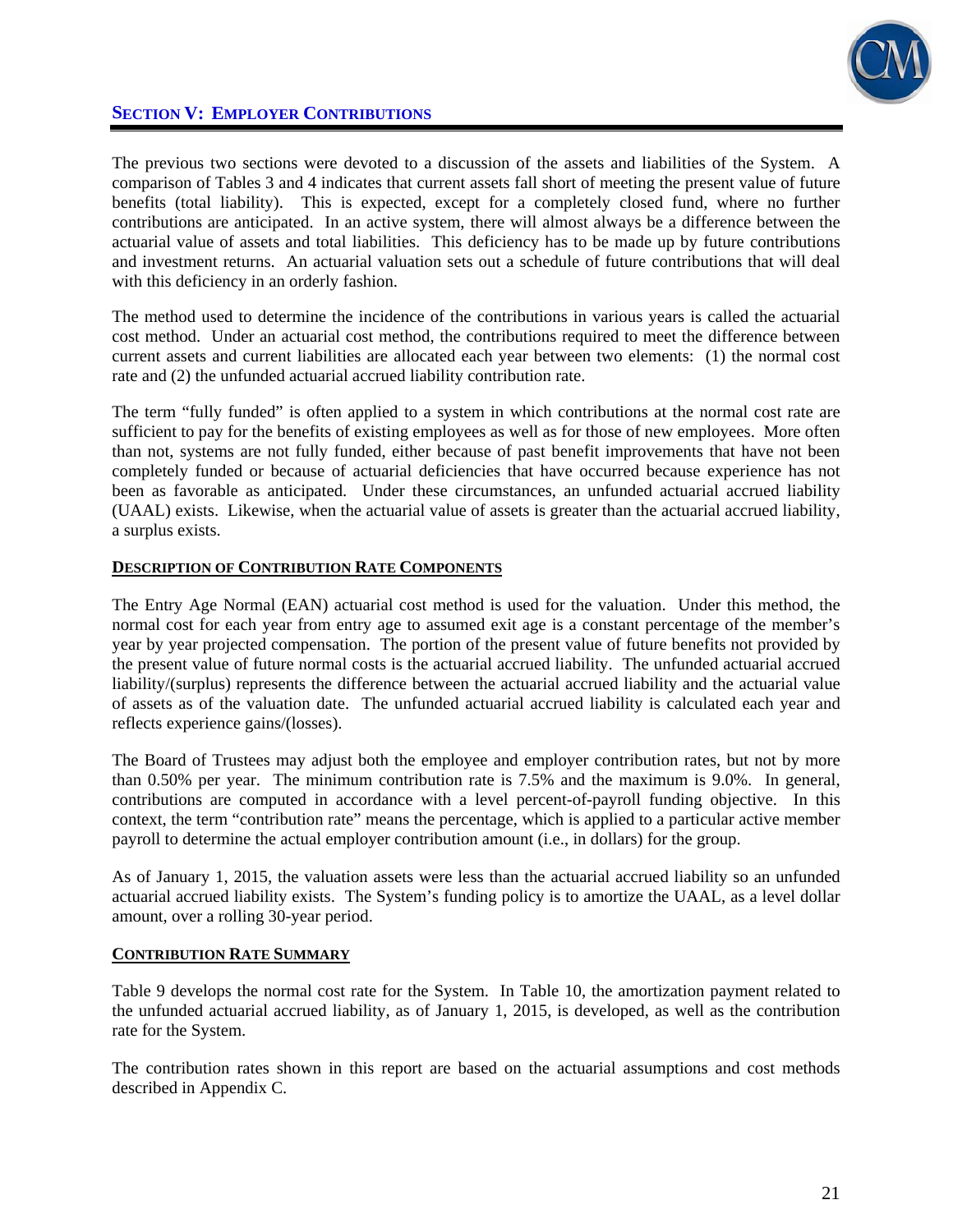

#### **Normal Cost Rate**

| 1. Normal Cost                              |                                        |        |
|---------------------------------------------|----------------------------------------|--------|
| a. Retirement Benefits                      |                                        | 6.01%  |
| b. Disability Benefits                      |                                        | 0.32%  |
| c. Death Benefits                           |                                        | 0.29%  |
| d. Termination Benefits                     |                                        | 3.64%  |
| e. Total                                    |                                        | 10.25% |
| 2. Normal Cost as a Percentage of Pay       |                                        | 10.25% |
|                                             | 3. Employee Contribution Rate for 2015 | 8.50%  |
| 4. Employer Normal Cost Rate<br>$(2. - 3.)$ |                                        | 1.75%  |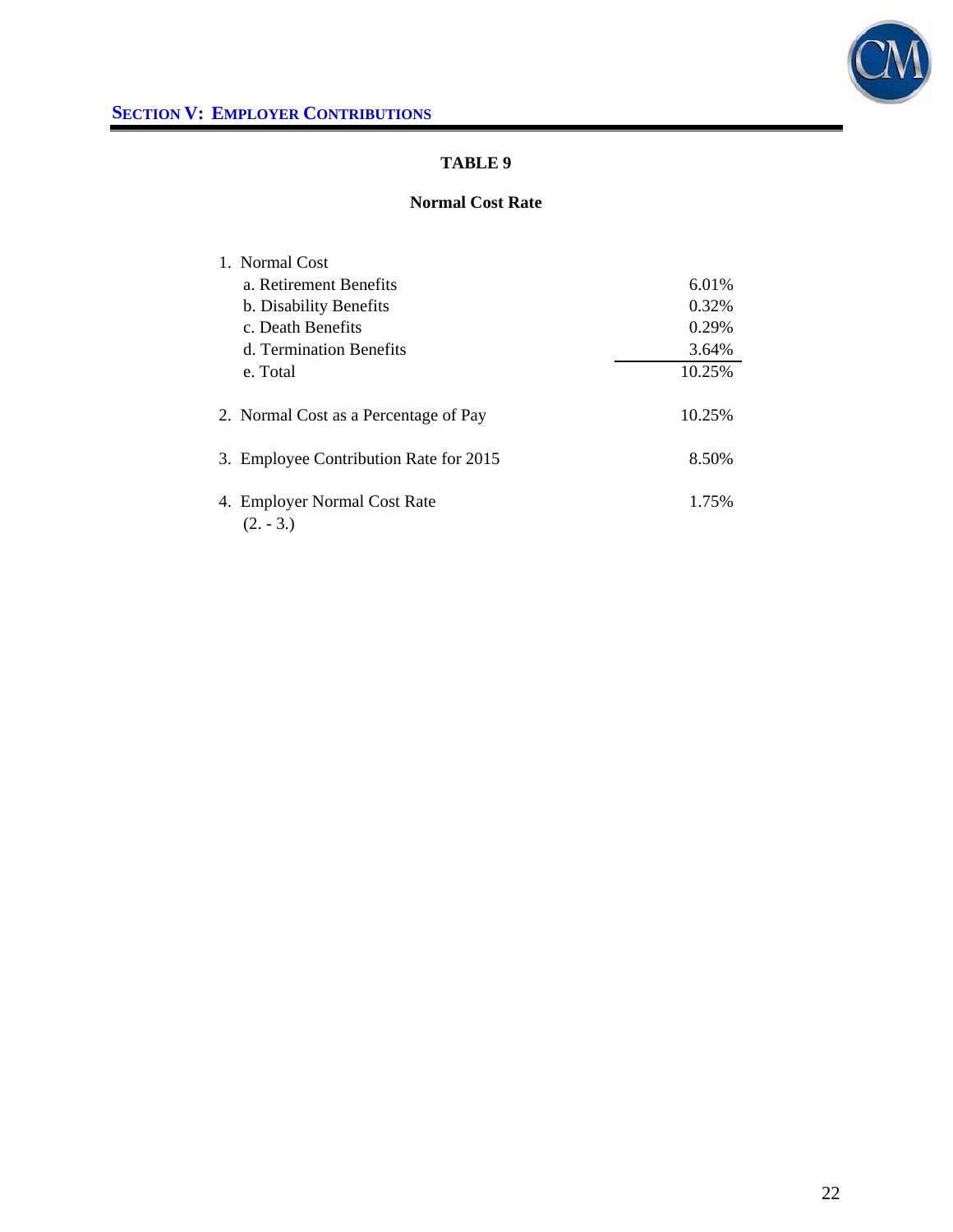

#### **Development of 2015 Actuarial Required Contribution (ARC)**

| 1. Unfunded Actuarial Accrued Liability (UAAL)                  | \$<br>179, 152, 425 |
|-----------------------------------------------------------------|---------------------|
| 2. 30-Year Amortization Factor, End of Year                     | 11.25778            |
| 3. UAAL Contribution Amount<br>(1./2.)                          | \$<br>15,913,655    |
| 4. Total Expected Payroll for 2015                              | \$<br>170,845,124   |
| 5. UAAL Contribution as a Percent of Payroll<br>(3./4.)         | 9.31%               |
| 6. Employer Normal Cost Rate                                    | 1.75%               |
| 7. Actuarial Required Employer Contribution Rate<br>$(5. + 6.)$ | 11.06%              |
| 8. Employer Contribution Rate                                   | 8.50%               |
| 9. Contribution Shortfall<br>$(7. - 8.)$                        | 2.56%               |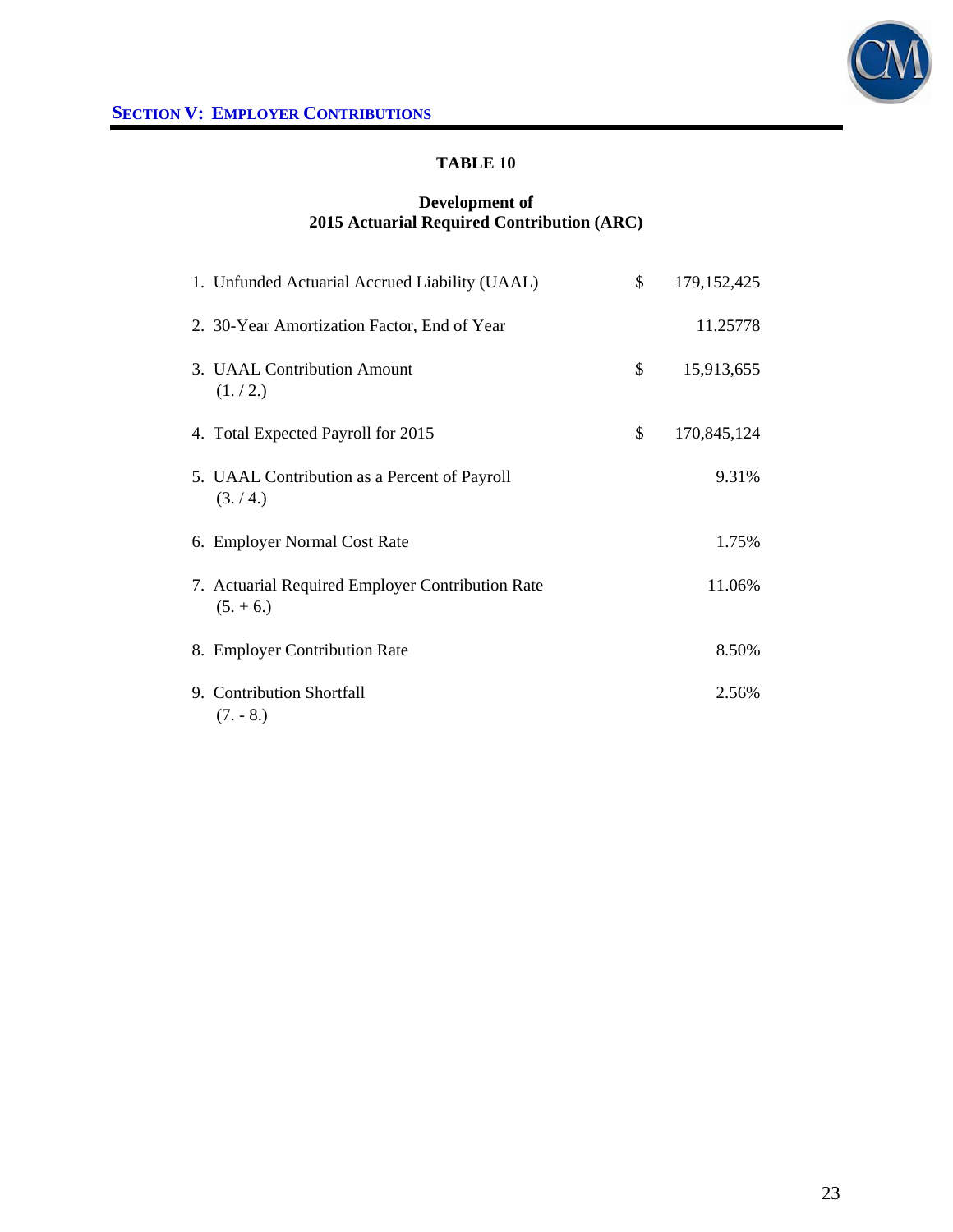

### **SECTION VI: OTHER INFORMATION**

The actuarial accrued liability is a measure intended to help the reader assess (i) a retirement system's funded status on a going concern basis and (ii) progress being made toward accumulating the assets needed to pay benefits as due. Allocation of the actuarial present value of projected benefits between past and future service was based on service using the Entry Age Normal actuarial cost method. Assumptions, including projected pay increases, were the same as used to determine the System's level percent of payroll annual required contribution between entry age and assumed exit age. Entry age was established by subtracting credited service from current age on the valuation date. The actuarial assumptions used in determining the actuarial accrued liability can be found in Appendix C.

In the past, Governmental Accounting Standards Board (GASB) Statements No. 25, *Financial Reporting for Defined Benefit Pension Plans*, and Statement No. 27, *Accounting for Pensions by State and Local Governmental Employers*, applied to the preparation of financial reports of pension plans for state and local governments.

GASB 67, which is effective for fiscal year end 2014, replaced GASB 25 and represents a significant departure from the requirements of that older statement. GASB 25 was issued as a "funding friendly" statement that required pension plans to report items consistent with the results of the plan's actuarial valuations, as long as those valuations met certain parameters. GASB 67 basically separates accounting from funding by creating disclosure and reporting requirements that may or may not be consistent with the basis used for funding the System. A separate report that contains all of the information and exhibits of an actuarial nature that are necessary for the System's financial reporting under GASB 67 has been prepared.

GASB 68 replaces GASB 27 and also represents a significant departure from the requirements of the prior statement. GASB 27 required employers providing benefits through pension plans to report items consistent with the results of the plan's actuarial valuations as long as those valuations met certain parameters. GASB 68 creates disclosure and reporting requirements that may or may not be consistent with the basis used to fund the Plan. GASB 68 will be effective for the fiscal year ending in 2015 for the employers who participate in the Public School Retirement System of the School District of Kansas City, Missouri.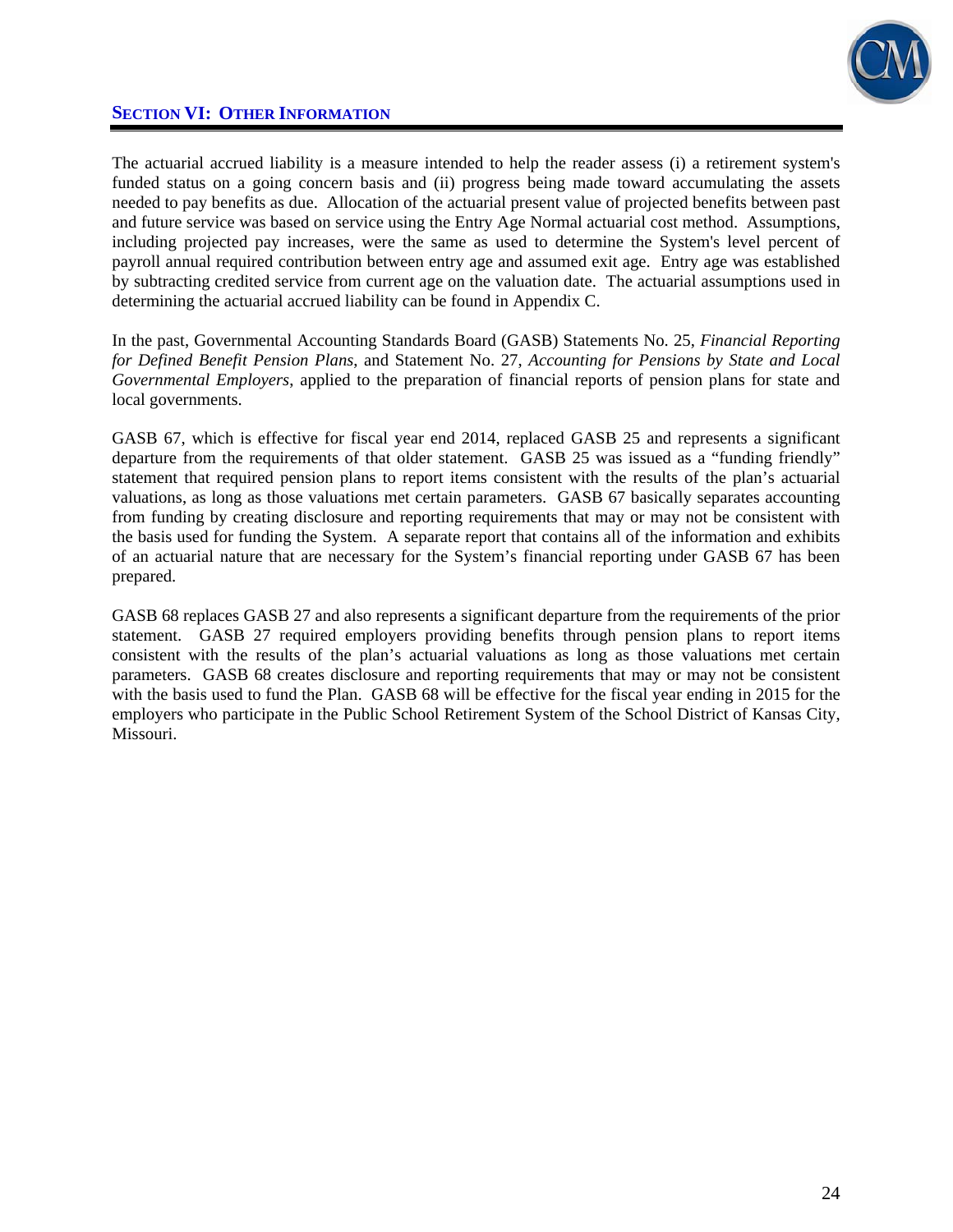

#### **Schedule of Funding Progress**

Analysis of the dollar amounts of actuarial value of assets, actuarial accrued liability, or unfunded actuarial accrued liability in isolation can be misleading. Expressing the actuarial value of assets as a percentage of the actuarial accrued liability provides one indication of the System's funded status on an on-going concern basis. Analysis of this percentage over time indicates whether the System is becoming financially stronger or weaker. Generally, the greater this percentage, the stronger the System's funding. The unfunded actuarial accrued liability and annual covered payroll are both affected by inflation. Expressing the unfunded actuarial accrued liability as a percentage of covered payroll approximately adjusts for the effects of inflation and aids analysis of the progress being made in accumulating sufficient assets to pay benefits when due. Generally, the smaller this percentage, the stronger the System's funding.

| <b>Actuarial</b>      | <b>Actuarial Value</b>      | <b>Actuarial Accrued</b>    | <b>Unfunded AAL</b>        |                     |                             | <b>UAAL</b> as a Percentage |
|-----------------------|-----------------------------|-----------------------------|----------------------------|---------------------|-----------------------------|-----------------------------|
| <b>Valuation Date</b> | of Assets                   | <b>Liabilities (AAL)</b>    | (UAAL)                     | <b>Funded Ratio</b> | <b>Covered Payroll</b>      | of Covered Payroll          |
|                       | (a)                         | (b)                         | $(b - a)$                  | (a/b)               | $\left( \mathbf{c} \right)$ | $[(b - a)/c]$               |
|                       |                             |                             |                            |                     |                             |                             |
| 1/1/1995              | $\mathbb{S}$<br>353,329,957 | $\mathbb{S}$<br>386,874,780 | $\mathbb{S}$<br>33,544,823 | 91.3%               | $\mathbb{S}$<br>185,374,096 | 18.1%                       |
| 1/1/1996              | 389, 103, 803               | 409,428,594                 | 20,324,791                 | 95.0%               | 171,262,008                 | 11.9%                       |
| 1/1/1997              | 428,419,710                 | 429,517,108                 | 1,097,398                  | 99.7%               | 161,802,480                 | 0.7%                        |
| 1/1/1998              | 482,599,919                 | 442,614,693                 | (39,985,225)               | 102.3%              | 168,328,728                 | $(23.8\%)$                  |
| 1/1/1999              | 624, 225, 667               | 564,056,509                 | (60, 169, 158)             | 110.7%              | 153,733,920                 | $(39.1\%)$                  |
| 1/1/2000              | 660,830,255                 | 640,614,688                 | (20, 215, 567)             | 103.2%              | 151,091,616                 | $(13.4\%)$                  |
| 1/1/2001              | 696,071,310                 | 682,531,577                 | (13,539,734)               | 102.0%              | 165,795,367                 | $(8.2\%)$                   |
| 1/1/2002              | 718,703,692                 | 701,725,938                 | (16,977,755)               | 102.4%              | 171,523,233                 | $(9.9\%)$                   |
| 1/1/2003              | 717,681,067                 | 701,114,370                 | (16, 566, 697)             | 102.4%              | 168,391,474                 | $(9.8\%)$                   |
| 1/1/2004              | 738,612,110                 | 716, 126, 707               | (22, 485, 404)             | 103.1%              | 186,528,530                 | $(12.1\%)$                  |
| 1/1/2005              | 763,684,602                 | 747,711,194                 | (15,973,408)               | 102.1%              | 195,866,663                 | $(8.2\%)$                   |
| 1/1/2006              | 788,788,666                 | 780,663,389                 | (8, 125, 277)              | 101.0%              | 187,445,140                 | $(4.3\%)$                   |
| 1/1/2007              | 824, 302, 795               | 818,027,315                 | (6,275,480)                | 100.8%              | 199,221,110                 | $(3.2\%)$                   |
| 1/1/2008              | 854,123,580                 | 781,284,025                 | (72,839,554)               | 109.3%              | 202, 311, 837               | $(36.0\%)$                  |
| 1/1/2009              | 832,609,879                 | 804,623,080                 | (27,986,799)               | 103.5%              | 205, 326, 108               | $(13.6\%)$                  |
| 1/1/2010              | 814,536,473                 | 819,534,391                 | 4,997,918                  | 99.4%               | 194,474,437                 | 2.6%                        |
| 1/1/2011              | 786,297,998                 | 844,232,490                 | 57,934,492                 | 93.1%               | 162,417,257                 | 35.7%                       |
| 1/1/2012              | 742,279,611                 | 874,286,498                 | 132,006,887                | 84.9%               | 155,893,016                 | 84.7%                       |
| 1/1/2013              | 697.028.072                 | 868, 663, 383               | 171,635,311                | 80.2%               | 157,303,005                 | 109.1%                      |
| 1/1/2014              | 710,828,744                 | 875,451,114                 | 164,622,370                | 81.2%               | 157,014,537                 | 104.8%                      |
| 1/1/2015              | 712,390,611                 | 891,543,036                 | 179, 152, 425              | 79.9%               | 170,845,124                 | 104.9%                      |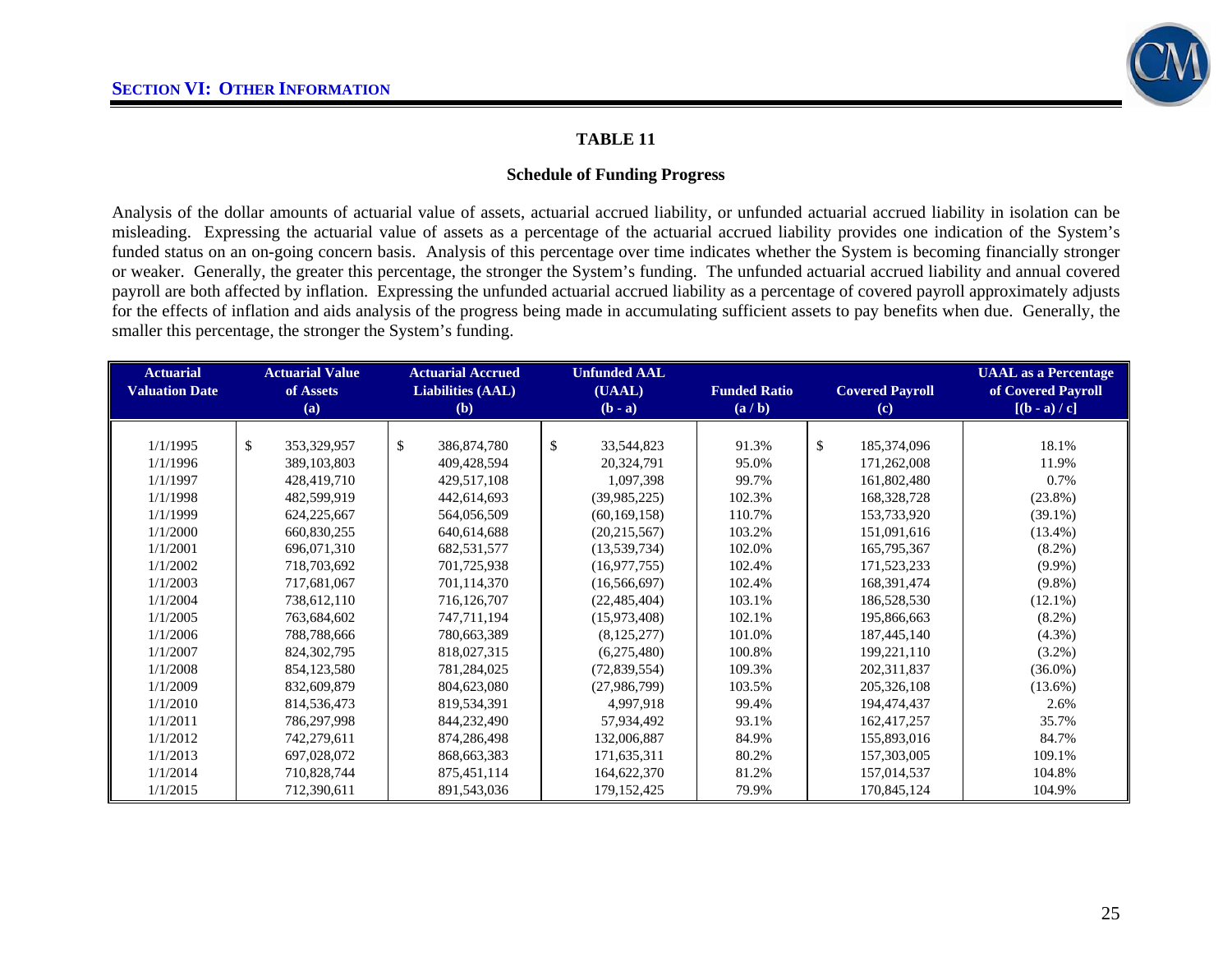

### **Historical Contribution Rates**

| <b>Actuarial</b><br><b>Valuation Date</b> | <b>Actuarial</b><br><b>Contribution Rate</b> | <b>Actual</b><br><b>Contribution Rate</b> | <b>Contribution</b><br>Shortfall/(Margin) |
|-------------------------------------------|----------------------------------------------|-------------------------------------------|-------------------------------------------|
| 1/1/2005                                  | 14.02%                                       | 15.00%                                    | $(0.98\%)$                                |
| 1/1/2006                                  | 13.78%                                       | 15.00%                                    | $(1.22\%)$                                |
| 1/1/2007                                  | 13.28%                                       | 15.00%                                    | $(1.72\%)$                                |
| 1/1/2008                                  | 9.39%                                        | 15.00%                                    | $(5.61\%)$                                |
| 1/1/2009                                  | 9.35%                                        | 15.00%                                    | $(5.65\%)$                                |
| 1/1/2010                                  | 11.50%                                       | 15.00%                                    | $(3.50\%)$                                |
| 1/1/2011                                  | 14.64%                                       | 15.00%                                    | $(0.36\%)$                                |
| 1/1/2012                                  | 18.30%                                       | 15.00%                                    | 3.30%                                     |
| 1/1/2013                                  | 20.52%                                       | 15.00%                                    | 5.52%                                     |
| 1/1/2014                                  | 19.68%                                       | 16.00%                                    | 3.68%                                     |
| 1/1/2015                                  | 19.56%                                       | 17.00%                                    | 2.56%                                     |

*Note: Years prior to 1/1/2014 were provided by prior Actuary.* 

### **Summary of Actuarial Methods and Assumptions**

| <b>Valuation Date</b>                | January 1, 2015                 |
|--------------------------------------|---------------------------------|
| <b>Actuarial Cost Method</b>         | Entry Age Normal                |
| <b>Amortization Method</b>           | Level Dollar, open              |
| <b>Remaining Amortization Period</b> | 30 years                        |
| <b>Asset Valuation Method</b>        | 5-Year Smoothed<br>Market Value |
| Actuarial Assumptions:               |                                 |
| Investment Rate of Return*           | 8.00%                           |
| Projected Salary Increases*          | 5.00%                           |
| No future COLAs                      |                                 |
| *Includes Inflation at               | 3.50%                           |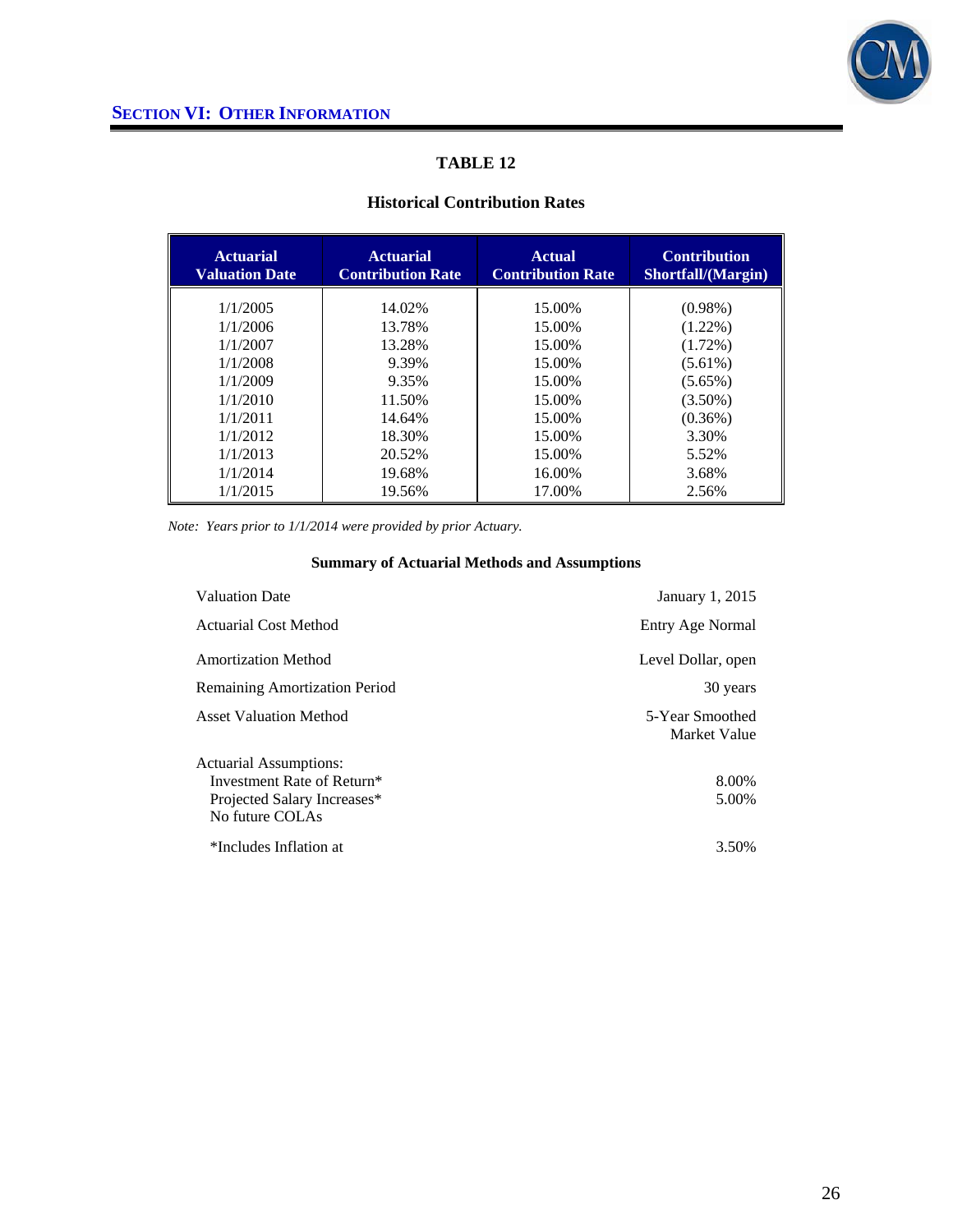

#### **Solvency Test**

In a system that has been following the discipline of level percent of payroll financing, the liabilities for active participant accumulated contributions (liability 1) and the liabilities for future benefits to retirees, beneficiaries, and inactive participants (liability 2) will be fully covered by assets if all assumptions are met. In addition, the liabilities for service already rendered by active participants (liability 3) are normally partially covered by the remainder of the present assets. Generally, if the system has been using level cost financing, the funded portion of liability 3 will increase over time. The schedule below illustrates the history of the liabilities of the system and is indicative of the system following the discipline of level percent of compensation funding.

|                  | <b>Active</b>        | Retirees,            | <b>Active</b>       |                  |      |                           |      |
|------------------|----------------------|----------------------|---------------------|------------------|------|---------------------------|------|
| <b>Valuation</b> | Participants'        | <b>Beneficiaries</b> | <b>Participants</b> |                  |      |                           |      |
| <b>Date</b>      | <b>Accumulated</b>   | and Inactive         | (Employer           | <b>Valuation</b> |      | <b>Percent Covered By</b> |      |
| January 1,       | <b>Contributions</b> | <b>Participants</b>  | <b>Financed</b> )   | <b>Assets</b>    |      | <b>Valuation Assets</b>   |      |
|                  | (1)                  | (2)                  | (3)                 |                  | (1)  | (2)                       | (3)  |
| 1987             |                      | \$                   | \$                  | \$               |      |                           | 95%  |
|                  | \$<br>54,703,473     | 60,096,766           | 45,027,324          | 157,538,001      | 100% | 100%                      |      |
| 1988             | 60,631,019           | 68,133,929           | 45,164,333          | 172,932,203      | 100% | 100%                      | 98%  |
| 1989             | 68,032,000           | 72,476,675           | 50,436,314          | 192,074,767      | 100% | 100%                      | 102% |
| 1990             | 77,843,936           | 79,855,895           | 52,384,902          | 220, 844, 765    | 100% | 100%                      | 121% |
| 1991             | 86,392,672           | 77,212,948           | 62,859,420          | 241,369,537      | 100% | 100%                      | 124% |
| 1992             | 91,688,784           | 101,408,720          | 69,055,820          | 278,065,508      | 100% | 100%                      | 123% |
| 1993             | 98,482,791           | 102,336,338          | 61,479,865          | 307,050,085      | 100% | 100%                      | 173% |
| 1994             | 99,547,061           | 123,475,760          | 121,674,513         | 336,466,320      | 100% | 100%                      | 93%  |
| 1995             | 110,658,079          | 144,027,489          | 124,562,502         | 353,451,344      | 100% | 100%                      | 79%  |
| 1996             | 108,123,636          | 177,617,507          | 117,169,151         | 389,103,803      | 100% | 100%                      | 88%  |
| 1997             | 104,554,877          | 231,762,583          | 91,329,968          | 428,419,710      | 100% | 100%                      | 101% |
| 1998             | 115,847,655          | 228,328,855          | 108,592,620         | 482,599,919      | 100% | 100%                      | 127% |
| 1999             | 117,478,379          | 274,442,924          | 172,607,724         | 624,225,667      | 100% | 100%                      | 135% |
| 2000             | 113,334,820          | 343,382,932          | 184,049,309         | 660,830,255      | 100% | 100%                      | 111% |
| 2001             | 115,781,706          | 389,055,603          | 184,779,937         | 696,071,310      | 100% | 100%                      | 103% |
| 2002             | 119,968,776          | 406,094,033          | 187, 309, 245       | 718,703,692      | 100% | 100%                      | 103% |
| 2003             | 112,468,027          | 435,548,298          | 165,766,206         | 717,681,067      | 100% | 100%                      | 102% |
| 2004             | 125,754,562          | 430,145,689          | 179,264,397         | 738,612,110      | 100% | 100%                      | 102% |
| 2005             | 127, 221, 118        | 431,366,177          | 201,836,083         | 763,684,602      | 100% | 100%                      | 102% |
| 2006             | 133,811,729          | 477,844,206          | 177,531,611         | 788,788,666      | 100% | 100%                      | 100% |
| 2007             | 136,978,872          | 498,841,373          | 187,966,845         | 824,302,795      | 100% | 100%                      | 100% |
| 2008             | 140,844,707          | 492,273,102          | 156,840,245         | 854,123,580      | 100% | 100%                      | 141% |
| 2009             | 140,096,771          | 503,450,518          | 161,075,791         | 832,609,879      | 100% | 100%                      | 117% |
| 2010             | 139,860,248          | 524,692,426          | 154,981,717         | 814,536,473      | 100% | 100%                      | 97%  |
| 2011             | 110,538,745          | 611,806,997          | 121,886,748         | 786,297,998      | 100% | 100%                      | 52%  |
| 2012             | 99,513,420           | 654,828,752          | 119,944,326         | 742,279,611      | 100% | 98%                       | 0%   |
| 2013             | 100,767,726          | 653,949,421          | 113,946,236         | 697,028,072      | 100% | 91%                       | 0%   |
| 2014             | 98,272,633           | 660,003,861          | 117,174,620         | 710,828,744      | 100% | 93%                       | 0%   |
| 2015             | 98,966,336           | 674,794,654          | 117,782,046         | 712,390,611      | 100% | 91%                       | 0%   |

*Note: Years prior to 1/1/2014 were provided by prior Actuary*.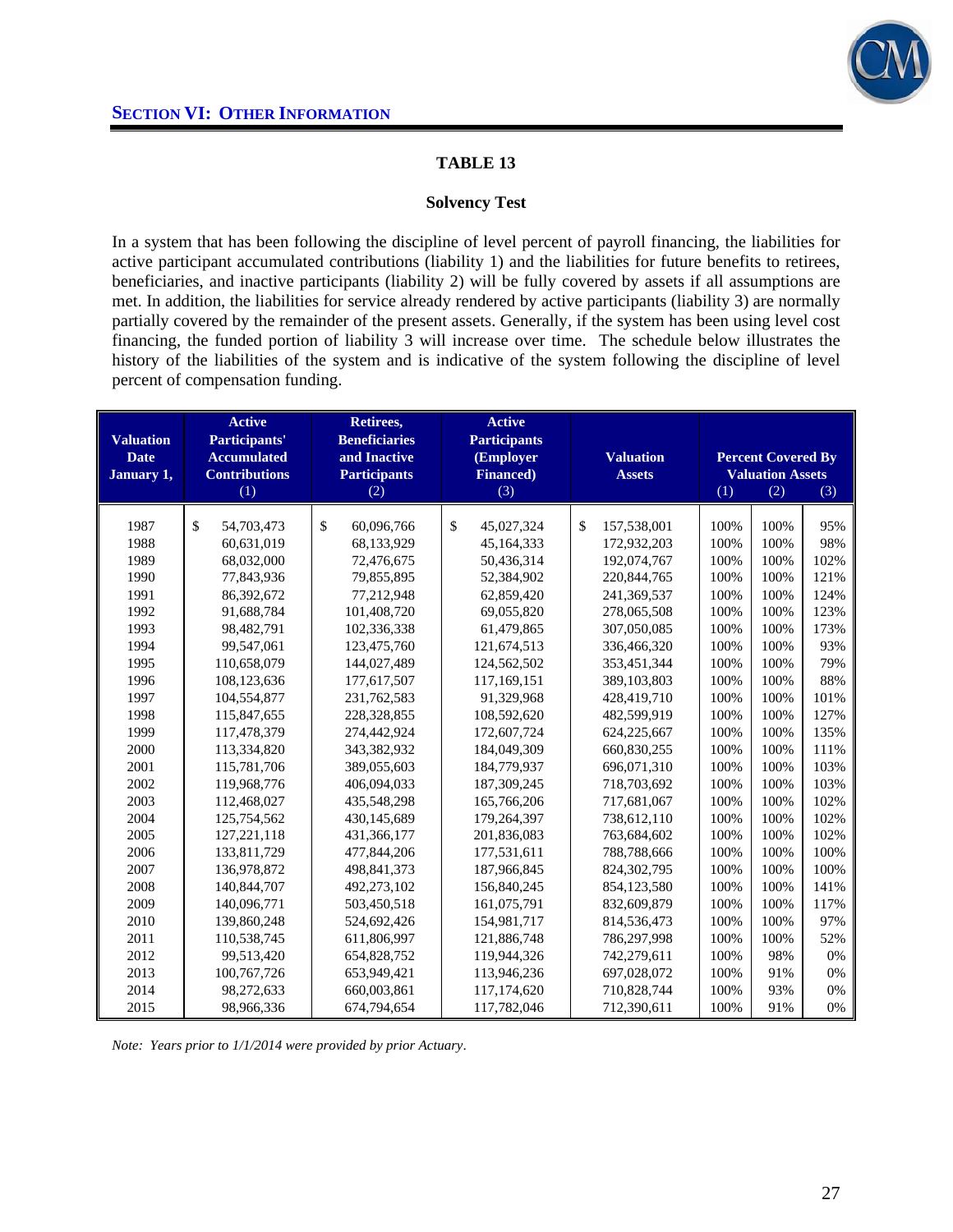

# **MEMBER CENSUS INFORMATION**

| <b>A. ACTIVE MEMBERS</b>                               |               | <b>January 1, 2015</b> |              | <b>January 1, 2014</b> | % Change          |
|--------------------------------------------------------|---------------|------------------------|--------------|------------------------|-------------------|
| 1. Number of Active Members                            |               | 3,493                  |              | 3,501                  | $(0.2\%)$         |
| 2. Active Member Averages                              |               |                        |              |                        |                   |
| $(a)$ Age                                              |               | 44.4                   |              | 44.5                   | $(0.2\%)$         |
| (b) Service                                            |               | 8.3                    |              | 8.5                    | $(2.4\%)$         |
| (c) Expected Annual Pay                                | \$            | 48,911                 | $\mathbb{S}$ | 44,848                 | 9.1%              |
| <b>B. TERMINATED VESTED MEMBERS</b>                    |               |                        |              |                        |                   |
| 1. Number of Terminated Vested Members                 |               | 476                    |              | 560                    | $(15.0\%)$        |
| 2. Terminated Vested Members Averages                  |               |                        |              |                        |                   |
| $(a)$ Age                                              |               | 50.2                   |              | 51.6                   | $(2.7\%)$         |
| (b) Account Balance                                    | \$            | 32,315                 | \$           | 37,105                 | $(12.9\%)$        |
| <b>C. TERMINATED NON-VESTED MEMBERS</b>                |               |                        |              |                        |                   |
| 1. Number of Terminated Non-Vested Members             |               | 2,124                  |              | 2,230                  | $(4.8\%)$         |
|                                                        |               |                        |              |                        |                   |
| 2. Terminated Non-Vested Members Averages<br>$(a)$ Age |               | 44.3                   |              | 45.6                   | $(2.9\%)$         |
| (b) Account Balance                                    | $\mathcal{S}$ | 3,118                  | \$           | 3,402                  | $(8.3\%)$         |
|                                                        |               |                        |              |                        |                   |
| D. RETIREES, DISABLEDS, AND BENEFICIARIES              |               |                        |              |                        |                   |
| 1. Number of Members                                   |               |                        |              |                        |                   |
| (a) Retired                                            |               | 3,715                  |              | 3,594                  | 3.4%              |
| (b) Disabled<br>(c) Beneficiaries                      |               | 94<br>202              |              | 96<br>195              | $(2.1\%)$<br>3.6% |
| (e) Total                                              |               | 4,011                  |              | 3,885                  | 3.2%              |
|                                                        |               |                        |              |                        |                   |
| 2. Average Age<br>(a) Retired                          |               | 71.8                   |              | 71.7                   | 0.1%              |
| (b) Disabled                                           |               | 65.7                   |              | 65.4                   | 0.5%              |
| (c) Beneficiaries                                      |               | 74.4                   |              | 74.3                   | 0.1%              |
| (e) Total                                              |               | 71.7                   |              | 71.7                   | 0.0%              |
| 3. Average Monthly Benefit                             |               |                        |              |                        |                   |
| (a) Retired                                            | \$            | 1,615                  | \$           | 1,613                  | 0.1%              |
| (b) Disabled                                           |               | 1,016                  |              | 993                    | 2.3%              |
| (c) Beneficiaries                                      |               | 1,067                  |              | 1,050                  | 1.6%              |
| (e) Total                                              | \$            | 1,574                  | \$           | 1,569                  | 0.3%              |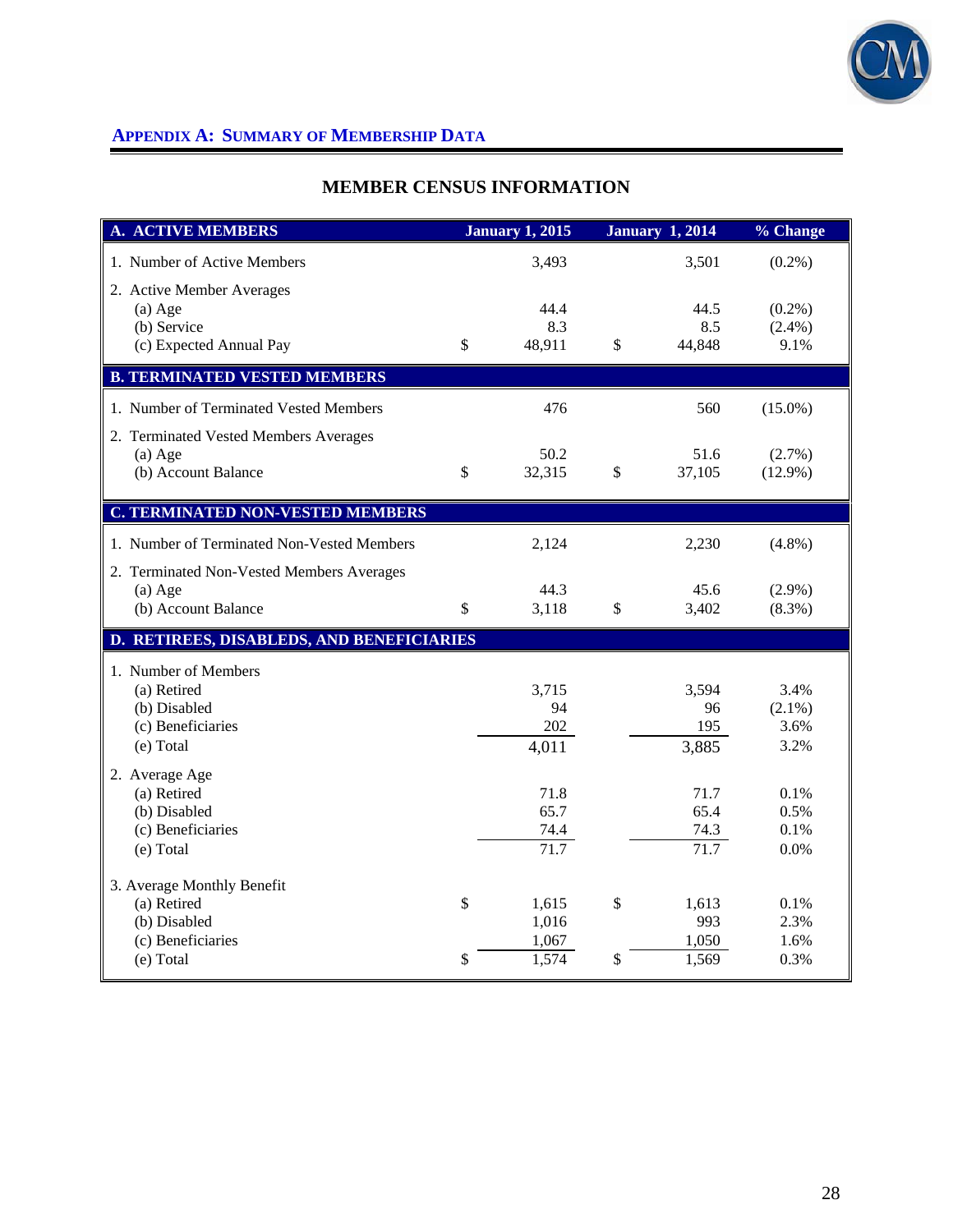

### **MEMBER DATA RECONCILIATION**

January 1, 2014 to January 1, 2015

The number of members included in the valuation, as summarized in the table below, is in accordance with the data submitted by the System for members as of the valuation date.

|                                | <b>Active</b><br><b>Members</b> | <b>Retirees</b> | <b>Beneficiaries</b> | <b>Disabled</b>  | <b>Terminated</b><br><b>Vested</b> | <b>Non-vested</b><br>with Balance | <b>Total</b> |
|--------------------------------|---------------------------------|-----------------|----------------------|------------------|------------------------------------|-----------------------------------|--------------|
| Total as of January 1, 2014    | 3,501                           | 3,594           | 195                  | 96               | 560                                | 2,230                             | 10,176       |
| <b>New Entrants</b>            | 594                             | $\theta$        | 18                   | $\boldsymbol{0}$ | $\Omega$                           | 56                                | 668          |
| Rehires/Transfers              | 46                              | $\Omega$        | $\theta$             | $\mathbf{0}$     | (19)                               | (27)                              | $\Omega$     |
| Retirements                    | (132)                           | 234             | 0                    | $\boldsymbol{0}$ | (102)                              | $\Omega$                          | 0            |
| <b>Disablements</b>            | (2)                             | $\Omega$        | $\Omega$             | 3                | (1)                                | $\Omega$                          | 0            |
| Deaths                         | (2)                             | (115)           | (11)                 | (5)              | $\Omega$                           | $\Omega$                          | (133)        |
| <b>Vested Terminations</b>     | (61)                            | $\Omega$        | 0                    | $\boldsymbol{0}$ | 61                                 | $\Omega$                          | $\Omega$     |
| <b>Non-vested Terminations</b> | (226)                           | $\Omega$        | $\Omega$             | $\boldsymbol{0}$ | $\Omega$                           | 226                               | $\Omega$     |
| <b>Refunds Paid</b>            | (226)                           | $\Omega$        | $\Omega$             | $\boldsymbol{0}$ | (24)                               | (360)                             | (610)        |
| Payments Ended                 | $\mathbf{0}$                    | $\Omega$        | 0                    | $\boldsymbol{0}$ | $\overline{0}$                     | $\theta$                          | 0            |
| Data Adjustments               |                                 | っ               | 0                    | $\boldsymbol{0}$ |                                    | (1)                               | 3            |
| Total as of January 1, 2015    | 3,493                           | 3,715           | 202                  | 94               | 476                                | 2,124                             | 10,104       |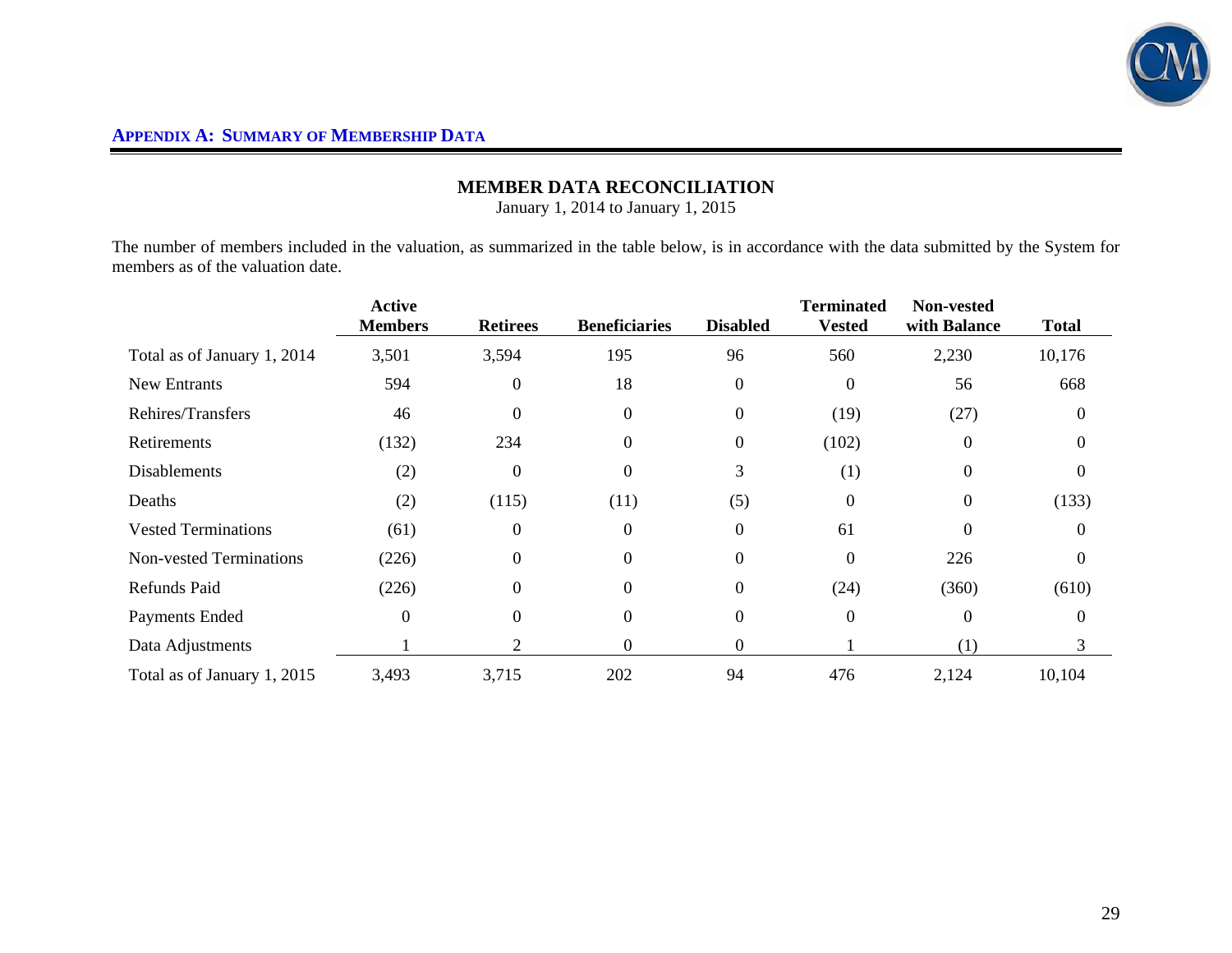

# **SUMMARY OF ACTIVE MEMBERS as of January 1, 2015**

|          |      | Number |       | 2014 Reported Compensation |                           |                 |
|----------|------|--------|-------|----------------------------|---------------------------|-----------------|
| Age      | Male | Female | Total | Male                       | Female                    | Total           |
| Under 25 | 51   | 162    | 213   | 1,185,394<br>SS.           | $\mathbb{S}$<br>4,078,382 | 5,263,776<br>\$ |
| 25 to 29 | 118  | 348    | 466   | 3,693,557                  | 10,759,626                | 14,453,183      |
| 30 to 34 | 100  | 289    | 389   | 3,711,748                  | 9,709,344                 | 13,421,092      |
| 35 to 39 | 96   | 265    | 361   | 4,019,155                  | 10,387,211                | 14,406,366      |
| 40 to 44 | 88   | 211    | 299   | 4,288,984                  | 9,211,060                 | 13,500,044      |
| 45 to 49 | 124  | 264    | 388   | 5,848,949                  | 11,454,917                | 17,303,866      |
| 50 to 54 | 125  | 313    | 438   | 6,235,433                  | 15,779,849                | 22,015,282      |
| 55 to 59 | 132  | 326    | 458   | 7,205,601                  | 15,388,657                | 22,594,258      |
| 60 to 64 | 99   | 275    | 374   | 5,853,531                  | 14,011,700                | 19,865,231      |
| 65 to 69 | 24   | 66     | 90    | 1,190,309                  | 3,671,559                 | 4,861,868       |
| 70 & Up  | 5    | 12     | 17    | 179,374                    | 624,809                   | 804,183         |
| Total    | 962  | 2,531  | 3,493 | \$43,412,035               | \$105,077,114             | \$148,489,149   |

#### Total – All Plans





**Age**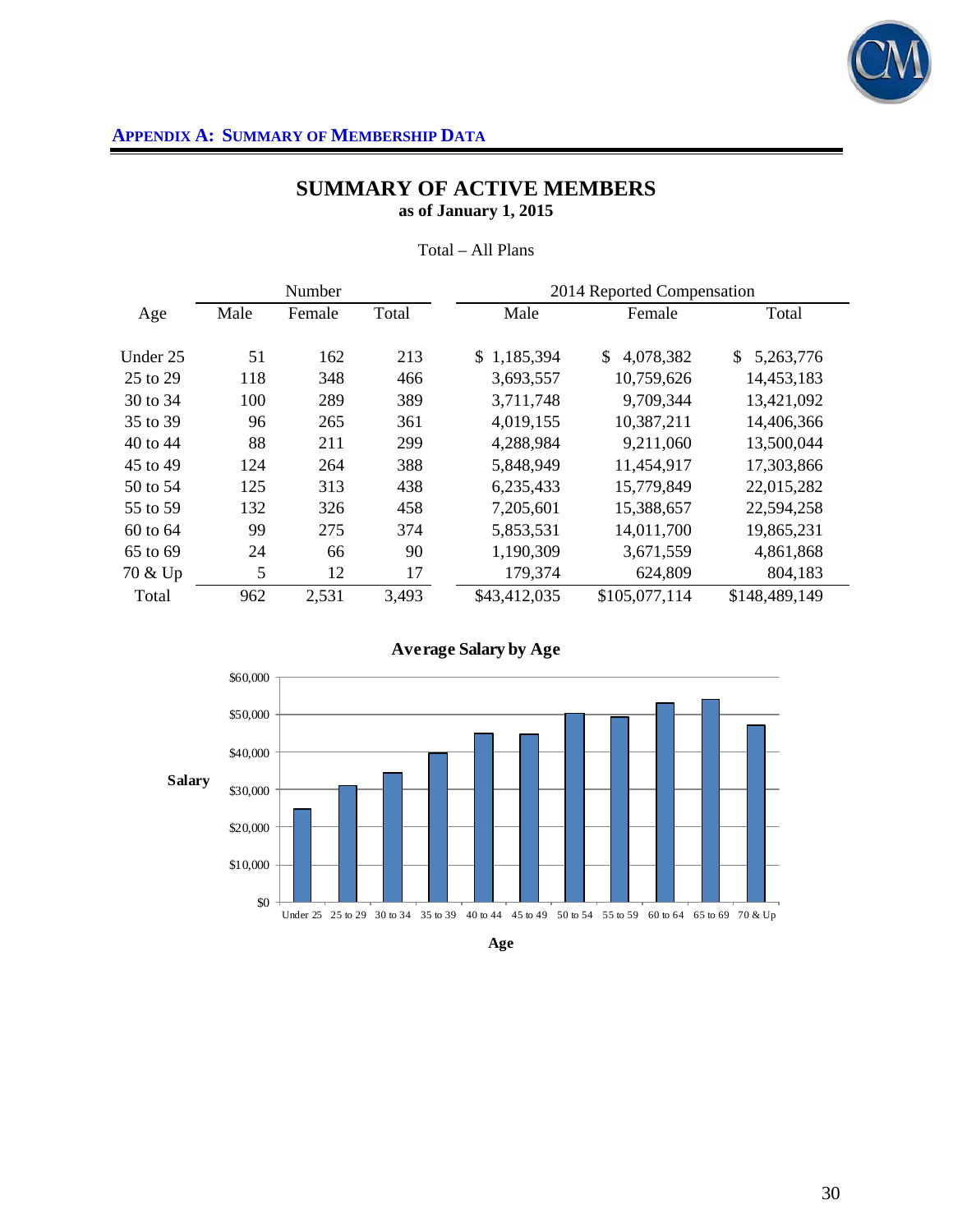

# **SUMMARY OF ACTIVE MEMBERS as of January 1, 2015**

|          |      | Number |       | 2014 Reported Compensation |                 |                 |
|----------|------|--------|-------|----------------------------|-----------------|-----------------|
| Age      | Male | Female | Total | Male                       | Female          | Total           |
| Under 25 | 22   | 85     | 107   | \$798,634                  | \$<br>2,988,629 | 3,787,263<br>\$ |
| 25 to 29 | 86   | 234    | 320   | 3,230,687                  | 9,023,988       | 12,254,675      |
| 30 to 34 | 78   | 227    | 305   | 3,342,294                  | 8,801,058       | 12,143,352      |
| 35 to 39 | 76   | 222    | 298   | 3,659,842                  | 9,745,228       | 13,405,070      |
| 40 to 44 | 73   | 183    | 256   | 3,950,601                  | 8,736,670       | 12,687,271      |
| 45 to 49 | 114  | 224    | 338   | 5,656,918                  | 10,769,440      | 16,426,358      |
| 50 to 54 | 118  | 294    | 412   | 6,133,076                  | 15,464,514      | 21,597,590      |
| 55 to 59 | 125  | 299    | 424   | 7,063,003                  | 14,896,902      | 21,959,905      |
| 60 to 64 | 91   | 266    | 357   | 5,587,773                  | 13,850,772      | 19,438,545      |
| 65 to 69 | 22   | 64     | 86    | 1,146,529                  | 3,637,905       | 4,784,434       |
| 70 & Up  | 5    | 11     | 16    | 179,374                    | 604,374         | 783,748         |
| Total    | 810  | 2,109  | 2,919 | \$40,748,731               | \$98,519,480    | \$139,268,211   |

#### Total – Plan B



#### **Average Salary by Age**

**Age**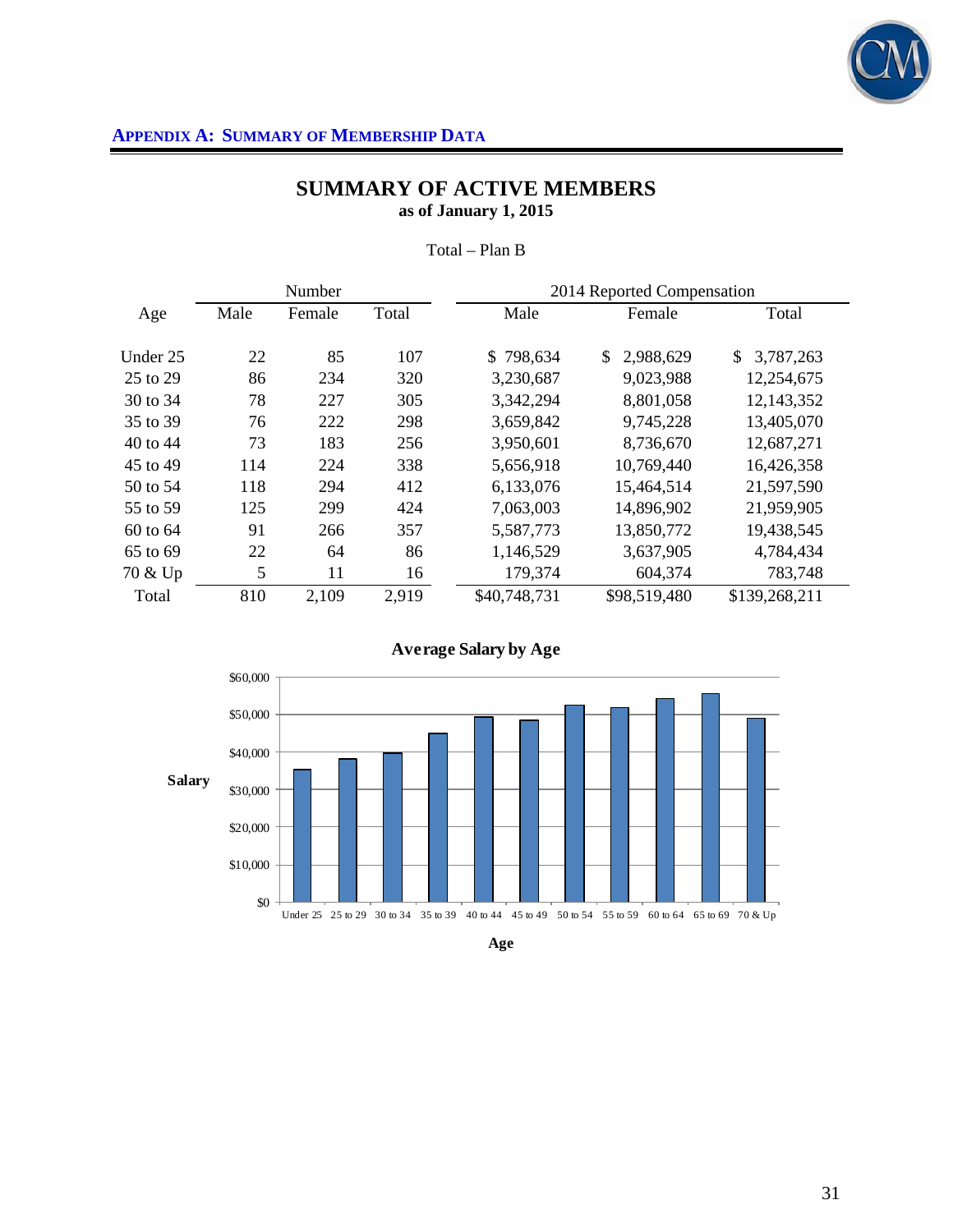

# **SUMMARY OF ACTIVE MEMBERS as of January 1, 2015**

|          | Number           |                |                | 2014 Reported Compensation |                 |                 |
|----------|------------------|----------------|----------------|----------------------------|-----------------|-----------------|
| Age      | Male             | Female         | Total          | Male                       | Female          | Total           |
| Under 25 | 29               | 77             | 106            | \$386,760                  | \$<br>1,089,753 | \$<br>1,476,513 |
| 25 to 29 | 32               | 114            | 146            | 462,870                    | 1,735,638       | 2,198,508       |
| 30 to 34 | 22               | 62             | 84             | 369,454                    | 908,286         | 1,277,740       |
| 35 to 39 | 20               | 43             | 63             | 359,313                    | 641,983         | 1,001,296       |
| 40 to 44 | 15               | 28             | 43             | 338,383                    | 474,390         | 812,773         |
| 45 to 49 | 10               | 40             | 50             | 192,031                    | 685,477         | 877,508         |
| 50 to 54 | 7                | 19             | 26             | 102,357                    | 315,335         | 417,692         |
| 55 to 59 | 7                | 27             | 34             | 142,598                    | 491,755         | 634,353         |
| 60 to 64 | 8                | 9              | 17             | 265,758                    | 160,928         | 426,686         |
| 65 to 69 | 2                | $\overline{2}$ | $\overline{4}$ | 43,780                     | 33,654          | 77,434          |
| 70 & Up  | $\boldsymbol{0}$ | 1              | ı              | $\boldsymbol{0}$           | 20,435          | 20,435          |
| Total    | 152              | 422            | 574            | \$2,663,304                | \$6,557,634     | \$9,220,938     |

Total – Plan C





**Age**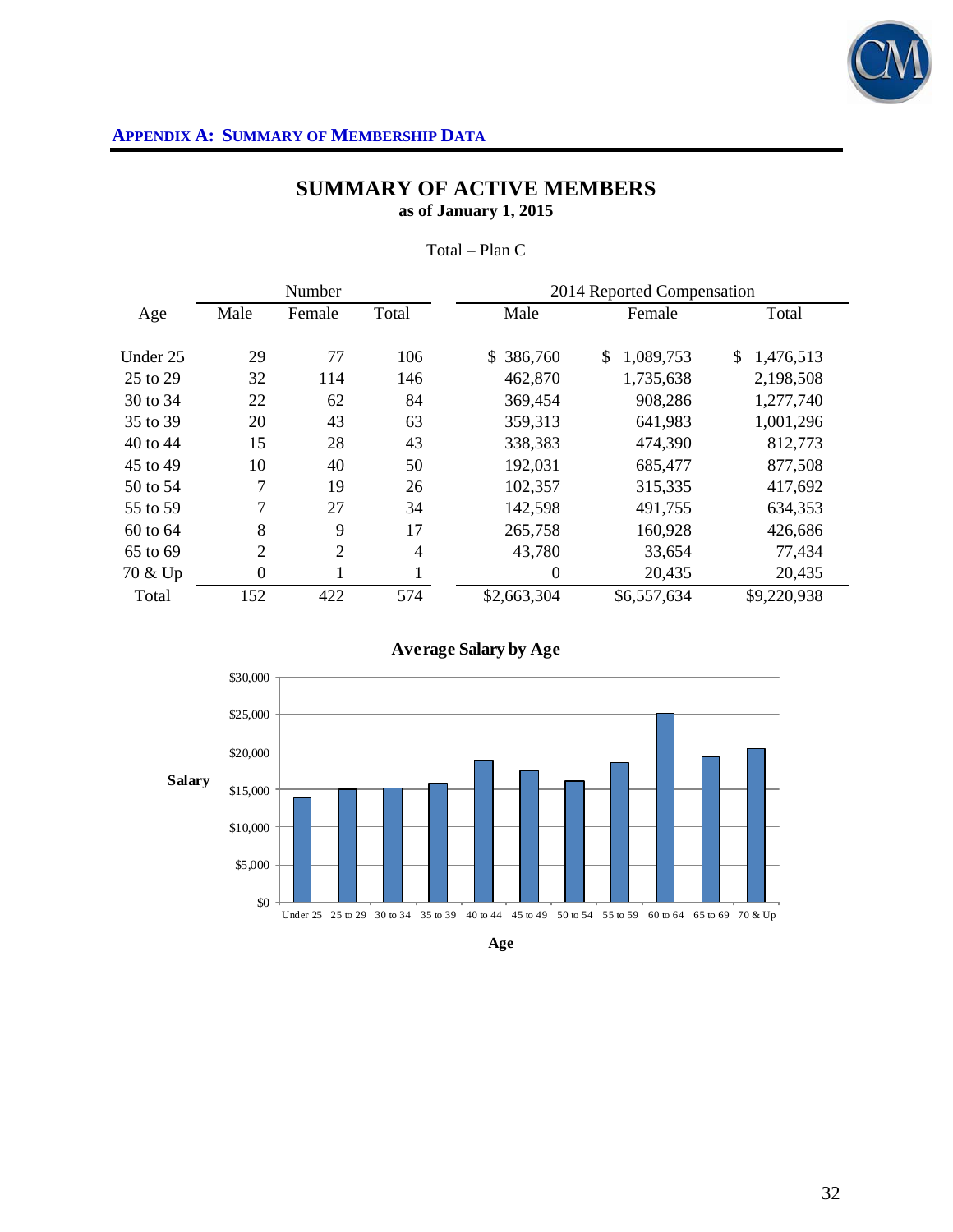

# **SUMMARY OF ACTIVE MEMBERS as of January 1, 2015**

Charter Schools – All Plans

|          |      | Number         |       | 2014 Reported Compensation |              |              |  |  |  |  |  |
|----------|------|----------------|-------|----------------------------|--------------|--------------|--|--|--|--|--|
| Age      | Male | Female         | Total | Male                       | Female       | Total        |  |  |  |  |  |
|          |      |                |       |                            |              |              |  |  |  |  |  |
| Under 25 | 26   | 84             | 110   | \$<br>634,720              | \$2,090,368  | \$2,725,088  |  |  |  |  |  |
| 25 to 29 | 69   | 212            | 281   | 2,374,135                  | 6,894,530    | 9,268,665    |  |  |  |  |  |
| 30 to 34 | 54   | 159            | 213   | 1,997,727                  | 5,924,946    | 7,922,673    |  |  |  |  |  |
| 35 to 39 | 39   | 115            | 154   | 1,607,015                  | 4,811,731    | 6,418,746    |  |  |  |  |  |
| 40 to 44 | 37   | 75             | 112   | 1,974,394                  | 3,374,198    | 5,348,592    |  |  |  |  |  |
| 45 to 49 | 39   | 79             | 118   | 1,842,958                  | 3,384,810    | 5,227,768    |  |  |  |  |  |
| 50 to 54 | 33   | 52             | 85    | 1,545,112                  | 2,384,312    | 3,929,424    |  |  |  |  |  |
| 55 to 59 | 35   | 47             | 82    | 1,888,031                  | 1,841,114    | 3,729,145    |  |  |  |  |  |
| 60 to 64 | 19   | 54             | 73    | 889,034                    | 2,665,739    | 3,554,773    |  |  |  |  |  |
| 65 to 69 | 7    | 9              | 16    | 337,010                    | 549,036      | 886,046      |  |  |  |  |  |
| 70 & Up  | 1    | $\overline{0}$ | Ŧ.    | 41,510                     | $\theta$     | 41,510       |  |  |  |  |  |
| Total    | 359  | 886            | 1,245 | \$15,131,646               | \$33,920,784 | \$49,052,430 |  |  |  |  |  |





**Age**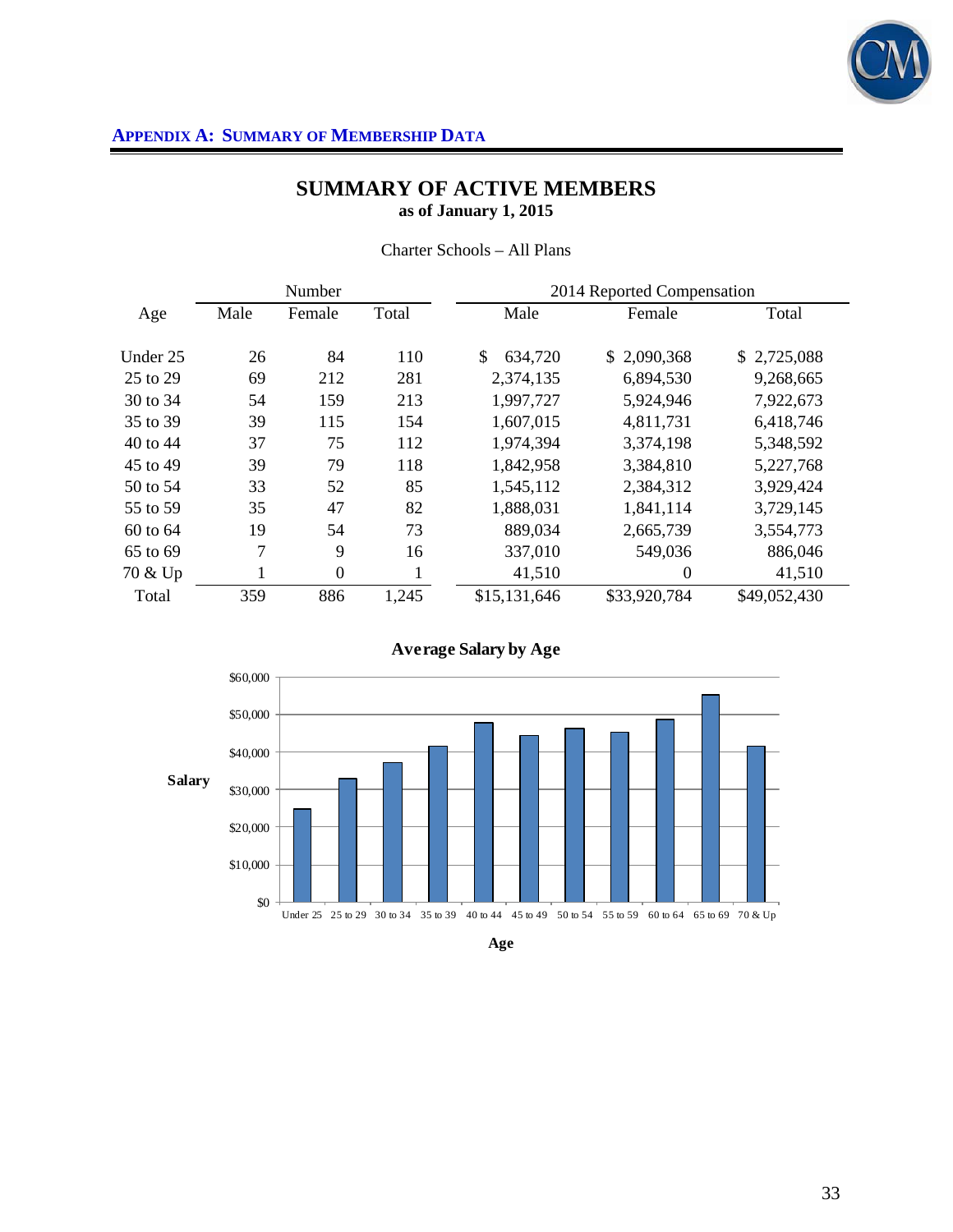

# **SUMMARY OF ACTIVE MEMBERS as of January 1, 2015**

|  |  | Charter Schools – Plan B |
|--|--|--------------------------|
|--|--|--------------------------|

|          |      | Number         |       | 2014 Reported Compensation |                  |                 |  |  |  |  |  |
|----------|------|----------------|-------|----------------------------|------------------|-----------------|--|--|--|--|--|
| Age      | Male | Female         | Total | Male                       | Female           | Total           |  |  |  |  |  |
|          |      |                |       |                            |                  |                 |  |  |  |  |  |
| Under 25 | 11   | 40             | 51    | \$<br>422,990              | \$1,423,705      | 1,846,695<br>\$ |  |  |  |  |  |
| 25 to 29 | 52   | 139            | 191   | 2,070,295                  | 5,690,370        | 7,760,665       |  |  |  |  |  |
| 30 to 34 | 39   | 130            | 169   | 1,729,042                  | 5,439,254        | 7,168,296       |  |  |  |  |  |
| 35 to 39 | 31   | 94             | 125   | 1,465,665                  | 4,438,753        | 5,904,418       |  |  |  |  |  |
| 40 to 44 | 33   | 64             | 97    | 1,848,957                  | 3,177,755        | 5,026,712       |  |  |  |  |  |
| 45 to 49 | 33   | 67             | 100   | 1,711,556                  | 3,126,538        | 4,838,094       |  |  |  |  |  |
| 50 to 54 | 30   | 41             | 71    | 1,500,967                  | 2,174,001        | 3,674,968       |  |  |  |  |  |
| 55 to 59 | 32   | 38             | 70    | 1,828,968                  | 1,647,824        | 3,476,792       |  |  |  |  |  |
| 60 to 64 | 16   | 51             | 67    | 759,632                    | 2,610,022        | 3,369,654       |  |  |  |  |  |
| 65 to 69 | 5    | 8              | 13    | 293,230                    | 528,786          | 822,016         |  |  |  |  |  |
| 70 & Up  | 1    | $\overline{0}$ | ı     | 41,510                     | $\boldsymbol{0}$ | 41,510          |  |  |  |  |  |
| Total    | 283  | 672            | 955   | \$13,672,812               | \$30,257,008     | \$43,929,820    |  |  |  |  |  |





**Age**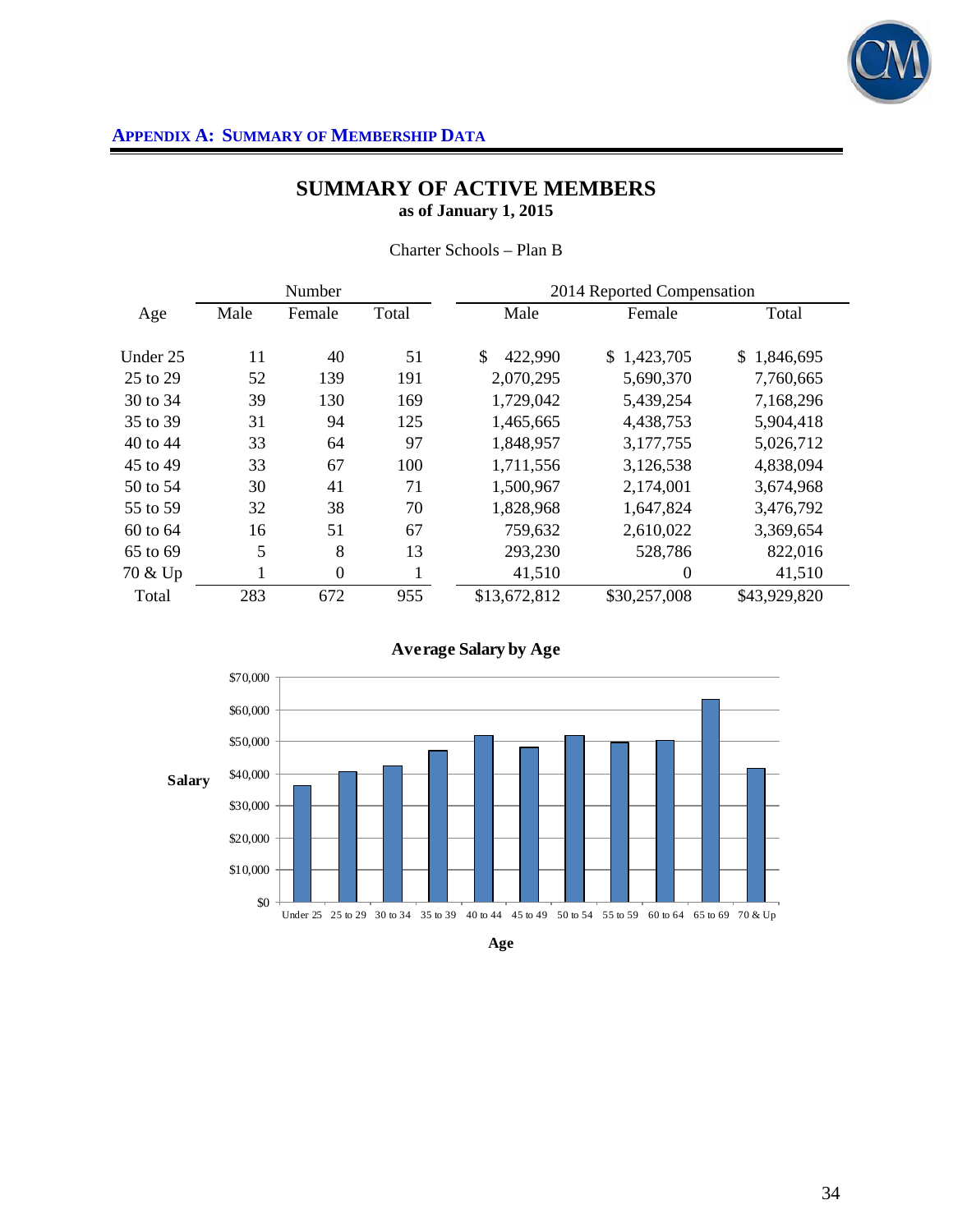

# **SUMMARY OF ACTIVE MEMBERS as of January 1, 2015**

|          |                | Number         |          | 2014 Reported Compensation |             |    |                |  |             |  |
|----------|----------------|----------------|----------|----------------------------|-------------|----|----------------|--|-------------|--|
| Age      | Male           | Female         | Total    |                            | Male        |    | Female         |  | Total       |  |
| Under 25 | 15             | 44             | 59       | \$                         | 211,730     | \$ | 666,663        |  | \$878,393   |  |
| 25 to 29 | 17             | 73             | 90       |                            | 303,840     |    | 1,204,160      |  | 1,508,000   |  |
| 30 to 34 | 15             | 29             | 44       |                            | 268,685     |    | 485,692        |  | 754,377     |  |
| 35 to 39 | 8              | 21             | 29       |                            | 141,350     |    | 372,978        |  | 514,328     |  |
| 40 to 44 | $\overline{4}$ | 11             | 15       |                            | 125,437     |    | 196,443        |  | 321,880     |  |
| 45 to 49 | 6              | 12             | 18       |                            | 131,402     |    | 258,272        |  | 389,674     |  |
| 50 to 54 | 3              | 11             | 14       |                            | 44,145      |    | 210,311        |  | 254,456     |  |
| 55 to 59 | 3              | 9              | 12       |                            | 59,063      |    | 193,290        |  | 252,353     |  |
| 60 to 64 | 3              | 3              | 6        |                            | 129,402     |    | 55,717         |  | 185,119     |  |
| 65 to 69 | 2              |                | 3        |                            | 43,780      |    | 20,250         |  | 64,030      |  |
| 70 & Up  | $\theta$       | $\overline{0}$ | $\theta$ |                            | 0           |    | $\overline{0}$ |  | 0           |  |
| Total    | 76             | 214            | 290      |                            | \$1,458,834 |    | \$3,663,776    |  | \$5,122,610 |  |

Charter Schools – Plan C



**Average Salary by Age**

**Age**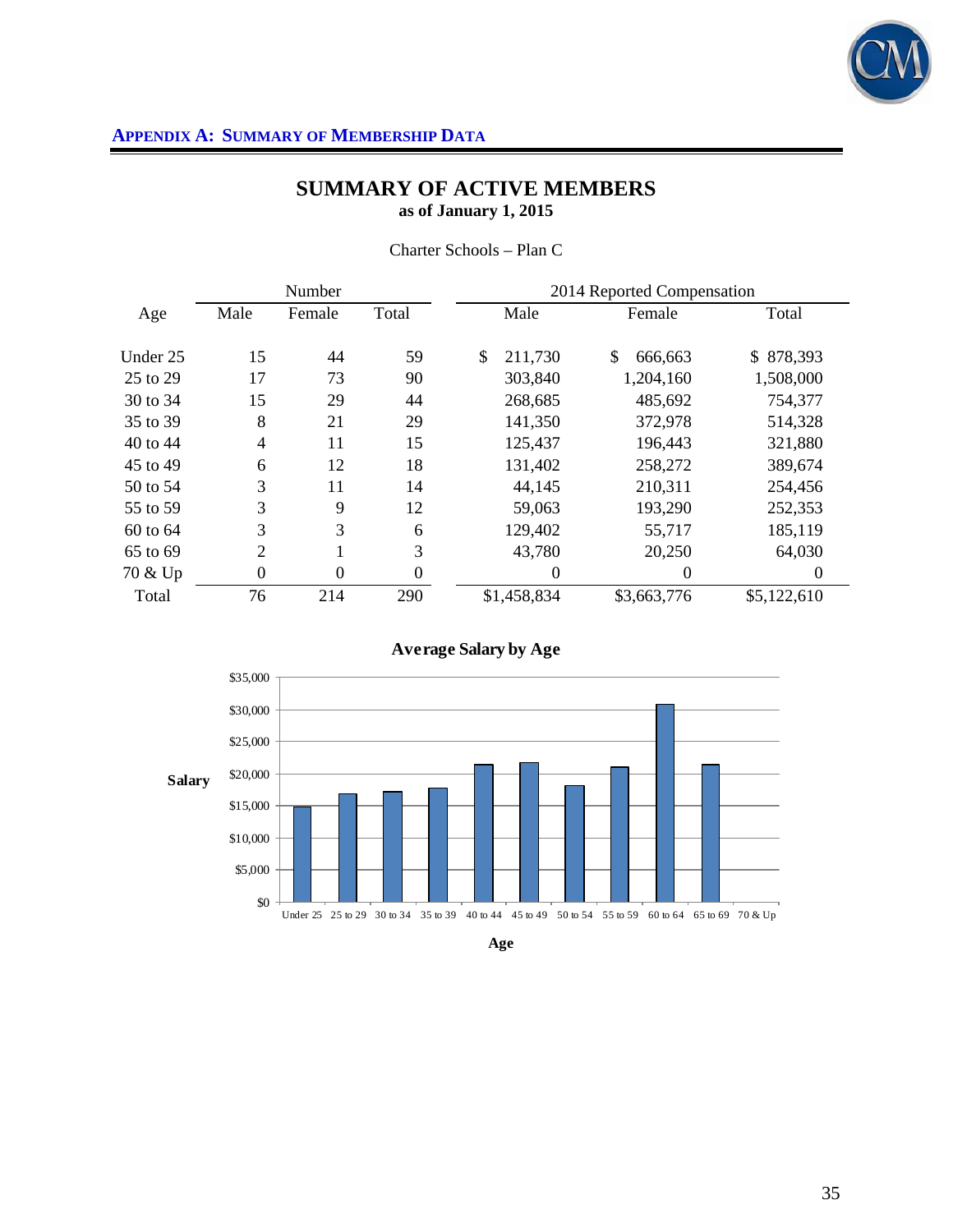

# **SUMMARY OF ACTIVE MEMBERS as of January 1, 2015**

|          |                | Number |       | 2014 Reported Compensation |              |              |  |  |  |
|----------|----------------|--------|-------|----------------------------|--------------|--------------|--|--|--|
| Age      | Male           | Female | Total | Male                       | Female       | Total        |  |  |  |
| Under 25 | 24             | 77     | 101   | \$<br>514,662              | \$1,963,570  | \$2,478,232  |  |  |  |
| 25 to 29 | 46             | 130    | 176   | 1,270,010                  | 3,661,588    | 4,931,598    |  |  |  |
| 30 to 34 | 44             | 122    | 166   | 1,634,621                  | 3,527,982    | 5,162,603    |  |  |  |
| 35 to 39 | 50             | 142    | 192   | 2,128,054                  | 5,261,327    | 7,389,381    |  |  |  |
| 40 to 44 | 47             | 130    | 177   | 2,091,469                  | 5,581,314    | 7,672,783    |  |  |  |
| 45 to 49 | 77             | 179    | 256   | 3,582,800                  | 7,830,091    | 11,412,891   |  |  |  |
| 50 to 54 | 85             | 246    | 331   | 4,299,414                  | 12,573,741   | 16,873,155   |  |  |  |
| 55 to 59 | 84             | 266    | 350   | 4,769,306                  | 13,006,299   | 17,775,605   |  |  |  |
| 60 to 64 | 72             | 213    | 285   | 4,438,511                  | 10,905,941   | 15,344,452   |  |  |  |
| 65 to 69 | 15             | 47     | 62    | 764,727                    | 2,530,615    | 3,295,342    |  |  |  |
| 70 & Up  | $\overline{4}$ | 12     | 16    | 137,864                    | 624,809      | 762,673      |  |  |  |
| Total    | 548            | 1,564  | 2,112 | \$25,631,438               | \$67,467,277 | \$93,098,715 |  |  |  |

School District & Retirement System – All Plans





**Age**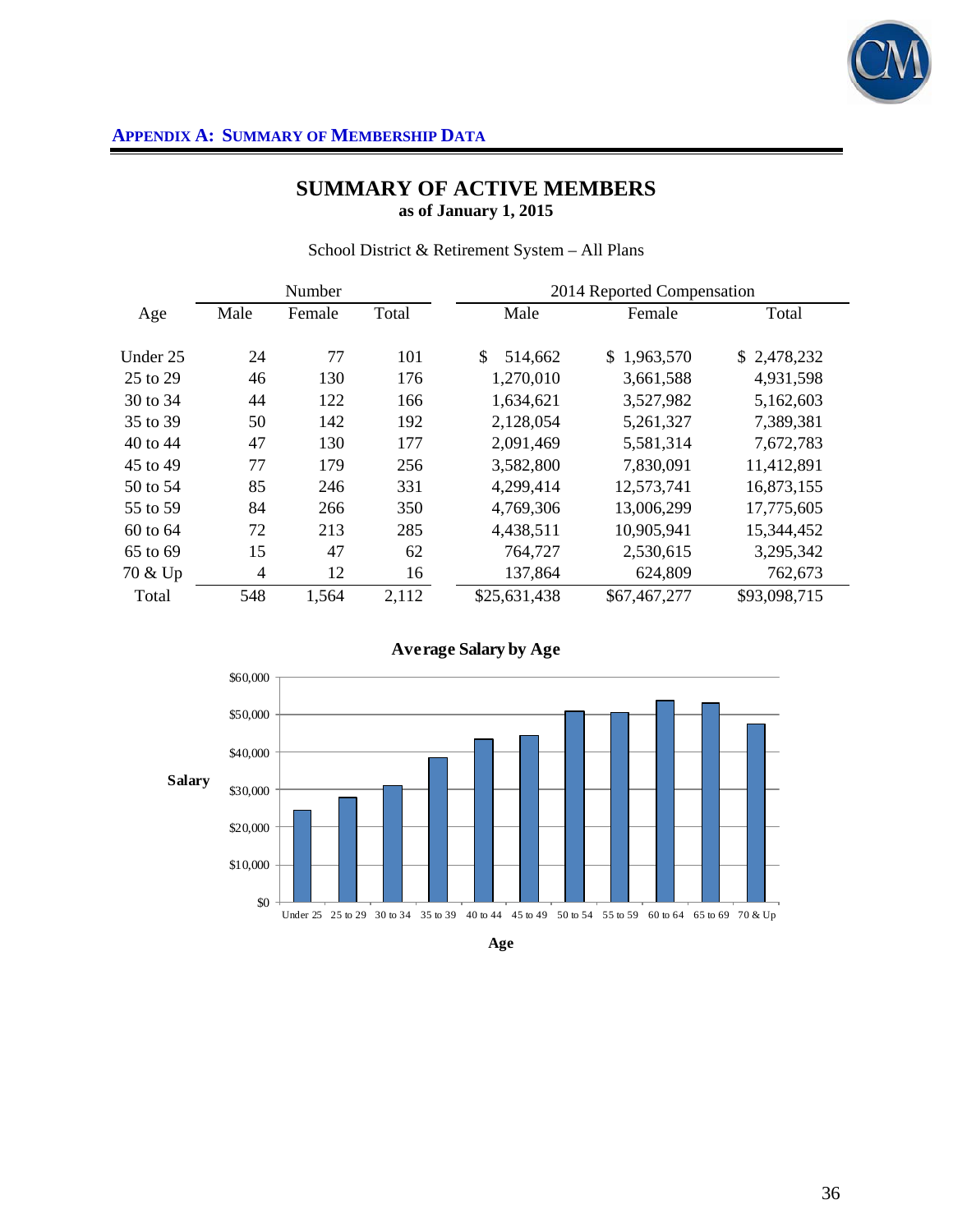

# **SUMMARY OF ACTIVE MEMBERS as of January 1, 2015**

|          |                | Number |       | 2014 Reported Compensation |              |              |  |  |  |
|----------|----------------|--------|-------|----------------------------|--------------|--------------|--|--|--|
| Age      | Male           | Female | Total | Male                       | Female       | Total        |  |  |  |
| Under 25 | 10             | 44     | 54    | \$<br>339,632              | \$1,540,480  | \$1,880,112  |  |  |  |
| 25 to 29 | 33             | 91     | 124   | 1,123,581                  | 3,175,524    | 4,299,105    |  |  |  |
| 30 to 34 | 37             | 90     | 127   | 1,533,852                  | 3,138,080    | 4,671,932    |  |  |  |
| 35 to 39 | 38             | 121    | 159   | 1,910,091                  | 4,997,055    | 6,907,146    |  |  |  |
| 40 to 44 | 36             | 113    | 149   | 1,878,523                  | 5,303,367    | 7,181,890    |  |  |  |
| 45 to 49 | 73             | 153    | 226   | 3,522,171                  | 7,447,035    | 10,969,206   |  |  |  |
| 50 to 54 | 81             | 238    | 319   | 4,241,202                  | 12,468,717   | 16,709,919   |  |  |  |
| 55 to 59 | 81             | 249    | 330   | 4,688,610                  | 12,722,211   | 17,410,821   |  |  |  |
| 60 to 64 | 67             | 207    | 274   | 4,302,155                  | 10,800,730   | 15,102,885   |  |  |  |
| 65 to 69 | 15             | 46     | 61    | 764,727                    | 2,517,211    | 3,281,938    |  |  |  |
| 70 & Up  | $\overline{4}$ | 11     | 15    | 137,864                    | 604,374      | 742,238      |  |  |  |
| Total    | 475            | 1,363  | 1,838 | \$24,442,408               | \$64,714,784 | \$89,157,192 |  |  |  |

School District & Retirement System – Plan B



### **Average Salary by Age**

**Age**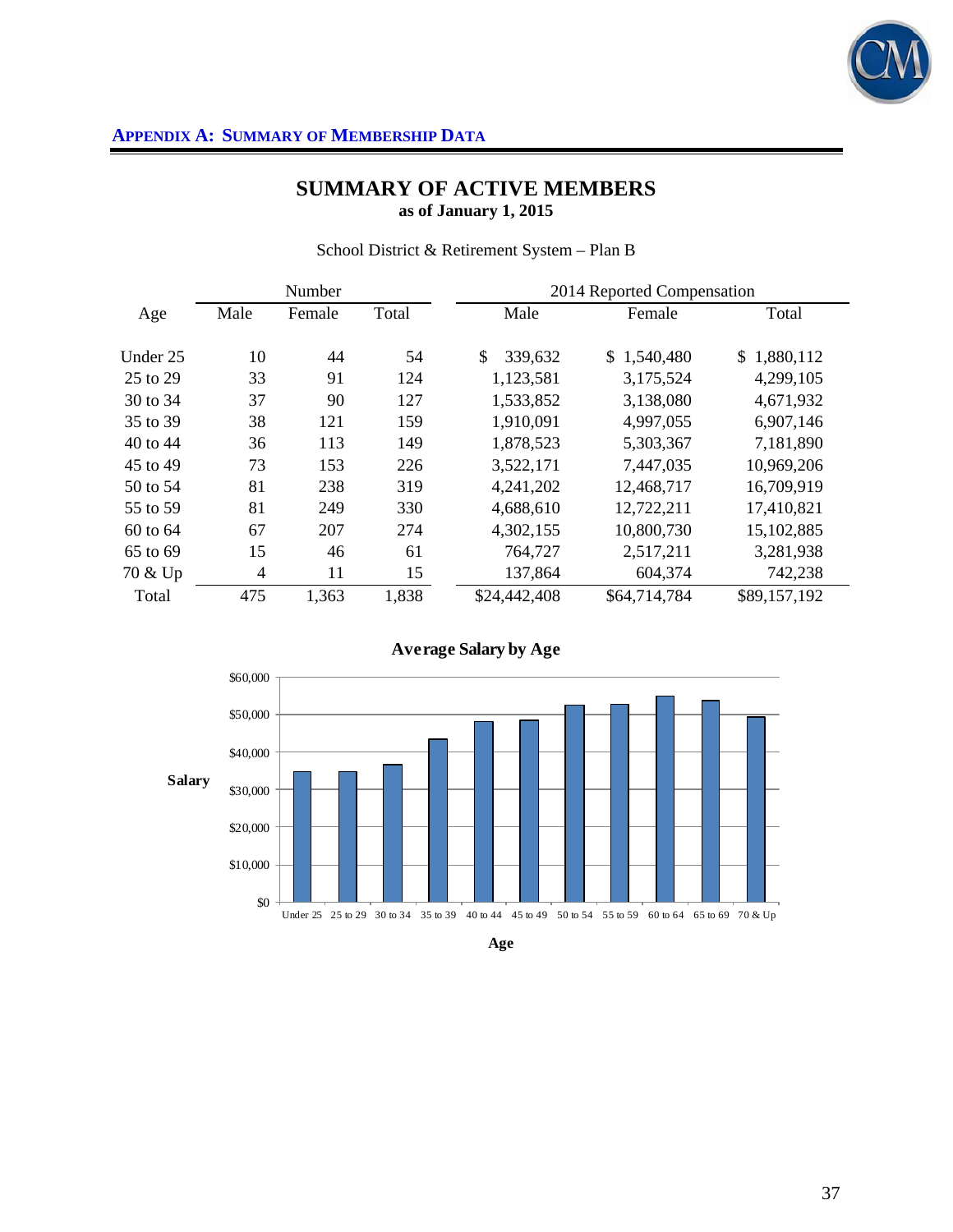

# **SUMMARY OF ACTIVE MEMBERS as of January 1, 2015**

|          |                  | Number |       | 2014 Reported Compensation |               |                |  |  |  |
|----------|------------------|--------|-------|----------------------------|---------------|----------------|--|--|--|
| Age      | Male<br>Female   |        | Total | Male                       | Female        | Total          |  |  |  |
| Under 25 | 14               | 33     | 47    | \$<br>175,030              | \$<br>423,090 | 598,120<br>\$. |  |  |  |
| 25 to 29 | 13               | 39     | 52    | 146,429                    | 486,064       | 632,493        |  |  |  |
| 30 to 34 | 7                | 32     | 39    | 100,769                    | 389,902       | 490,671        |  |  |  |
| 35 to 39 | 12               | 21     | 33    | 217,963                    | 264,272       | 482,235        |  |  |  |
| 40 to 44 | 11               | 17     | 28    | 212,946                    | 277,947       | 490,893        |  |  |  |
| 45 to 49 | $\overline{4}$   | 26     | 30    | 60,629                     | 383,056       | 443,685        |  |  |  |
| 50 to 54 | $\overline{4}$   | 8      | 12    | 58,212                     | 105,024       | 163,236        |  |  |  |
| 55 to 59 | 3                | 17     | 20    | 80,696                     | 284,088       | 364,784        |  |  |  |
| 60 to 64 | 5                | 6      | 11    | 136,356                    | 105,211       | 241,567        |  |  |  |
| 65 to 69 | $\boldsymbol{0}$ | 1      | 1     | $\theta$                   | 13,404        | 13,404         |  |  |  |
| 70 & Up  | $\overline{0}$   | 1      |       | $\theta$                   | 20,435        | 20,435         |  |  |  |
| Total    | 73               | 201    | 274   | \$1,189,030                | \$2,752,493   | \$3,941,523    |  |  |  |

School District & Retirement System – Plan C





**Age**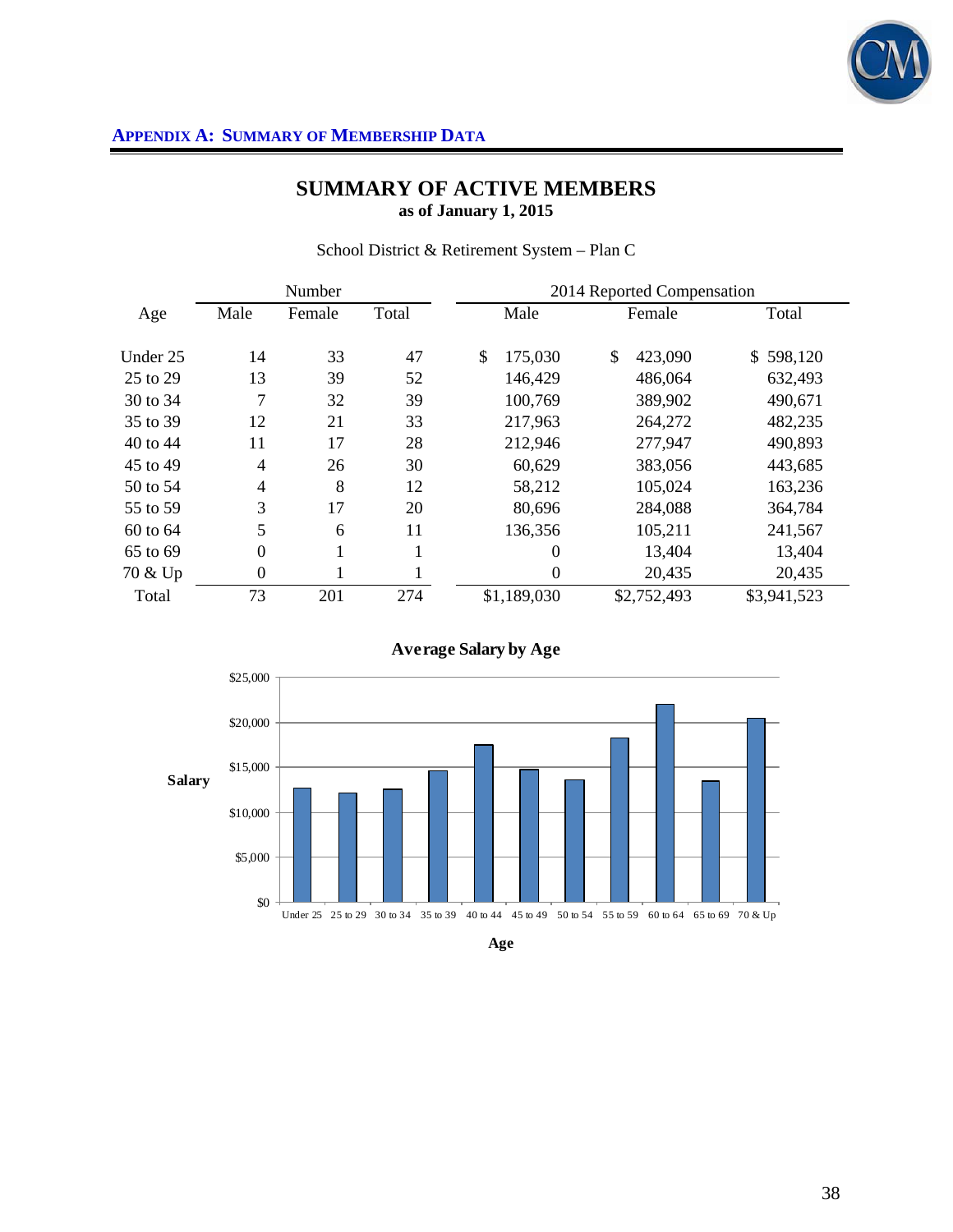

# **SUMMARY OF ACTIVE MEMBERS as of January 1, 2015**

Library – All Plans

|          |                | Number         |          | 2014 Reported Compensation |              |              |  |  |  |
|----------|----------------|----------------|----------|----------------------------|--------------|--------------|--|--|--|
| Age      | Male           | Female         | Total    | Male                       | Female       | Total        |  |  |  |
| Under 25 |                | 1              | 2        | \$<br>36,012               | \$<br>24,444 | \$<br>60,456 |  |  |  |
| 25 to 29 | 3              | 6              | 9        | 49,412                     | 203,508      | 252,920      |  |  |  |
| 30 to 34 | $\overline{2}$ | 8              | 10       | 79,400                     | 256,416      | 335,816      |  |  |  |
| 35 to 39 | 7              | 8              | 15       | 284,086                    | 314,153      | 598,239      |  |  |  |
| 40 to 44 | $\overline{4}$ | 6              | 10       | 223,121                    | 255,548      | 478,669      |  |  |  |
| 45 to 49 | 8              | 6              | 14       | 423,191                    | 240,016      | 663,207      |  |  |  |
| 50 to 54 | 7              | 15             | 22       | 390,907                    | 821,796      | 1,212,703    |  |  |  |
| 55 to 59 | 13             | 13             | 26       | 548,264                    | 541,244      | 1,089,508    |  |  |  |
| 60 to 64 | 8              | 8              | 16       | 525,986                    | 440,020      | 966,006      |  |  |  |
| 65 to 69 | $\overline{2}$ | 10             | 12       | 88,572                     | 591,908      | 680,480      |  |  |  |
| 70 & Up  | $\overline{0}$ | $\overline{0}$ | $\theta$ | $\theta$                   | $\Omega$     | 0            |  |  |  |
| Total    | 55             | 81             | 136      | \$2,648,951                | \$3,689,053  | \$6,338,004  |  |  |  |



### **Average Salary by Age**

**Age**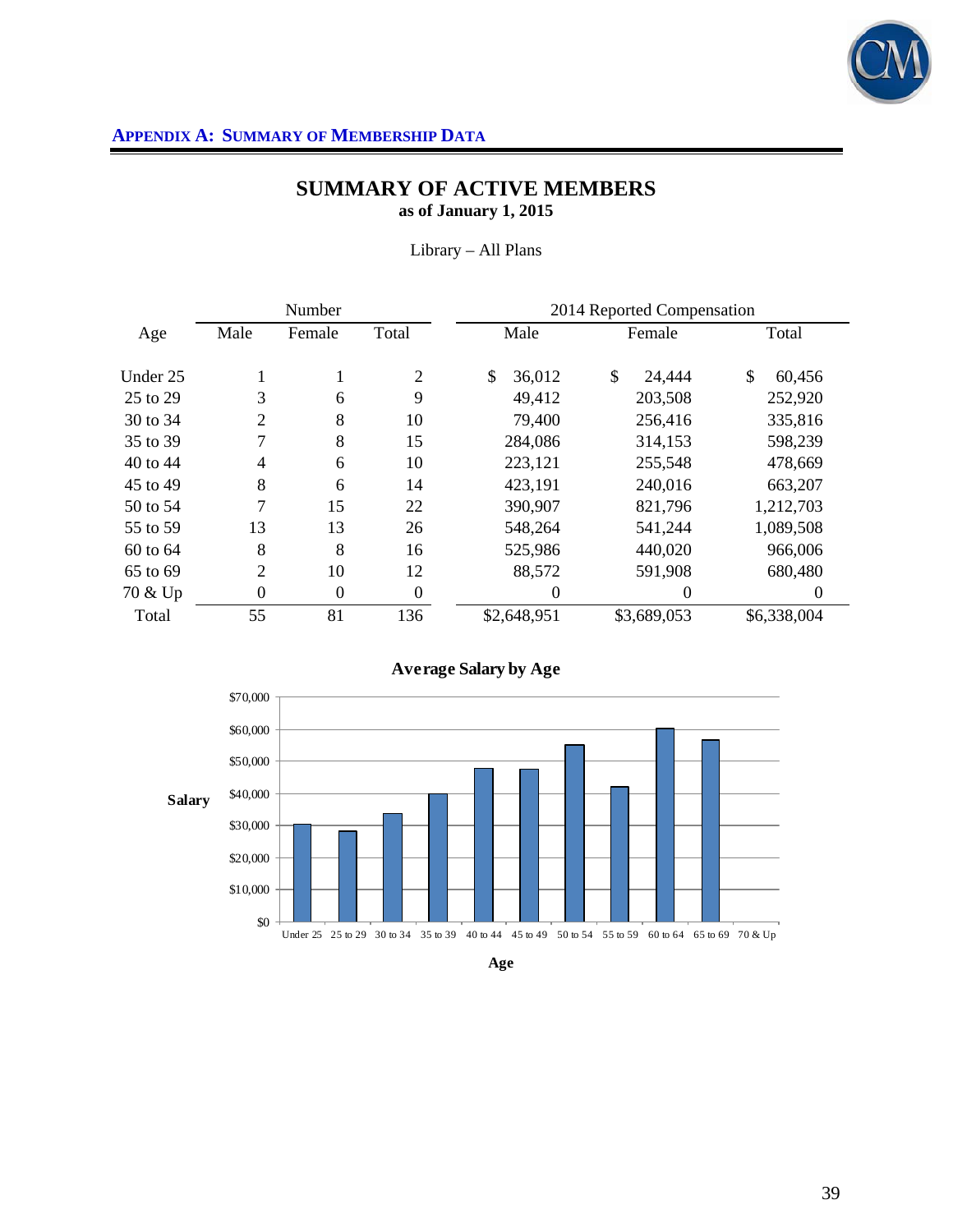

# **SUMMARY OF ACTIVE MEMBERS as of January 1, 2015**

|          |                | Number   |                  | 2014 Reported Compensation |                |              |  |  |  |
|----------|----------------|----------|------------------|----------------------------|----------------|--------------|--|--|--|
| Age      | Male           | Female   | Total            | Male                       | Female         | Total        |  |  |  |
| Under 25 |                | T.       | 2                | \$<br>36,012               | \$<br>24,444   | \$<br>60,456 |  |  |  |
| 25 to 29 |                | 4        | 5                | 36,811                     | 158,094        | 194,905      |  |  |  |
| 30 to 34 | $\overline{2}$ | 7        | 9                | 79,400                     | 223,724        | 303,124      |  |  |  |
| 35 to 39 | 7              | 7        | 14               | 284,086                    | 309,420        | 593,506      |  |  |  |
| 40 to 44 | $\overline{4}$ | 6        | 10               | 223,121                    | 255,548        | 478,669      |  |  |  |
| 45 to 49 | 8              | 4        | 12               | 423,191                    | 195,867        | 619,058      |  |  |  |
| 50 to 54 | 7              | 15       | 22               | 390,907                    | 821,796        | 1,212,703    |  |  |  |
| 55 to 59 | 12             | 12       | 24               | 545,425                    | 526,867        | 1,072,292    |  |  |  |
| 60 to 64 | 8              | 8        | 16               | 525,986                    | 440,020        | 966,006      |  |  |  |
| 65 to 69 | $\overline{2}$ | 10       | 12               | 88,572                     | 591,908        | 680,480      |  |  |  |
| 70 & Up  | $\theta$       | $\theta$ | $\boldsymbol{0}$ | 0                          | $\overline{0}$ | 0            |  |  |  |
| Total    | 52             | 74       | 126              | \$2,633,511                | \$3,547,688    | \$6,181,199  |  |  |  |

Library – Plan B





**Age**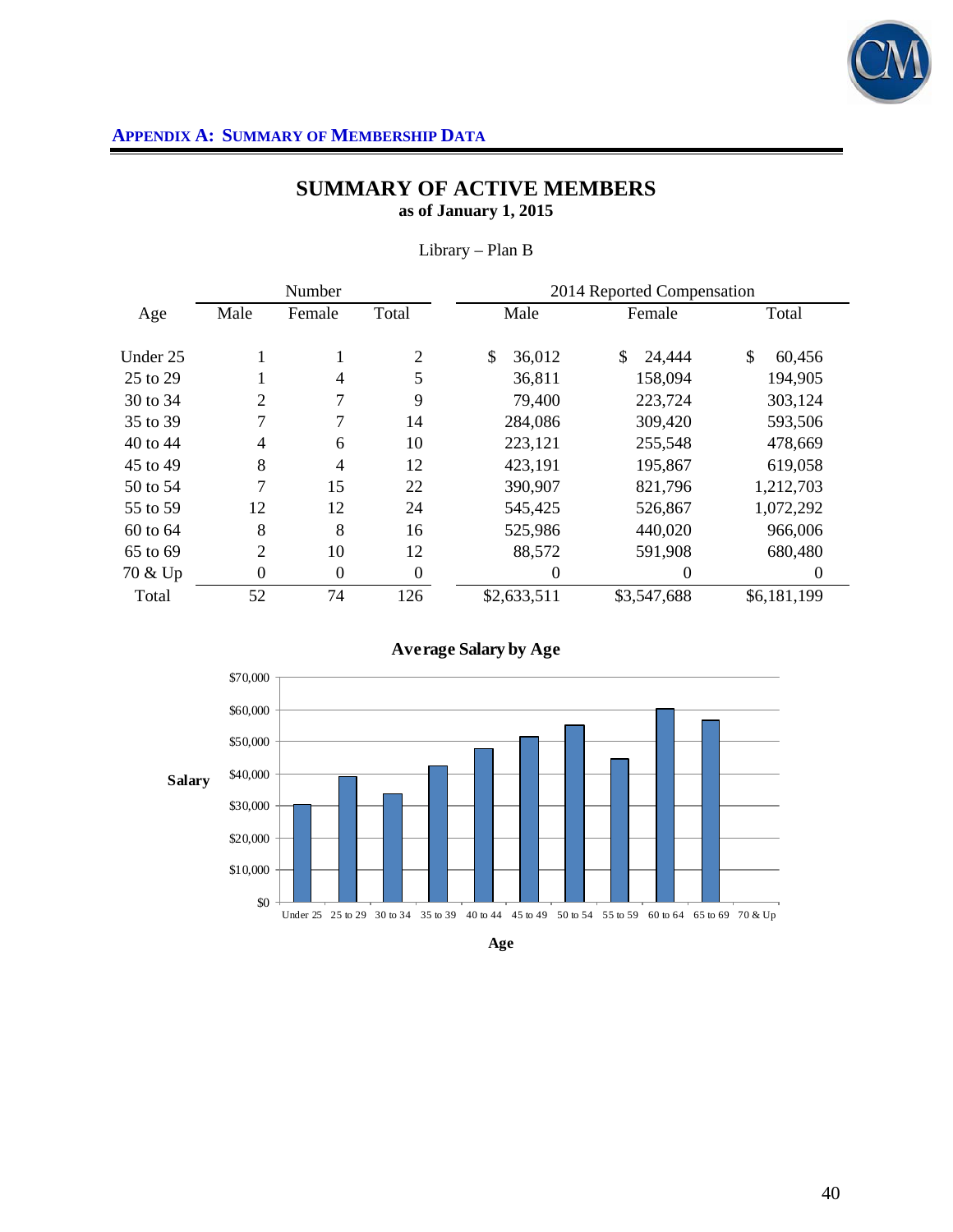

# **SUMMARY OF ACTIVE MEMBERS as of January 1, 2015**

|          |                | Number   |          | 2014 Reported Compensation |        |        |         |        |         |  |  |  |  |  |  |
|----------|----------------|----------|----------|----------------------------|--------|--------|---------|--------|---------|--|--|--|--|--|--|
| Age      | Male           | Female   | Total    |                            | Male   | Female |         | Total  |         |  |  |  |  |  |  |
| Under 25 | $\theta$       | $\Omega$ | $\Omega$ | \$                         | 0      | \$     |         | \$     |         |  |  |  |  |  |  |
| 25 to 29 | 2              | 2        | 4        |                            | 12,601 |        | 45,414  |        | 58,015  |  |  |  |  |  |  |
| 30 to 34 | 0              |          |          |                            | 0      |        | 32,692  | 32,692 |         |  |  |  |  |  |  |
| 35 to 39 | 0              |          |          |                            |        |        | 4,733   | 4,733  |         |  |  |  |  |  |  |
| 40 to 44 | 0              | 0        |          |                            |        |        |         |        |         |  |  |  |  |  |  |
| 45 to 49 | 0              | っ        | 2        |                            |        |        | 44,149  |        | 44,149  |  |  |  |  |  |  |
| 50 to 54 | 0              | 0        |          |                            |        |        |         |        |         |  |  |  |  |  |  |
| 55 to 59 |                |          | 2        |                            | 2,839  | 14,377 |         |        | 17,216  |  |  |  |  |  |  |
| 60 to 64 | 0              | 0        | 0        |                            |        |        |         |        |         |  |  |  |  |  |  |
| 65 to 69 | 0              | 0        | 0        |                            |        |        |         |        |         |  |  |  |  |  |  |
| 70 & Up  | $\overline{0}$ | 0        | 0        |                            |        |        |         |        |         |  |  |  |  |  |  |
| Total    | 3              | 7        | 10       | \$                         | 15,440 | \$     | 141,365 | \$     | 156,805 |  |  |  |  |  |  |

Library – Plan C





**Age**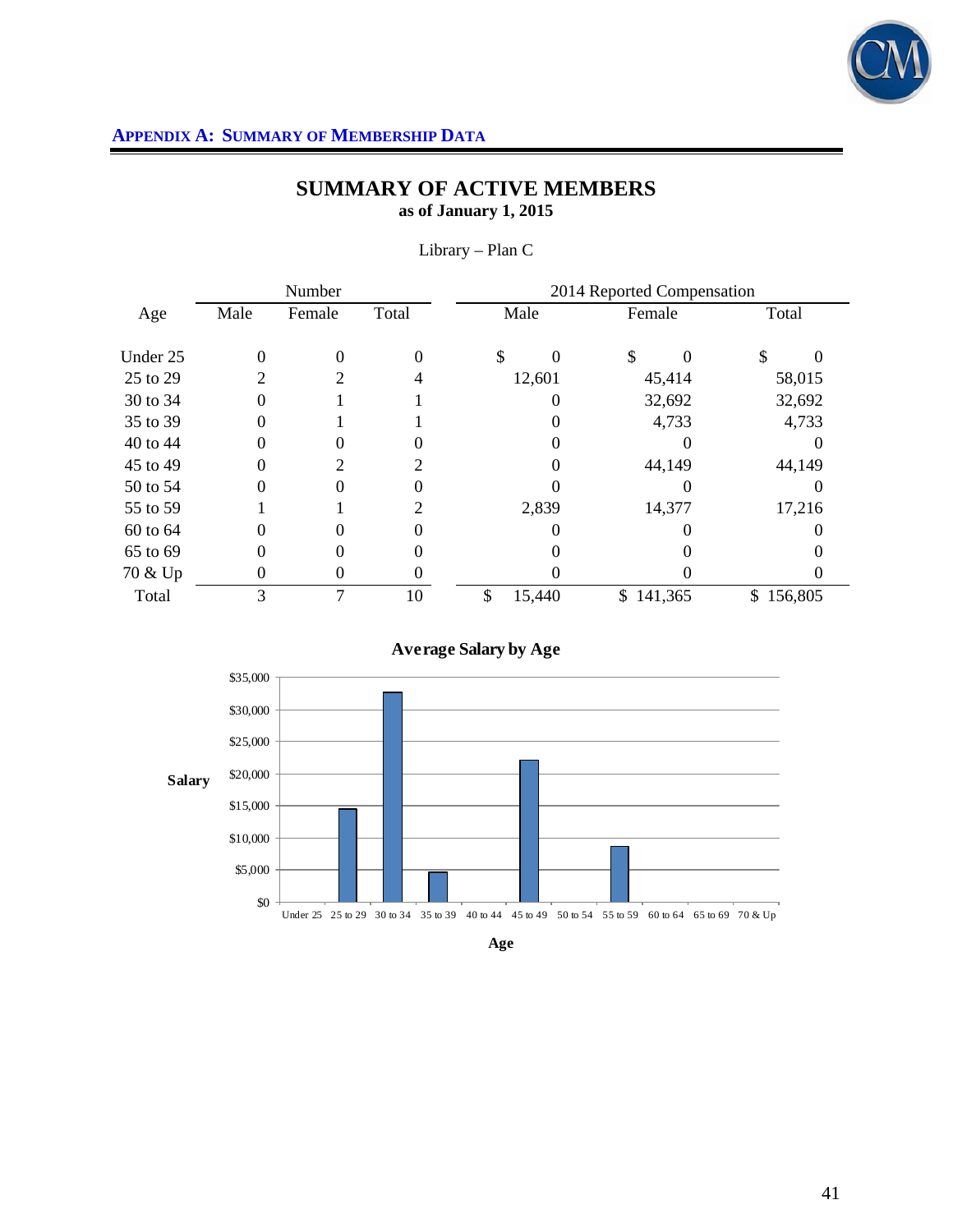

# **DISTRIBUTION OF ACTIVE MEMBERS as of January 1, 2015**

Total – All Plans

|          | <b>Years of Service</b> |          |                |              |          |          |          |                |          |       |  |  |
|----------|-------------------------|----------|----------------|--------------|----------|----------|----------|----------------|----------|-------|--|--|
| Age      | $0$ to 4                | $5$ to 9 | 10 to 14       | 15 to 19     | 20 to 24 | 25 to 29 | 30 to 34 | 35 to 39       | 40 & Up  | Total |  |  |
| Under 25 | 213                     | $\theta$ | $\theta$       | $\Omega$     | $\Omega$ | $\theta$ | $\Omega$ | $\Omega$       | $\Omega$ | 213   |  |  |
| 25 to 29 | 445                     | 21       | $\theta$       | $\theta$     | $\Omega$ | $\theta$ | $\Omega$ | $\mathbf{0}$   | $\Omega$ | 466   |  |  |
| 30 to 34 | 287                     | 78       | 24             | $\mathbf{0}$ | $\Omega$ | $\theta$ | 0        | 0              | $\Omega$ | 389   |  |  |
| 35 to 39 | 214                     | 72       | 65             | 10           | $\Omega$ | $\theta$ | $\Omega$ | $\Omega$       | $\Omega$ | 361   |  |  |
| 40 to 44 | 147                     | 53       | 53             | 40           | 5        |          | $\Omega$ | $\Omega$       | $\Omega$ | 299   |  |  |
| 45 to 49 | 173                     | 56       | 53             | 45           | 38       | 22       |          | $\theta$       | $\Omega$ | 388   |  |  |
| 50 to 54 | 131                     | 60       | 72             | 49           | 53       | 60       | 12       |                | $\Omega$ | 438   |  |  |
| 55 to 59 | 134                     | 65       | 82             | 51           | 50       | 51       | 17       | 8              | $\Omega$ | 458   |  |  |
| 60 to 64 | 96                      | 53       | 75             | 41           | 48       | 42       | 8        | 5              | 6        | 374   |  |  |
| 65 to 69 | 19                      | 13       | 24             | 7            | 8        | 6        | 3        | $\mathfrak{D}$ | 8        | 90    |  |  |
| 70 & Up  | 3                       | 2        | $\overline{4}$ | 5            |          |          | $\Omega$ | $\Omega$       |          | 17    |  |  |
| Total    | 1,862                   | 473      | 452            | 248          | 203      | 183      | 41       | 16             | 15       | 3,493 |  |  |



**Service Distribution**



### 0 100 200 300 400 500 Under 25 to 29 30 to 34 35 to 39 40 to 44 45 to 49 50 to 54 55 to 59 60 to 64 65 to 69 70 & Up 25 **Count**

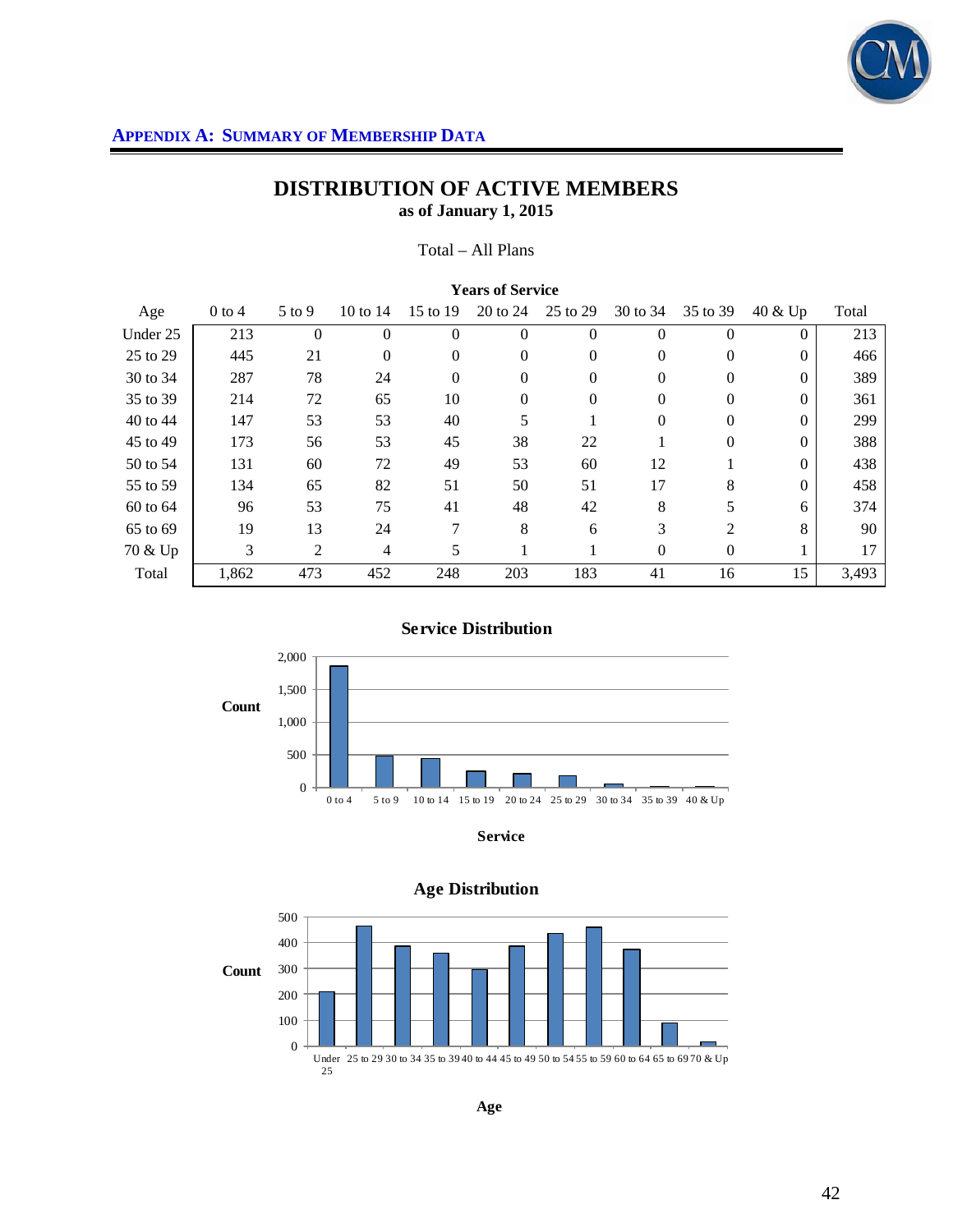

# **DISTRIBUTION OF ACTIVE MEMBERS as of January 1, 2015**

Total – Plan B

| <b>Years of Service</b> |          |          |                |          |          |                  |          |                |          |       |  |
|-------------------------|----------|----------|----------------|----------|----------|------------------|----------|----------------|----------|-------|--|
| Age                     | $0$ to 4 | 5 to 9   | 10 to $14$     | 15 to 19 | 20 to 24 | 25 to 29         | 30 to 34 | 35 to 39       | 40 & Up  | Total |  |
| Under 25                | 107      | $\theta$ | $\overline{0}$ | $\theta$ | $\theta$ | $\overline{0}$   | $\Omega$ | $\theta$       | 0        | 107   |  |
| 25 to 29                | 299      | 21       | $\Omega$       | $\Omega$ | $\Omega$ | $\overline{0}$   | $\Omega$ | $\Omega$       | $\Omega$ | 320   |  |
| 30 to 34                | 203      | 78       | 24             | $\Omega$ | $\Omega$ | $\theta$         | $\Omega$ | $\Omega$       | $\Omega$ | 305   |  |
| 35 to 39                | 151      | 72       | 65             | 10       | $\theta$ | $\boldsymbol{0}$ | $\Omega$ | $\overline{0}$ | $\Omega$ | 298   |  |
| 40 to 44                | 104      | 53       | 53             | 40       | 5        |                  | $\Omega$ | $\Omega$       | $\Omega$ | 256   |  |
| 45 to 49                | 123      | 56       | 53             | 45       | 38       | 22               |          | $\mathbf{0}$   | $\Omega$ | 338   |  |
| 50 to 54                | 105      | 60       | 72             | 49       | 53       | 60               | 12       |                | $\Omega$ | 412   |  |
| 55 to 59                | 100      | 65       | 82             | 51       | 50       | 51               | 17       | 8              | $\Omega$ | 424   |  |
| 60 to 64                | 79       | 53       | 75             | 41       | 48       | 42               | 8        | 5              | 6        | 357   |  |
| 65 to 69                | 15       | 13       | 24             | 7        | 8        | 6                | 3        | 2              | 8        | 86    |  |
| 70 & Up                 | 2        | 2        | $\overline{4}$ | 5        |          |                  | $\Omega$ | $\mathbf{0}$   |          | 16    |  |
| Total                   | 1,288    | 473      | 452            | 248      | 203      | 183              | 41       | 16             | 15       | 2,919 |  |

**Service Distribution**



**Service**



**Age**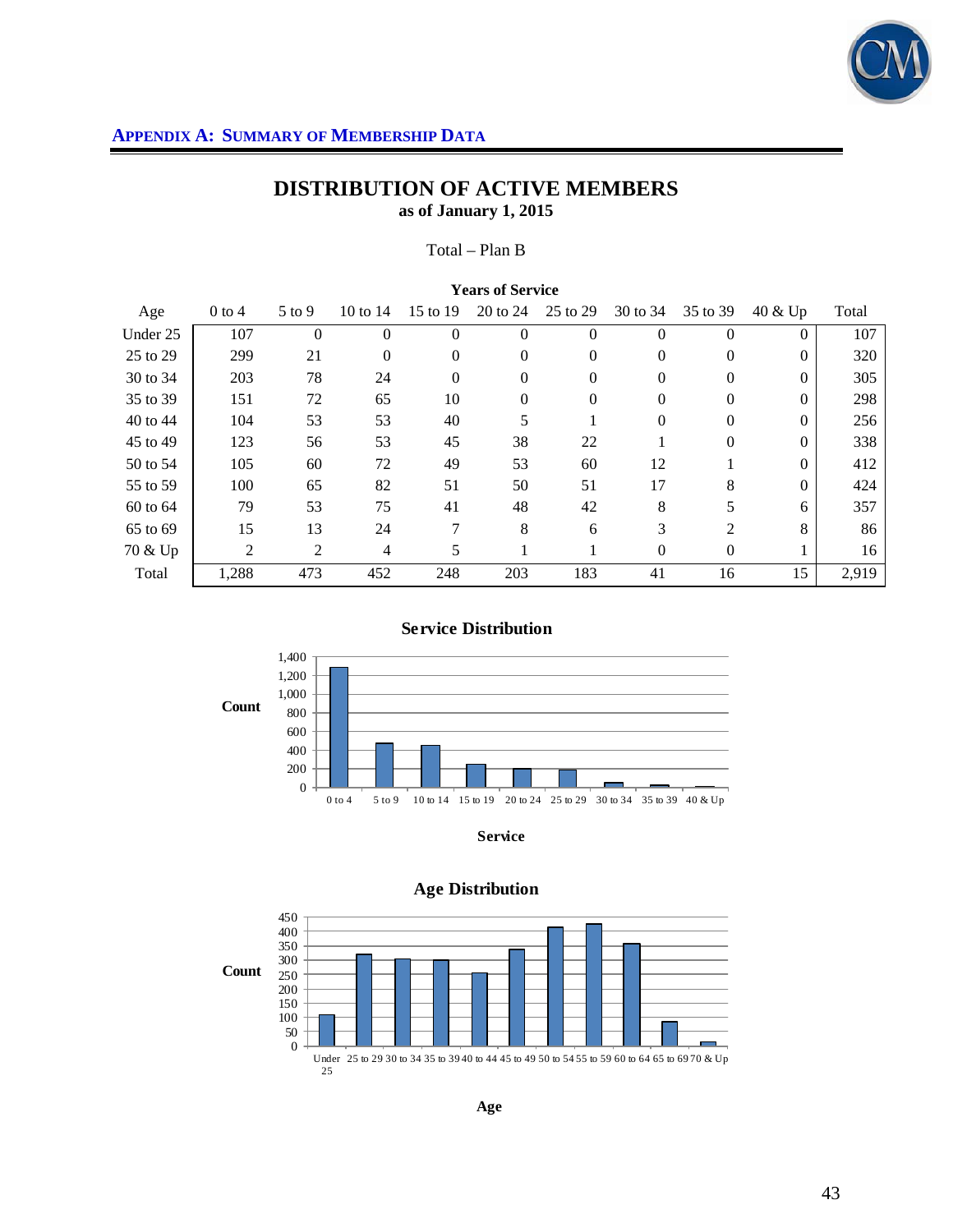

700

# **DISTRIBUTION OF ACTIVE MEMBERS as of January 1, 2015**

Total – Plan C

| <b>Years of Service</b> |          |          |          |                |          |                |          |          |          |       |  |
|-------------------------|----------|----------|----------|----------------|----------|----------------|----------|----------|----------|-------|--|
| Age                     | $0$ to 4 | $5$ to 9 | 10 to 14 | 15 to 19       | 20 to 24 | 25 to 29       | 30 to 34 | 35 to 39 | 40 & Up  | Total |  |
| Under 25                | 106      | 0        | 0        | $\theta$       | 0        | $\theta$       |          | $\Omega$ | $\Omega$ | 106   |  |
| 25 to 29                | 146      | 0        | 0        | $\Omega$       | $\Omega$ | 0              |          |          | $\Omega$ | 146   |  |
| 30 to 34                | 84       | 0        | 0        | $\Omega$       | $\Omega$ | 0              | $\Omega$ | 0        | $\Omega$ | 84    |  |
| 35 to 39                | 63       | 0        | 0        | 0              |          | 0              |          | 0        | 0        | 63    |  |
| 40 to 44                | 43       | 0        | 0        | 0              | 0        | 0              |          | 0        | $\Omega$ | 43    |  |
| 45 to 49                | 50       | 0        | 0        | 0              | 0        | $\Omega$       |          | 0        | $\Omega$ | 50    |  |
| 50 to 54                | 26       | 0        | 0        |                | 0        | 0              |          |          | 0        | 26    |  |
| 55 to 59                | 34       | 0        | 0        | $\Omega$       | 0        | 0              | $\Omega$ | 0        | $\Omega$ | 34    |  |
| 60 to 64                | 17       | 0        | 0        | 0              | 0        | $\theta$       |          | 0        | $\Omega$ | 17    |  |
| 65 to 69                | 4        | 0        |          |                | 0        | 0              |          |          | 0        | 4     |  |
| 70 & Up                 |          | $\theta$ | $\Omega$ | $\overline{0}$ | $\Omega$ | $\theta$       | $\Omega$ | $\Omega$ | $\Omega$ |       |  |
| Total                   | 574      | 0        | 0        | $\theta$       | $\theta$ | $\overline{0}$ | $\Omega$ | $\theta$ | $\theta$ | 574   |  |





**Service**

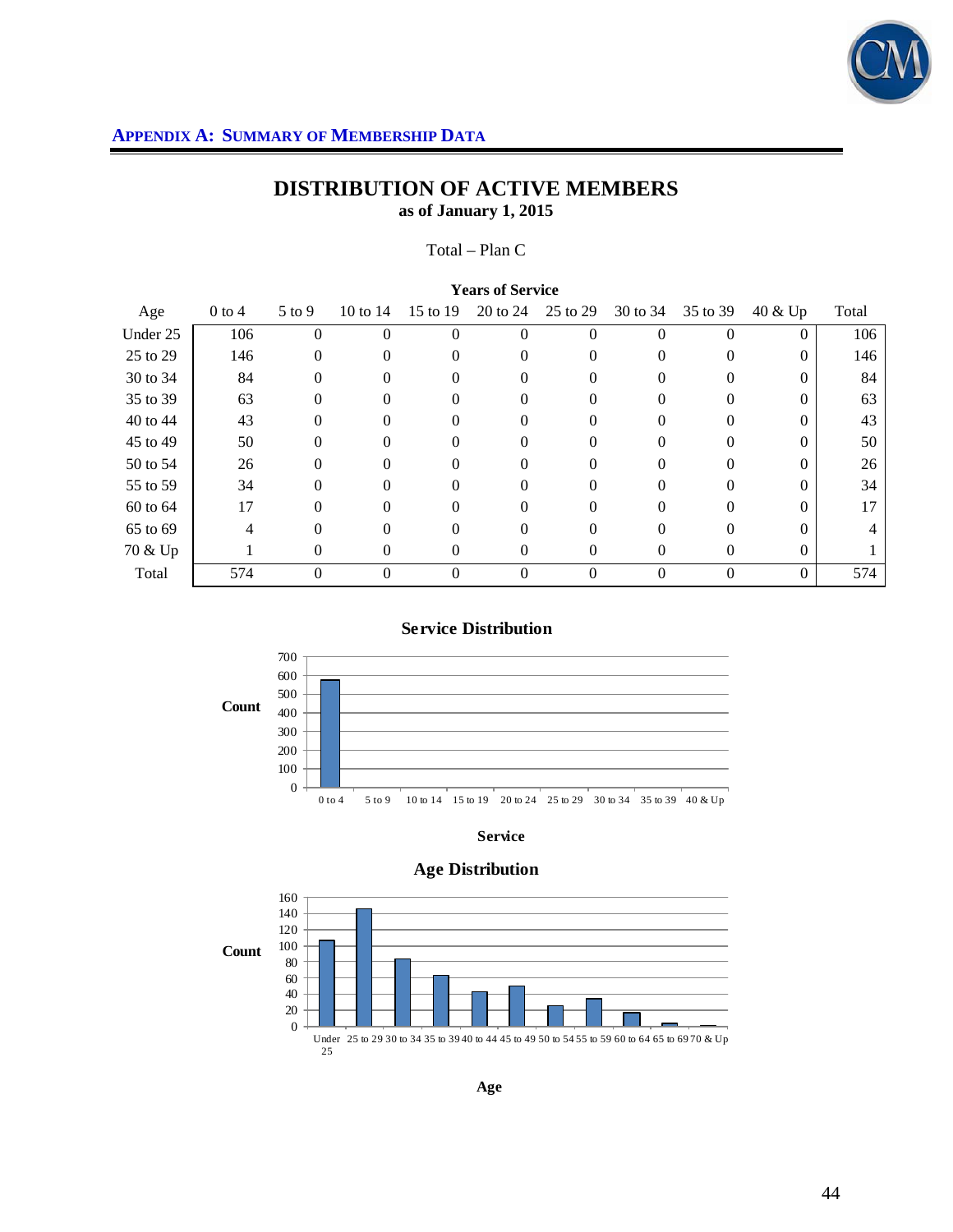

Charter Schools – All Plans

| <b>Years of Service</b> |          |          |                |          |          |          |          |          |          |       |  |  |
|-------------------------|----------|----------|----------------|----------|----------|----------|----------|----------|----------|-------|--|--|
| Age                     | $0$ to 4 | $5$ to 9 | 10 to $14$     | 15 to 19 | 20 to 24 | 25 to 29 | 30 to 34 | 35 to 39 | 40 & Up  | Total |  |  |
| Under 25                | 110      | $\Omega$ | 0              | $\theta$ | $\Omega$ | $\theta$ | 0        | $\Omega$ | $\Omega$ | 110   |  |  |
| 25 to 29                | 268      | 13       | 0              | 0        | $\Omega$ | $\theta$ | 0        | 0        | $\Omega$ | 281   |  |  |
| 30 to 34                | 153      | 53       |                | 0        | $\theta$ | 0        | $\Omega$ | 0        | $\Omega$ | 213   |  |  |
| 35 to 39                | 93       | 36       | 21             |          | $\Omega$ | 0        |          | $\Omega$ | $\Omega$ | 154   |  |  |
| 40 to 44                | 61       | 30       | 14             |          | $\Omega$ | $\theta$ | $\Omega$ | $\theta$ | $\Omega$ | 112   |  |  |
| 45 to 49                | 65       | 30       | 13             |          | 2        |          |          | 0        | $\Omega$ | 118   |  |  |
| 50 to 54                | 52       | 20       | 10             | 2        |          | 0        |          | $\Omega$ | $\Omega$ | 85    |  |  |
| 55 to 59                | 47       | 22       | 10             |          |          |          | $\Omega$ | $\Omega$ | $\Omega$ | 82    |  |  |
| 60 to 64                | 30       | 20       | 12             | 8        |          |          |          | 0        |          | 73    |  |  |
| 65 to 69                | 7        | 6        | $\overline{c}$ |          | $\Omega$ | 0        |          | $\Omega$ | $\Omega$ | 16    |  |  |
| 70 & Up                 |          | $\Omega$ | $\Omega$       | $\Omega$ | $\Omega$ | $\theta$ | $\Omega$ | $\Omega$ | $\theta$ |       |  |  |
| Total                   | 887      | 230      | 89             | 30       | 5        | 3        | $\theta$ | $\theta$ |          | 1,245 |  |  |



**Service Distribution**

**Service**



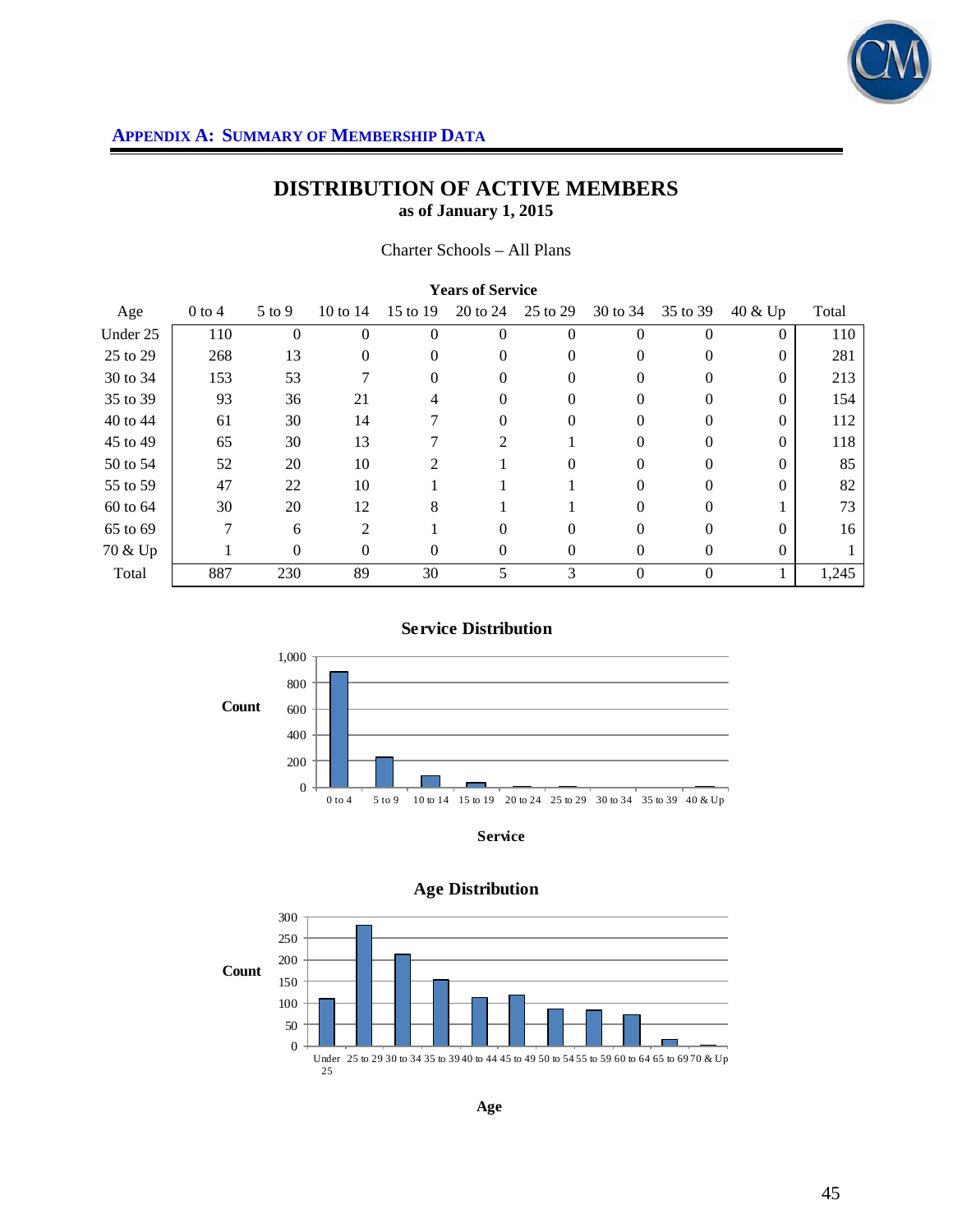

Charter Schools – Plan B

| <b>Years of Service</b> |          |            |          |                |          |          |          |          |          |       |  |
|-------------------------|----------|------------|----------|----------------|----------|----------|----------|----------|----------|-------|--|
| Age                     | $0$ to 4 | $5$ to $9$ | 10 to 14 | 15 to 19       | 20 to 24 | 25 to 29 | 30 to 34 | 35 to 39 | 40 & Up  | Total |  |
| Under 25                | 51       | 0          | 0        | 0              | $\Omega$ | 0        |          | 0        | 0        | 51    |  |
| 25 to 29                | 178      | 13         | $\Omega$ | $\theta$       | 0        | 0        | $\theta$ | $\Omega$ | $\Omega$ | 191   |  |
| 30 to 34                | 109      | 53         |          | $\Omega$       | $\Omega$ | 0        | $\Omega$ | 0        | $\Omega$ | 169   |  |
| 35 to 39                | 64       | 36         | 21       |                | $\Omega$ | 0        |          | 0        | $\Omega$ | 125   |  |
| 40 to 44                | 46       | 30         | 14       |                | $\Omega$ | 0        | $\theta$ | $\Omega$ | $\Omega$ | 97    |  |
| 45 to 49                | 47       | 30         | 13       |                | 2        |          |          | 0        | $\Omega$ | 100   |  |
| 50 to 54                | 38       | 20         | 10       | $\mathfrak{D}$ |          | 0        |          | 0        | $\Omega$ | 71    |  |
| 55 to 59                | 35       | 22         | 10       |                |          |          | 0        | $\Omega$ | $\Omega$ | 70    |  |
| 60 to 64                | 24       | 20         | 12       | 8              |          |          |          | 0        |          | 67    |  |
| 65 to 69                | 4        | 6          | 2        |                | $\Omega$ | 0        |          | 0        | $\Omega$ | 13    |  |
| 70 & Up                 |          | $\theta$   | $\theta$ | $\Omega$       | $\Omega$ | $\Omega$ | $\Omega$ | $\Omega$ | $\theta$ |       |  |
| Total                   | 597      | 230        | 89       | 30             | 5        | 3        | $\Omega$ | $\Omega$ |          | 955   |  |

**Service Distribution**



**Service**



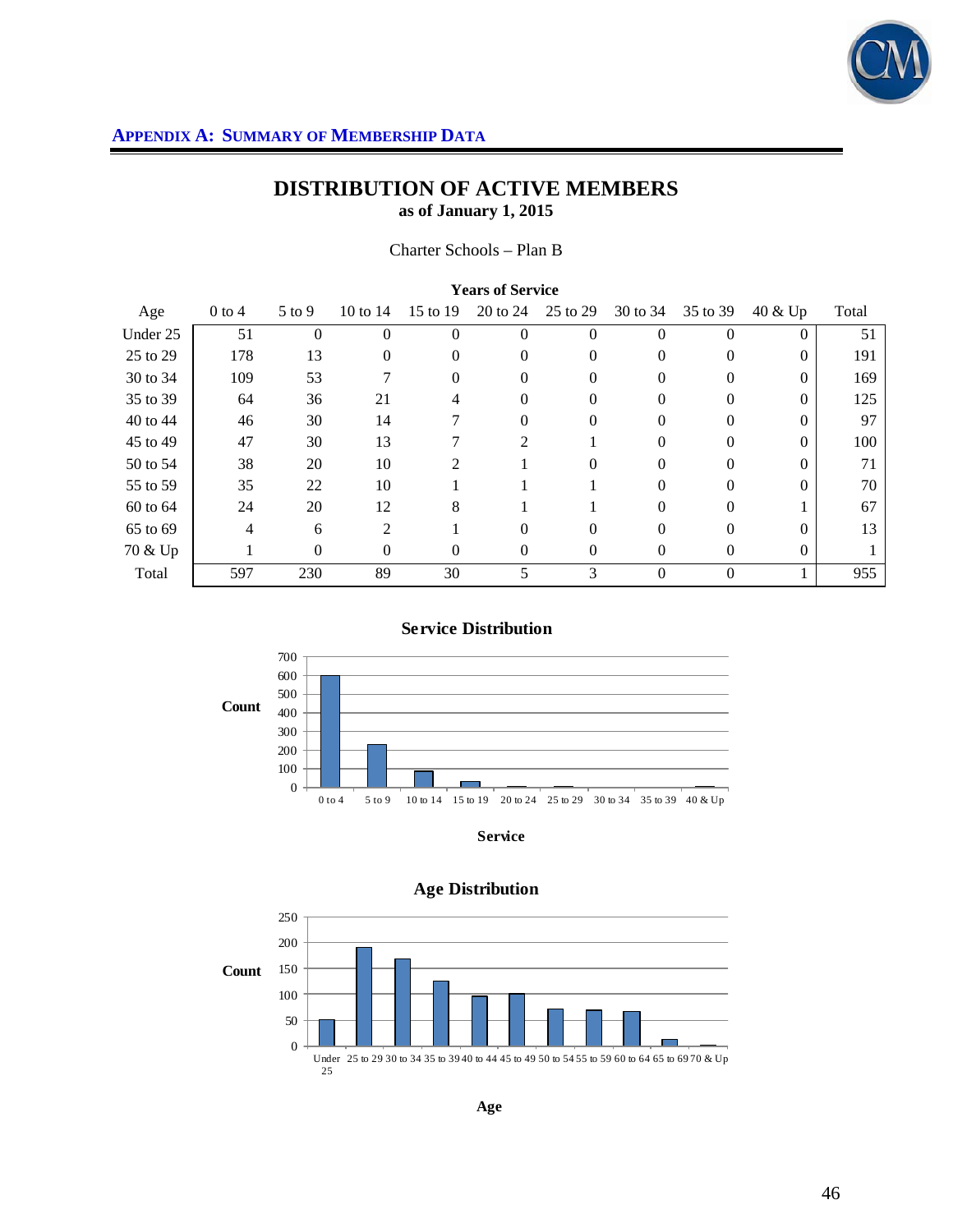

Charter Schools – Plan C

| <b>Years of Service</b> |          |          |            |          |          |          |          |          |          |          |  |
|-------------------------|----------|----------|------------|----------|----------|----------|----------|----------|----------|----------|--|
| Age                     | $0$ to 4 | $5$ to 9 | 10 to $14$ | 15 to 19 | 20 to 24 | 25 to 29 | 30 to 34 | 35 to 39 | 40 & Up  | Total    |  |
| Under 25                | 59       | 0        | 0          | 0        | 0        | $\Omega$ |          | 0        | $\Omega$ | 59       |  |
| 25 to 29                | 90       | 0        | 0          | $\Omega$ | 0        | $\Omega$ |          | $\Omega$ | $\Omega$ | 90       |  |
| 30 to 34                | 44       | $\Omega$ | 0          | $\theta$ | $\theta$ | 0        |          | $^{(1)}$ |          | 44       |  |
| 35 to 39                | 29       |          |            |          | 0        | 0        |          |          |          | 29       |  |
| 40 to 44                | 15       | 0        | 0          | 0        | 0        | 0        |          | 0        | 0        | 15       |  |
| 45 to 49                | 18       |          |            |          | 0        |          |          |          | $\Omega$ | 18       |  |
| 50 to 54                | 14       | 0        | 0          |          | 0        |          |          |          |          | 14       |  |
| 55 to 59                | 12       | 0        | 0          | 0        | 0        | 0        | 0        | 0        | 0        | 12       |  |
| 60 to 64                | 6        | 0        |            |          | 0        |          |          | $^{(1)}$ |          | 6        |  |
| 65 to 69                | 3        |          |            |          | 0        |          |          |          |          |          |  |
| 70 & Up                 | $\theta$ | $\Omega$ | $\Omega$   | $\Omega$ | $\Omega$ | $\Omega$ | $\Omega$ | $\Omega$ | $\Omega$ | $\Omega$ |  |
| Total                   | 290      | 0        | 0          | $\theta$ | 0        | 0        | $\Omega$ | $\Omega$ | $\Omega$ | 290      |  |



**Service Distribution**

**Service**

0 to 4 5 to 9 10 to 14 15 to 19 20 to 24 25 to 29 30 to 34 35 to 39 40 & Up



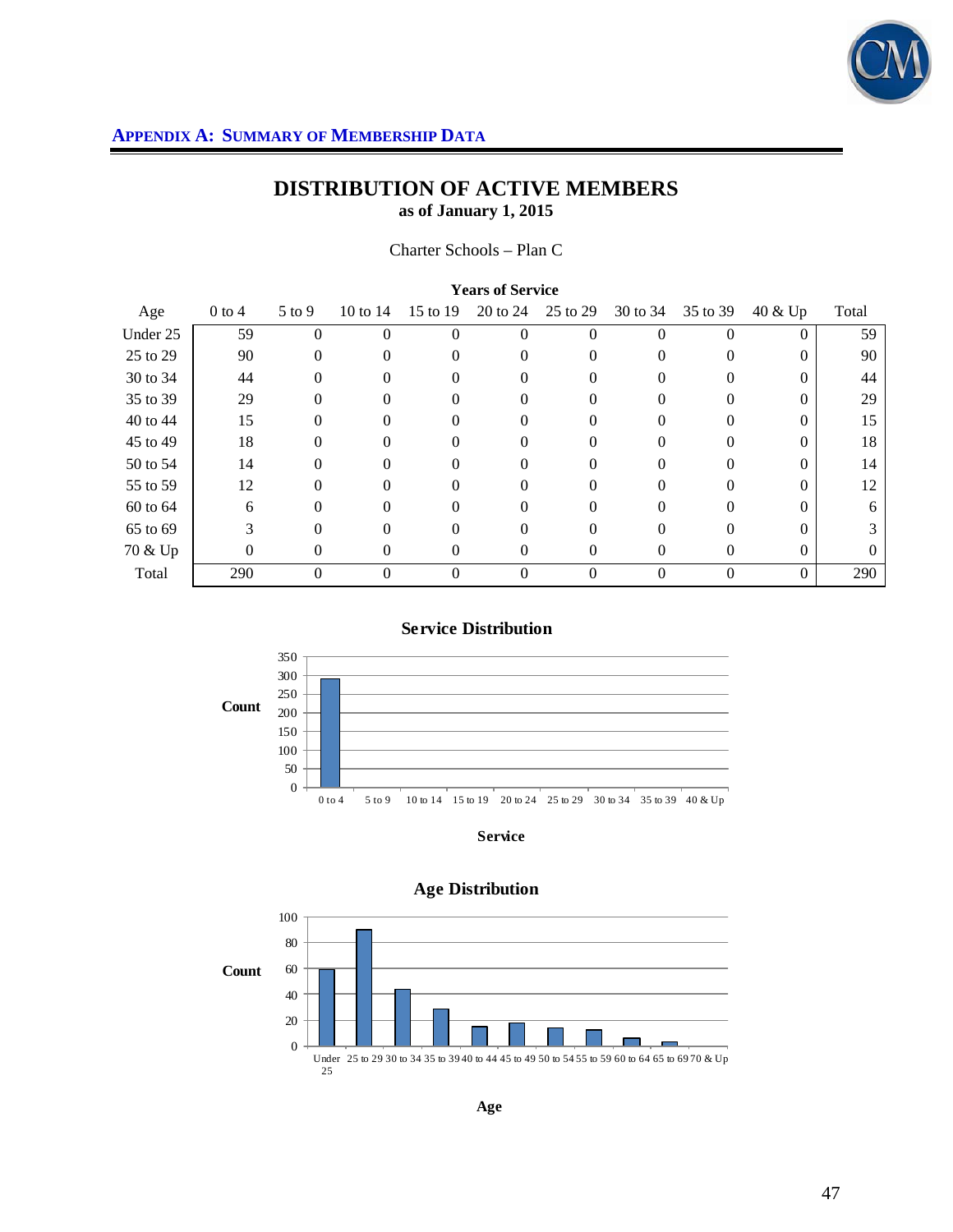

# **DISTRIBUTION OF ACTIVE MEMBERS as of January 1, 2015**

School District & Retirement System – All Plans

| <b>Years of Service</b> |          |                |                |          |          |                |          |              |                    |       |  |
|-------------------------|----------|----------------|----------------|----------|----------|----------------|----------|--------------|--------------------|-------|--|
| Age                     | $0$ to 4 | $5$ to 9       | 10 to 14       | 15 to 19 | 20 to 24 | 25 to 29       | 30 to 34 | 35 to 39     | 40 & Up            | Total |  |
| Under 25                | 101      | $\overline{0}$ | $\Omega$       | $\Omega$ | $\theta$ | $\overline{0}$ | $\Omega$ | $\theta$     | $\left( 0 \right)$ | 101   |  |
| 25 to 29                | 169      | 7              | $\theta$       | $\theta$ | $\Omega$ | $\theta$       | $\Omega$ | $\Omega$     | $\Omega$           | 176   |  |
| 30 to 34                | 125      | 25             | 16             | $\theta$ | $\Omega$ | $\theta$       | $\Omega$ | $\Omega$     | $\Omega$           | 166   |  |
| 35 to 39                | 113      | 31             | 42             | 6        | $\Omega$ | 0              | 0        | 0            | $\Omega$           | 192   |  |
| 40 to 44                | 82       | 19             | 38             | 32       | 5        |                | $\Omega$ | $\Omega$     | $\Omega$           | 177   |  |
| 45 to 49                | 102      | 25             | 38             | 36       | 34       | 21             | $\Omega$ | $\Omega$     | $\Omega$           | 256   |  |
| 50 to 54                | 74       | 34             | 57             | 44       | 52       | 60             | 10       | $\theta$     | $\Omega$           | 331   |  |
| 55 to 59                | 83       | 37             | 67             | 45       | 46       | 49             | 15       | 8            | $\Omega$           | 350   |  |
| 60 to 64                | 63       | 30             | 59             | 31       | 46       | 40             | 8        | 5            | 3                  | 285   |  |
| 65 to 69                | 12       | 6              | 19             | 6        | 6        | 6              |          | 2            | 4                  | 62    |  |
| 70 & Up                 | 2        | 2              | $\overline{4}$ | 5        |          |                | $\Omega$ | $\mathbf{0}$ |                    | 16    |  |
| Total                   | 926      | 216            | 340            | 205      | 190      | 178            | 34       | 15           | 8                  | 2,112 |  |



**Service Distribution**



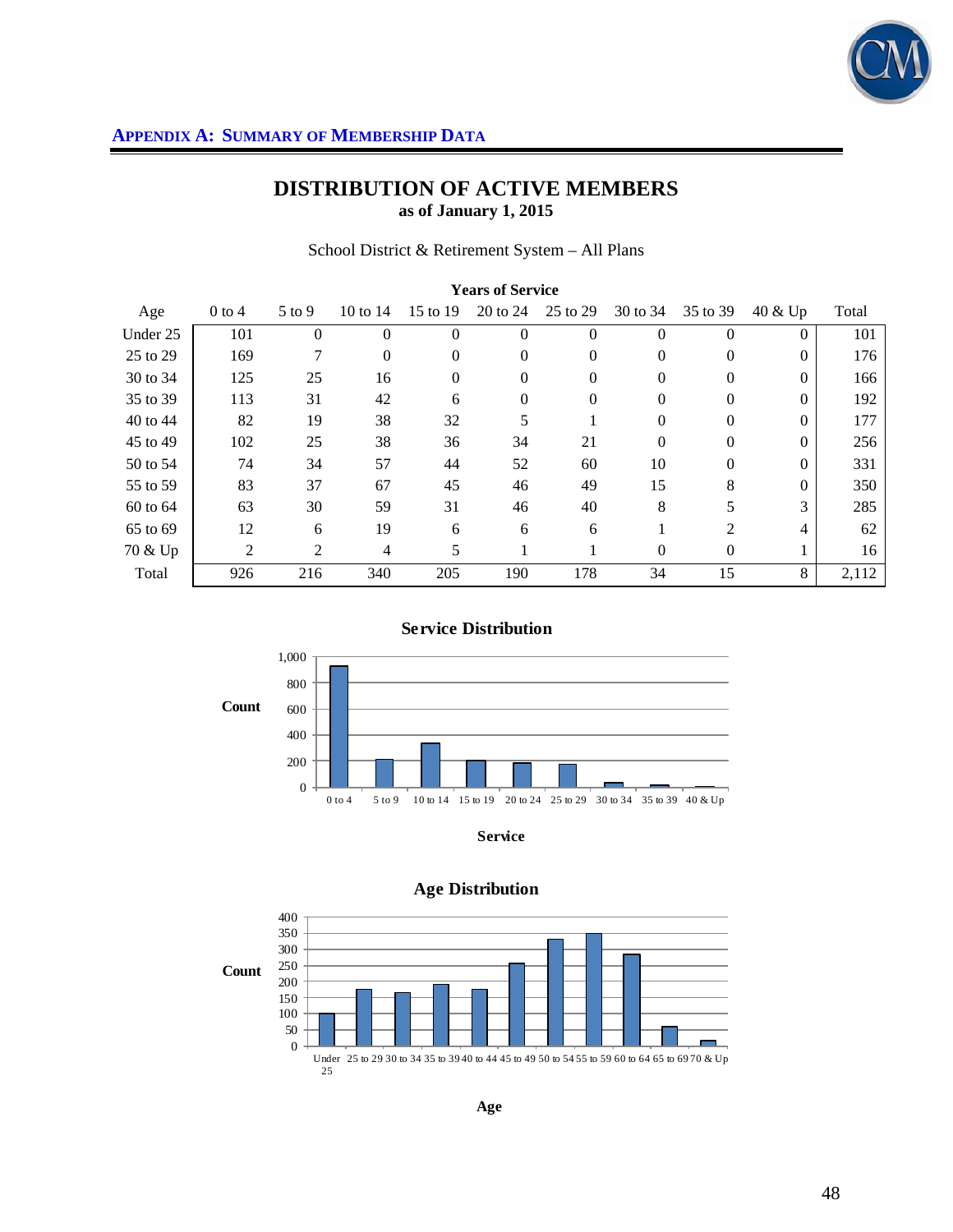

School District & Retirement System – Plan B

| <b>Years of Service</b> |          |          |                |                |          |                  |          |                |          |       |  |
|-------------------------|----------|----------|----------------|----------------|----------|------------------|----------|----------------|----------|-------|--|
| Age                     | $0$ to 4 | $5$ to 9 | 10 to $14$     | 15 to 19       | 20 to 24 | 25 to 29         | 30 to 34 | 35 to 39       | 40 & Up  | Total |  |
| Under 25                | 54       | $\theta$ | $\Omega$       | $\overline{0}$ | $\Omega$ | $\mathbf{0}$     | $\Omega$ | $\Omega$       | $\Omega$ | 54    |  |
| 25 to 29                | 117      | 7        | $\Omega$       | $\Omega$       | $\Omega$ | $\mathbf{0}$     | $\Omega$ | $\Omega$       | $\Omega$ | 124   |  |
| 30 to 34                | 86       | 25       | 16             | $\mathbf{0}$   | $\Omega$ | $\mathbf{0}$     | $\Omega$ | $\Omega$       | $\Omega$ | 127   |  |
| 35 to 39                | 80       | 31       | 42             | 6              | $\Omega$ | $\boldsymbol{0}$ | $\Omega$ | $\Omega$       | $\Omega$ | 159   |  |
| 40 to 44                | 54       | 19       | 38             | 32             | 5        |                  | $\Omega$ | $\Omega$       | $\Omega$ | 149   |  |
| 45 to 49                | 72       | 25       | 38             | 36             | 34       | 21               | $\Omega$ | $\Omega$       | $\Omega$ | 226   |  |
| 50 to 54                | 62       | 34       | 57             | 44             | 52       | 60               | 10       | $\Omega$       | $\Omega$ | 319   |  |
| 55 to 59                | 63       | 37       | 67             | 45             | 46       | 49               | 15       | 8              | $\Omega$ | 330   |  |
| 60 to 64                | 52       | 30       | 59             | 31             | 46       | 40               | 8        | 5              | 3        | 274   |  |
| 65 to 69                | 11       | 6        | 19             | 6              | 6        | 6                |          | $\mathfrak{D}$ | 4        | 61    |  |
| 70 & Up                 |          | 2        | $\overline{4}$ | 5              |          |                  | $\Omega$ | $\Omega$       |          | 15    |  |
| Total                   | 652      | 216      | 340            | 205            | 190      | 178              | 34       | 15             | 8        | 1,838 |  |



**Service Distribution**



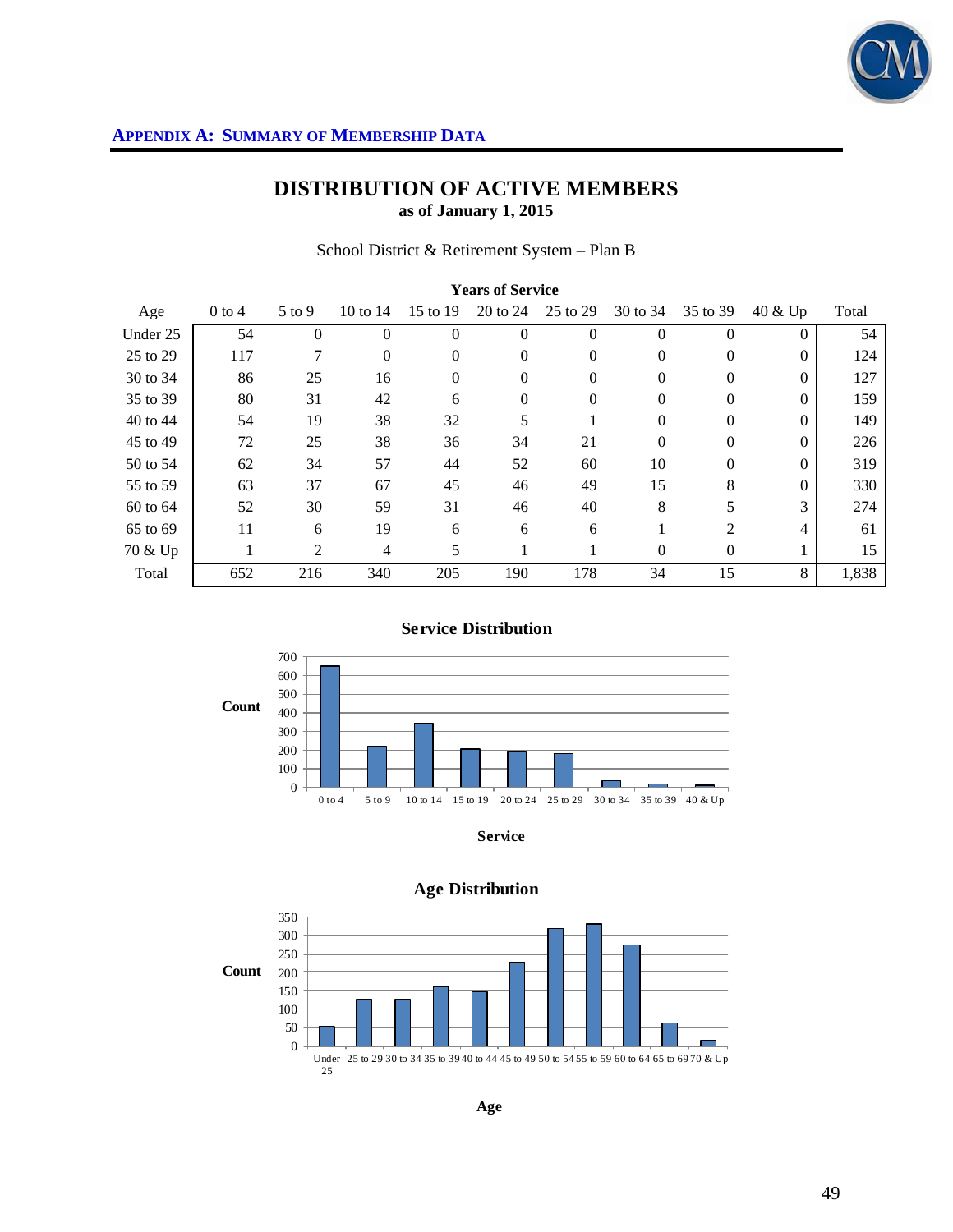

School District & Retirement System – Plan C

| <b>Years of Service</b> |          |              |            |                |          |          |          |                  |          |       |  |
|-------------------------|----------|--------------|------------|----------------|----------|----------|----------|------------------|----------|-------|--|
| Age                     | $0$ to 4 | $5$ to 9     | 10 to $14$ | 15 to 19       | 20 to 24 | 25 to 29 | 30 to 34 | 35 to 39         | 40 & Up  | Total |  |
| Under 25                | 47       | 0            | 0          | $\theta$       | 0        | 0        |          | $\Omega$         |          | 47    |  |
| 25 to 29                | 52       | 0            |            |                | 0        | 0        |          | 0                |          | 52    |  |
| 30 to 34                | 39       | $\Omega$     | 0          | $\theta$       | 0        | $^{(1)}$ | $\theta$ | 0                |          | 39    |  |
| 35 to 39                | 33       | 0            | 0          |                | 0        | 0        |          | 0                |          | 33    |  |
| 40 to 44                | 28       | 0            | $\Omega$   | 0              | 0        | $\Omega$ |          | $\Omega$         |          | 28    |  |
| 45 to 49                | 30       | $\Omega$     | 0          | 0              | $\Omega$ | 0        |          | 0                |          | 30    |  |
| 50 to 54                | 12       | 0            |            |                | 0        | 0        |          | 0                |          | 12    |  |
| 55 to 59                | 20       | $\Omega$     | 0          | 0              | 0        | 0        | $\Omega$ | 0                | 0        | 20    |  |
| 60 to 64                | 11       | 0            | 0          |                | 0        |          |          | 0                |          | 11    |  |
| 65 to 69                |          |              |            |                | 0        |          |          | $\Omega$         |          |       |  |
| 70 & Up                 |          | $\mathbf{0}$ | $\Omega$   | $\theta$       | $\Omega$ | 0        | $\left($ | $\Omega$         | $\Omega$ |       |  |
| Total                   | 274      | 0            | 0          | $\overline{0}$ | $\Omega$ | 0        | $\Omega$ | $\boldsymbol{0}$ | $\Omega$ | 274   |  |



**Service Distribution**

**Service**

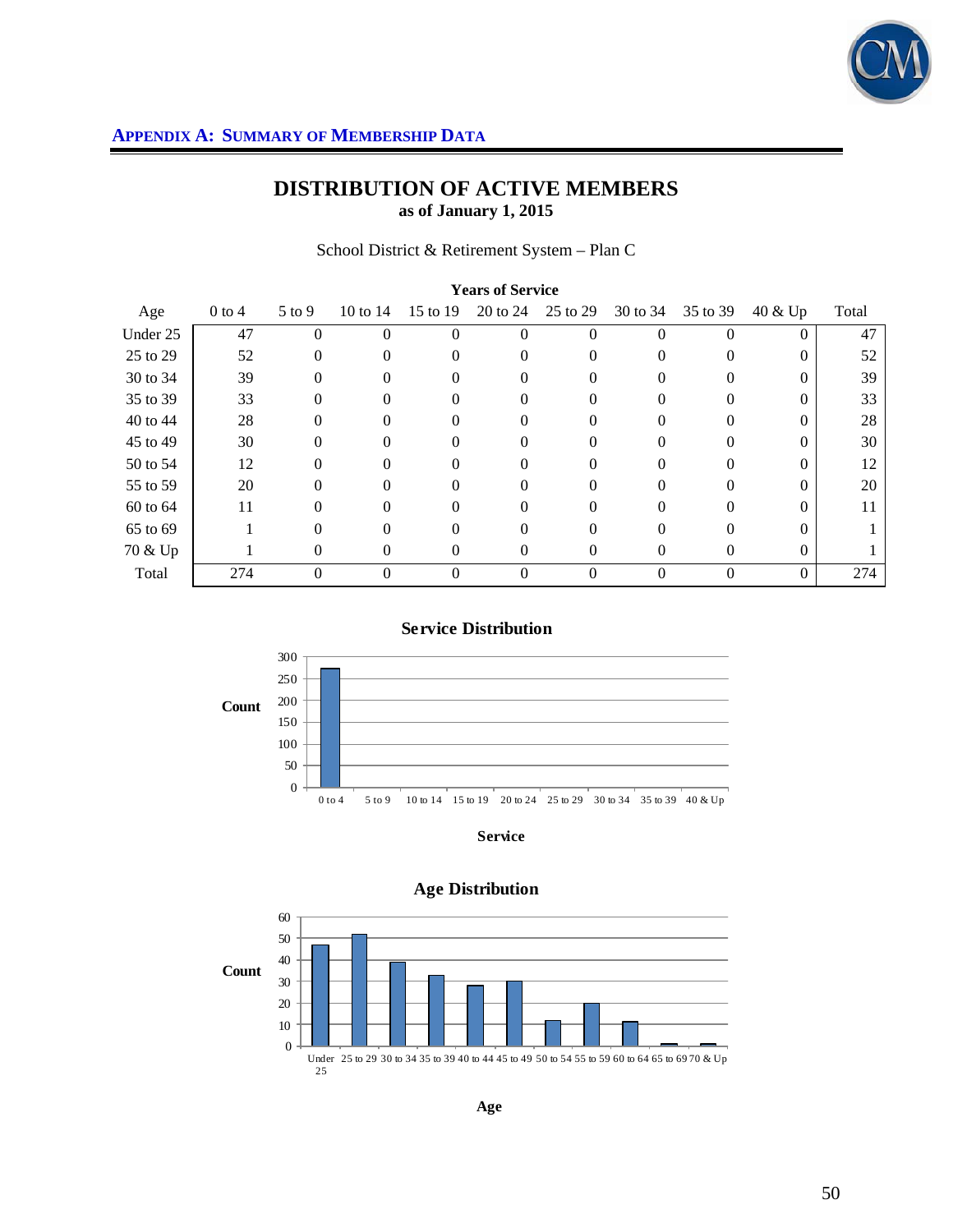

Library – All Plans

| <b>Years of Service</b> |                |            |                |                             |                |          |          |          |          |          |  |
|-------------------------|----------------|------------|----------------|-----------------------------|----------------|----------|----------|----------|----------|----------|--|
| Age                     | $0$ to $4$     | $5$ to $9$ | 10 to 14       | 15 to 19                    | 20 to 24       | 25 to 29 | 30 to 34 | 35 to 39 | 40 & Up  | Total    |  |
| Under 25                | $\mathfrak{D}$ | 0          | 0              |                             | $\Omega$       | 0        |          | 0        | $\Omega$ |          |  |
| 25 to 29                | 8              |            | 0              | $^{(1)}$                    | $\theta$       | $\Omega$ |          | $\Omega$ | $\Omega$ | 9        |  |
| 30 to 34                |                |            |                |                             |                |          |          |          | 0        | 10       |  |
| 35 to 39                | 8              |            | $\mathfrak{D}$ |                             | 0              |          |          |          | 0        | 15       |  |
| 40 to 44                | 4              | 4          |                |                             | 0              | $\Omega$ | 0        | $\Omega$ | 0        | 10       |  |
| 45 to 49                | 6              |            |                |                             | $\mathfrak{D}$ | 0        |          |          | $\theta$ | 14       |  |
| 50 to 54                |                | 6          |                |                             | 0              |          |          |          | 0        | 22       |  |
| 55 to 59                | 4              | 6          | ┑              |                             | 3              |          | 2        | $\Omega$ | 0        | 26       |  |
| 60 to 64                | 3              | ⌒          |                | $\mathcal{D}_{\mathcal{L}}$ |                |          |          |          | 2        | 16       |  |
| 65 to 69                | 0              |            | 3              |                             | ↑              |          |          |          | 4        | 12       |  |
| 70 & Up                 | 0              | 0          | $^{(1)}$       | $\Omega$                    | $\Omega$       | $\Omega$ | $\Omega$ | 0        | $\Omega$ | $\Omega$ |  |
| Total                   | 49             | 27         | 23             | 13                          | 8              | 2        |          |          | 6        | 136      |  |

**Service Distribution**



**Service**



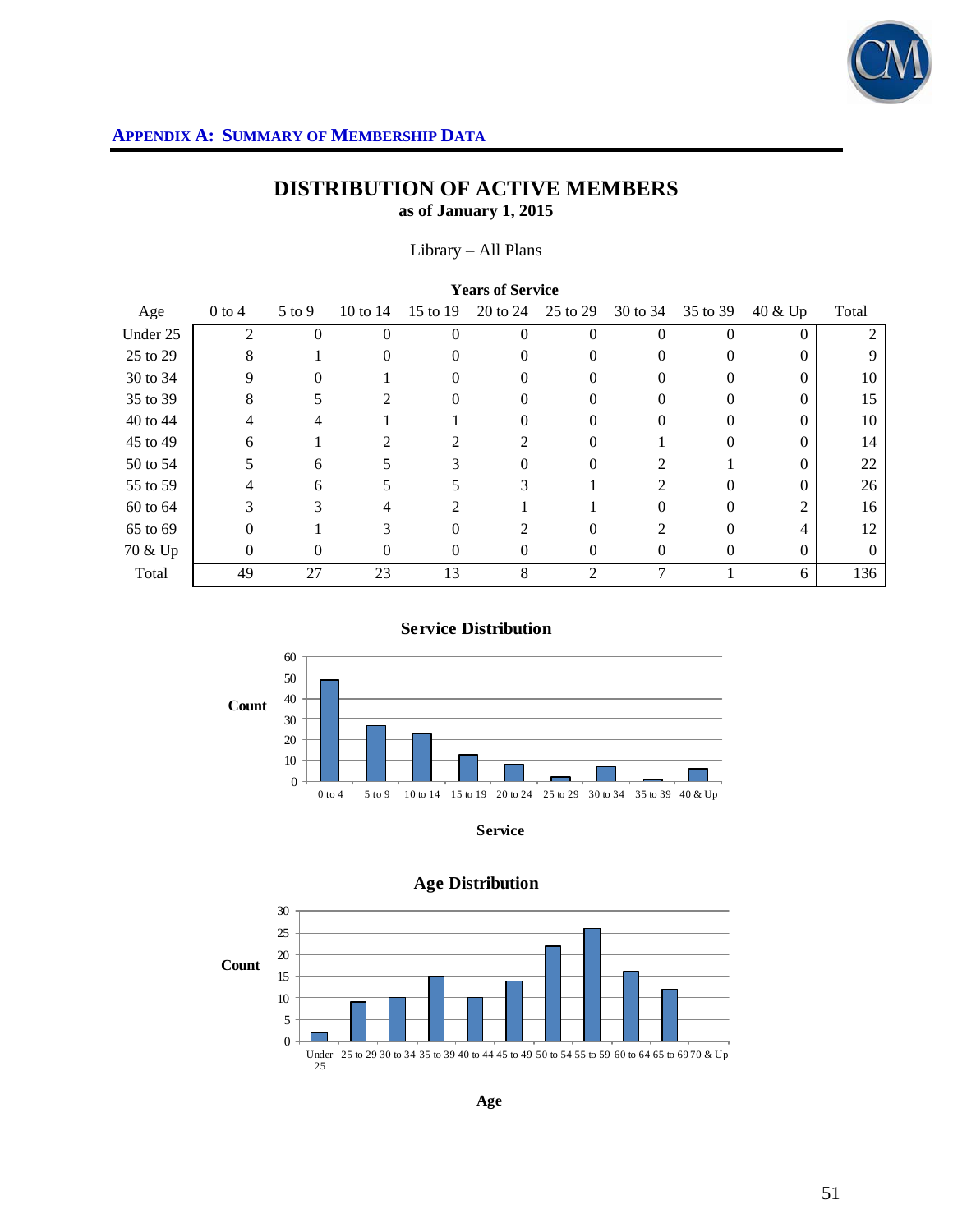

Library – Plan B

| <b>Years of Service</b> |          |          |          |                             |                |                |               |          |          |          |  |
|-------------------------|----------|----------|----------|-----------------------------|----------------|----------------|---------------|----------|----------|----------|--|
| Age                     | $0$ to 4 | $5$ to 9 | 10 to 14 | 15 to 19                    | 20 to 24       | 25 to 29       | 30 to 34      | 35 to 39 | 40 & Up  | Total    |  |
| Under 25                | 2        | $\Omega$ | $\Omega$ | 0                           | $\Omega$       | $\theta$       | 0             | 0        | $\Omega$ |          |  |
| 25 to 29                | 4        |          | 0        | 0                           | 0              | 0              |               | $\Omega$ | 0        |          |  |
| 30 to 34                | 8        | 0        |          |                             | $\theta$       | O              |               | 0        |          | 9        |  |
| 35 to 39                |          |          | 2        |                             | 0              | 0              |               |          |          | 14       |  |
| 40 to 44                | 4        | 4        |          |                             | 0              | $\Omega$       | 0             | 0        | 0        | 10       |  |
| 45 to 49                |          |          |          |                             | $\mathfrak{D}$ | 0              |               |          |          | 12       |  |
| 50 to 54                |          | 6        |          |                             | 0              |                |               |          |          | 22       |  |
| 55 to 59                |          | 6        | 5.       | 5.                          | 3              |                | $\mathcal{L}$ | 0        | 0        | 24       |  |
| 60 to 64                |          | 3        | 4        | $\mathcal{D}_{\mathcal{L}}$ |                |                |               |          | 2        | 16       |  |
| 65 to 69                | 0        |          | 3        | 0                           | $\mathfrak{D}$ |                | $\mathcal{D}$ | 0        | 4        | 12       |  |
| 70 & Up                 | $\theta$ | 0        | $\theta$ | $\mathbf{0}$                | $\Omega$       | 0              | $\Omega$      | $\Omega$ | $\theta$ | $\Omega$ |  |
| Total                   | 39       | 27       | 23       | 13                          | 8              | $\overline{c}$ | ⇁             |          | 6        | 126      |  |

**Service Distribution**



**Service**



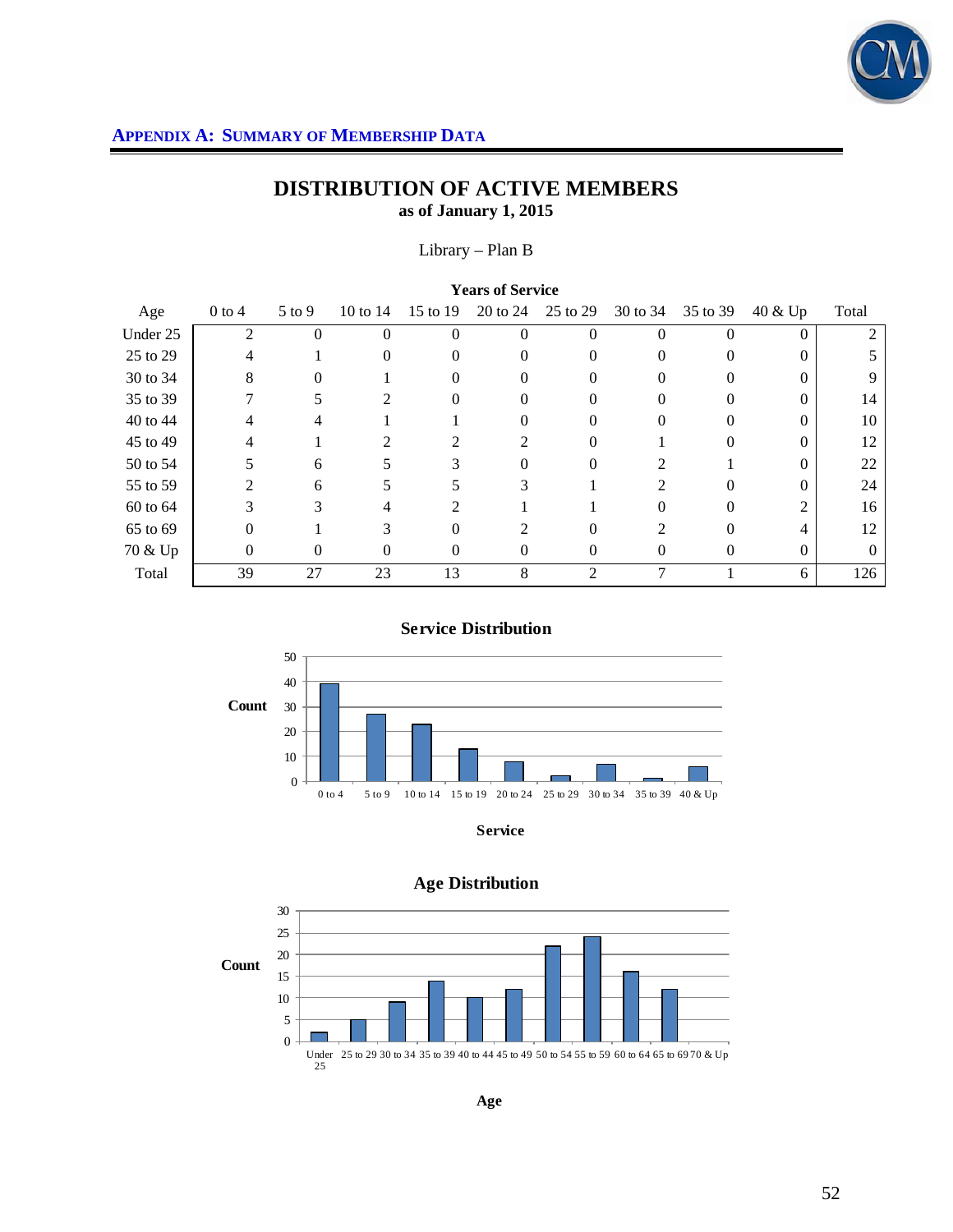

Library – Plan C

| <b>Years of Service</b> |                |            |          |          |          |          |          |          |          |          |  |
|-------------------------|----------------|------------|----------|----------|----------|----------|----------|----------|----------|----------|--|
| Age                     | $0$ to 4       | $5$ to $9$ | 10 to 14 | 15 to 19 | 20 to 24 | 25 to 29 | 30 to 34 | 35 to 39 | 40 & Up  | Total    |  |
| Under 25                | $\overline{0}$ | 0          | 0        | $\Omega$ | 0        | $\theta$ |          | $\Omega$ | $\Omega$ | $\theta$ |  |
| 25 to 29                |                | 0          |          |          | 0        |          |          |          | 0        |          |  |
| 30 to 34                |                | 0          |          | 0        | $\theta$ |          |          |          |          |          |  |
| 35 to 39                |                |            |          |          | 0        |          |          |          |          |          |  |
| 40 to 44                | 0              | 0          | 0        | $^{(1)}$ | 0        | $\Omega$ |          | $\Omega$ | $\theta$ | $\theta$ |  |
| 45 to 49                |                | 0          |          |          | 0        |          |          |          | $^{(1)}$ | 2        |  |
| 50 to 54                | 0              | 0          |          |          | 0        |          |          |          |          | $\Omega$ |  |
| 55 to 59                | 2              | 0          | 0        | $^{(1)}$ | 0        | $\Omega$ |          | $\Omega$ | $\theta$ | 2        |  |
| 60 to 64                |                |            |          |          |          |          |          |          | 0        | $\Omega$ |  |
| 65 to 69                | 0              |            |          |          |          |          |          |          |          | $\left($ |  |
| 70 & Up                 | 0              | $\Omega$   | 0        | $\theta$ | $\Omega$ | $\Omega$ | $^{(1)}$ | 0        | $\Omega$ | $\theta$ |  |
| Total                   | 10             | 0          | 0        | $\theta$ | 0        | 0        |          | $\theta$ | $\theta$ | 10       |  |

**Service Distribution**



**Service**



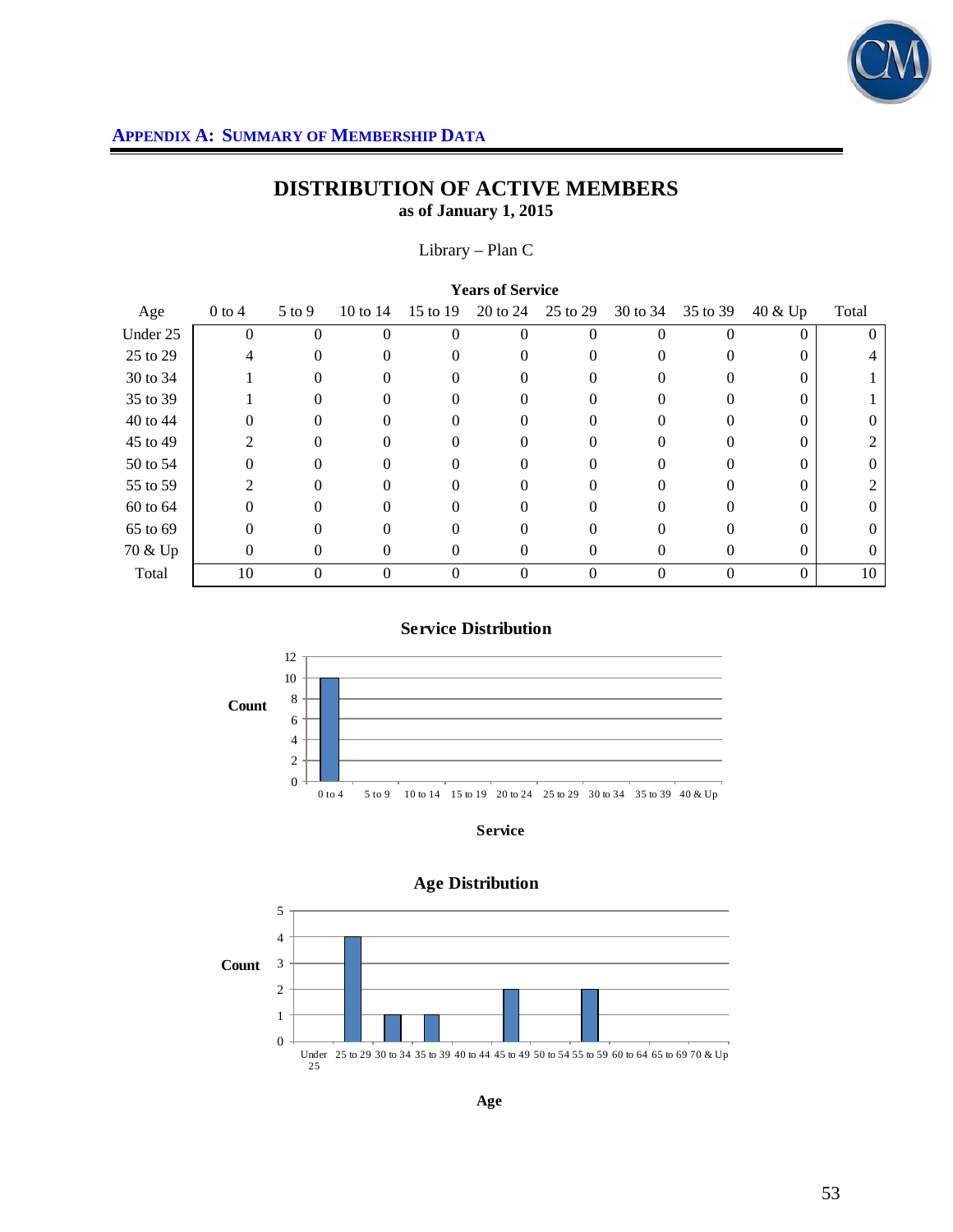

|          |                  | Number         |                | <b>Account Balances</b> |                |              |           |              |           |  |
|----------|------------------|----------------|----------------|-------------------------|----------------|--------------|-----------|--------------|-----------|--|
| Age      | Male             | Female         | Total          |                         | Male           |              | Female    | Total        |           |  |
| Under 25 | $\boldsymbol{0}$ | $\overline{0}$ | $\overline{0}$ | \$                      | $\overline{0}$ | \$           | $\Omega$  | \$           | $\Omega$  |  |
| 25 to 29 | $\boldsymbol{0}$ | $\overline{7}$ | $\overline{7}$ |                         | $\overline{0}$ |              | 100,788   |              | 100,788   |  |
| 30 to 34 | 8                | 20             | 28             | 149,368                 |                | 378,465      |           |              | 527,833   |  |
| 35 to 39 | 13               | 38             | 51             | 304,628                 |                | 888,706      |           |              | 1,193,334 |  |
| 40 to 44 | 15               | 40             | 55             |                         | 402,626        |              | 1,037,795 |              | 1,440,421 |  |
| 45 to 49 | 18               | 53             | 71             | 630,850                 |                |              | 2,013,278 |              | 2,644,128 |  |
| 50 to 54 | 29               | 71             | 100            | 1,424,024               |                | 2,383,223    |           |              | 3,807,247 |  |
| 55 to 59 | 22               | 79             | 101            | 750,234                 |                |              | 2,928,498 |              | 3,678,732 |  |
| 60 to 64 | 7                | 35             | 42             | 141,195                 |                |              | 1,114,134 |              | 1,255,329 |  |
| 65 to 69 | 3                | $\overline{4}$ | $\overline{7}$ | 131,636                 |                |              | 73,607    |              | 205,243   |  |
| 70 & Up  | 6                | 8              | 14             | 399,164                 |                |              | 129,625   |              | 528,789   |  |
| Total    | 121              | 355            | 476            | \$4,333,725             |                | \$11,048,119 |           | \$15,381,844 |           |  |

# **SUMMARY OF TERMINATED VESTED MEMBERS as of January 1, 2015**



**Age**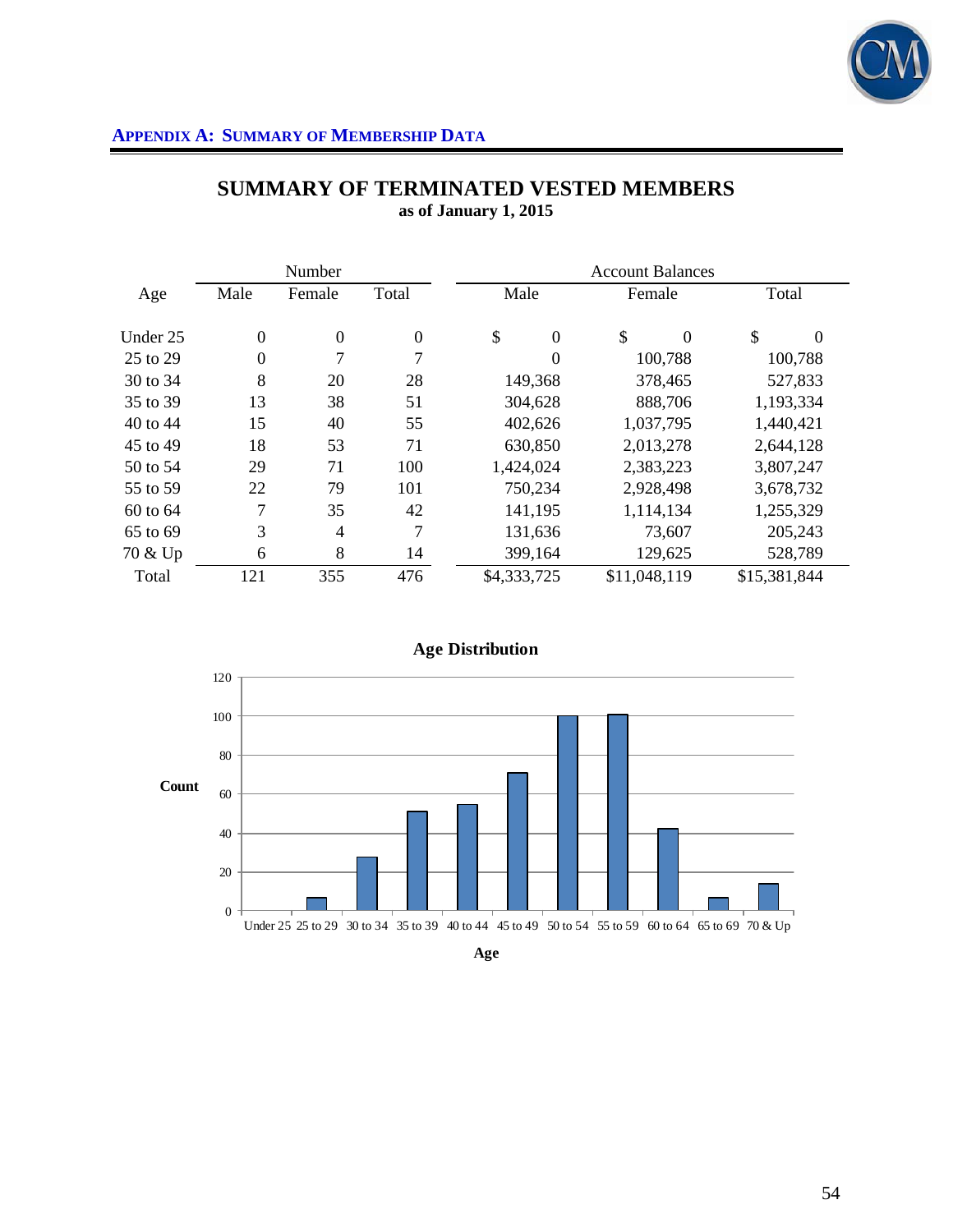

|          |      | Number |       | Monthly Benefit |              |                 |  |  |  |  |
|----------|------|--------|-------|-----------------|--------------|-----------------|--|--|--|--|
| Age      | Male | Female | Total | Male            | Female       | Total           |  |  |  |  |
| Under 55 | 21   | 39     | 60    | \$<br>47,589    | \$<br>98,140 | \$<br>145,729   |  |  |  |  |
| 55 to 59 | 72   | 172    | 244   | 123,465         | 334,526      | 457,991         |  |  |  |  |
| 60 to 64 | 155  | 457    | 612   | 226,166         | 823,526      | 1,049,692       |  |  |  |  |
| 65 to 69 | 245  | 665    | 910   | 381,790         | 1,199,944    | 1,581,734       |  |  |  |  |
| 70 to 74 | 154  | 565    | 719   | 219,752         | 961,258      | 1,181,010       |  |  |  |  |
| 75 to 79 | 85   | 349    | 434   | 131,397         | 479,301      | 610,698         |  |  |  |  |
| 80 to 84 | 31   | 292    | 323   | 44,282          | 427,554      | 471,836         |  |  |  |  |
| 85 to 89 | 18   | 215    | 233   | 27,637          | 289,640      | 317,277         |  |  |  |  |
| 90 & Up  | 11   | 169    | 180   | 15,359          | 169,030      | 184,389         |  |  |  |  |
| Total    | 792  | 2,923  | 3,715 | \$<br>1,217,437 | \$4,782,919  | 6,000,356<br>\$ |  |  |  |  |

# **SUMMARY OF RETIRED MEMBERS as of January 1, 2015**







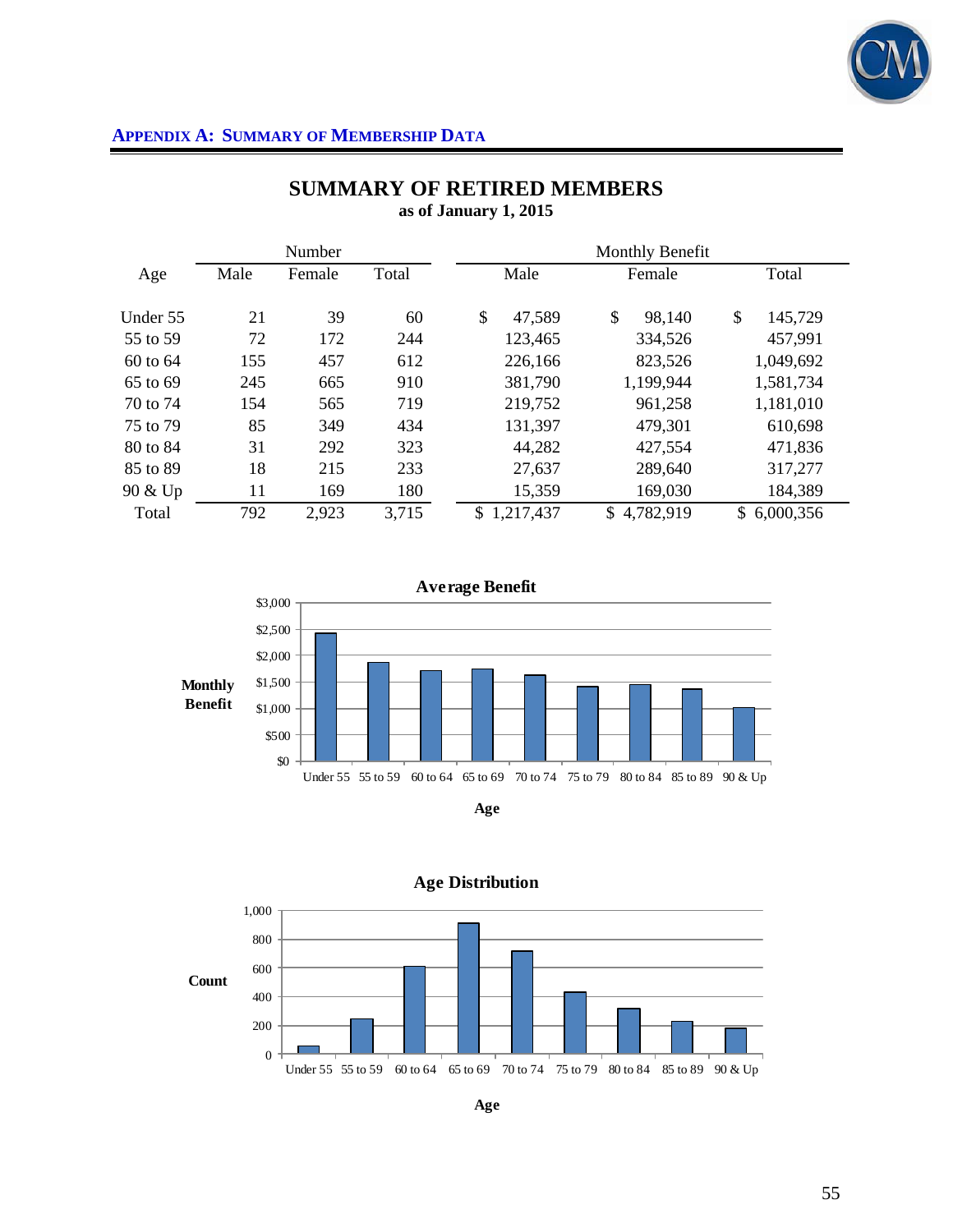

|          |      | Number         |       |               | Monthly Benefit |               |
|----------|------|----------------|-------|---------------|-----------------|---------------|
| Age      | Male | Female         | Total | Male          | Female          | Total         |
| Under 55 | 9    | 8              | 17    | \$<br>6,912   | \$<br>5,525     | \$<br>12,437  |
| 55 to 59 | 11   |                | 12    | 12,367        | 989             | 13,356        |
| 60 to 64 | 17   |                | 18    | 13,848        | 1,691           | 15,539        |
| 65 to 69 | 18   | 11             | 29    | 16,549        | 9,522           | 26,071        |
| 70 to 74 | 11   | 5              | 16    | 14,615        | 6,464           | 21,079        |
| 75 to 79 | 26   | 6              | 32    | 32,018        | 6,849           | 38,867        |
| 80 to 84 | 24   | $\overline{4}$ | 28    | 28,510        | 6,313           | 34,823        |
| 85 to 89 | 21   | $\overline{2}$ | 23    | 22,903        | 2,081           | 24,984        |
| 90 & Up  | 25   | $\overline{2}$ | 27    | 27,529        | 840             | 28,369        |
| Total    | 162  | 40             | 202   | \$<br>175,251 | \$40,274        | 215,525<br>\$ |

# **SUMMARY OF BENEFICIARIES as of January 1, 2015**







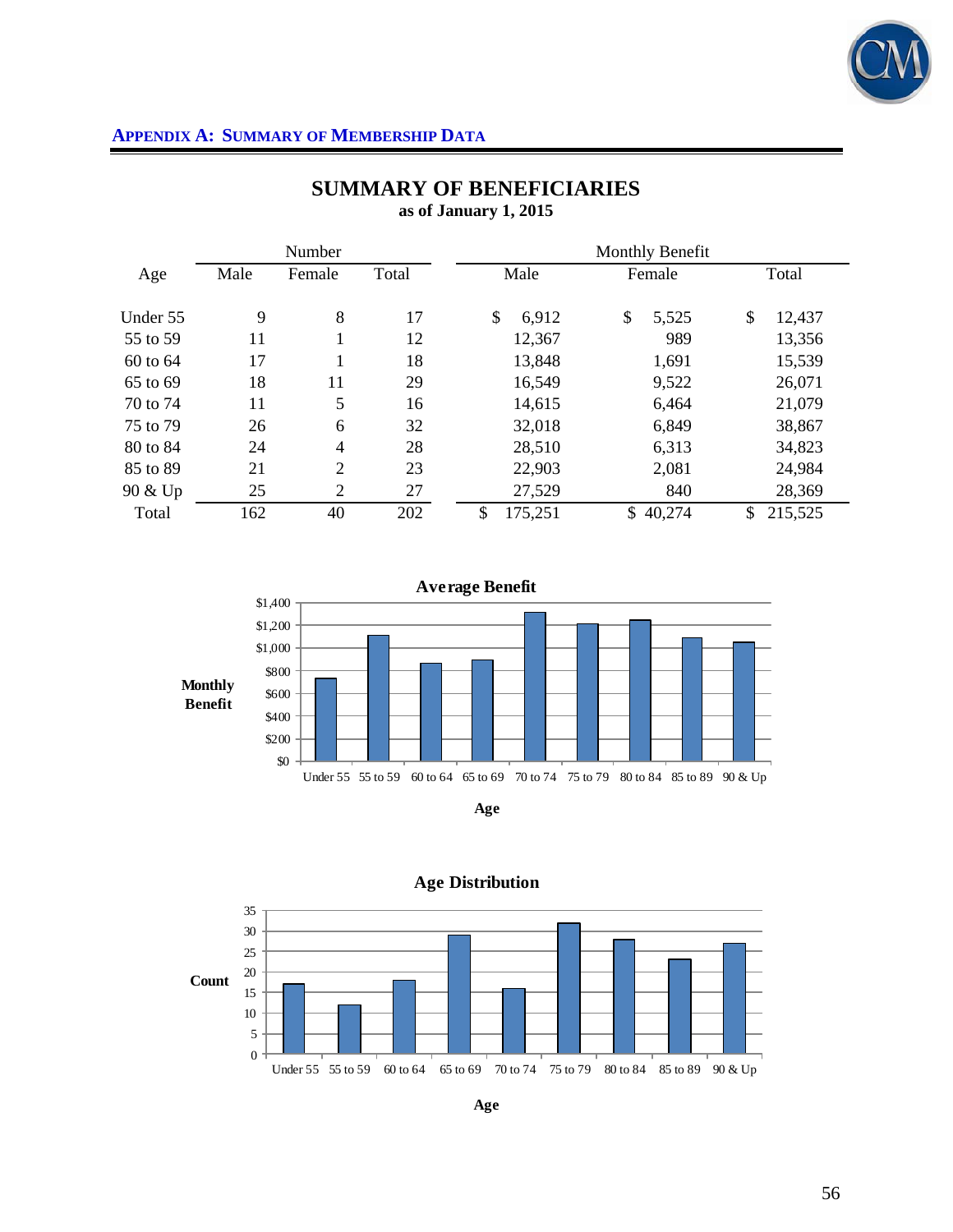

|          |                | Number |       |                  | Monthly Benefit |             |
|----------|----------------|--------|-------|------------------|-----------------|-------------|
| Age      | Male           | Female | Total | Male             | Female          | Total       |
| Under 55 | $\overline{2}$ | 5      | 7     | \$<br>2,023      | \$<br>4,660     | \$<br>6,683 |
| 55 to 59 | 4              | 13     | 17    | 3,420            | 13,602          | 17,022      |
| 60 to 64 | $\overline{2}$ | 17     | 19    | 2,969            | 18,567          | 21,536      |
| 65 to 69 | 7              | 17     | 24    | 6,538            | 17,947          | 24,485      |
| 70 to 74 | $\overline{2}$ | 15     | 17    | 1,507            | 15,865          | 17,372      |
| 75 to 79 | $\overline{0}$ | 5      | 5     | $\theta$         | 2,955           | 2,955       |
| 80 to 84 | $\overline{0}$ | 3      | 3     | $\boldsymbol{0}$ | 4,291           | 4,291       |
| 85 to 89 | $\overline{0}$ |        |       | $\boldsymbol{0}$ | 297             | 297         |
| 90 & Up  | $\overline{0}$ |        |       | $\overline{0}$   | 855             | 855         |
| Total    | 17             | 77     | 94    | \$16,457         | \$79,039        | \$95,496    |

# **SUMMARY OF DISABLED MEMBERS as of January 1, 2015**







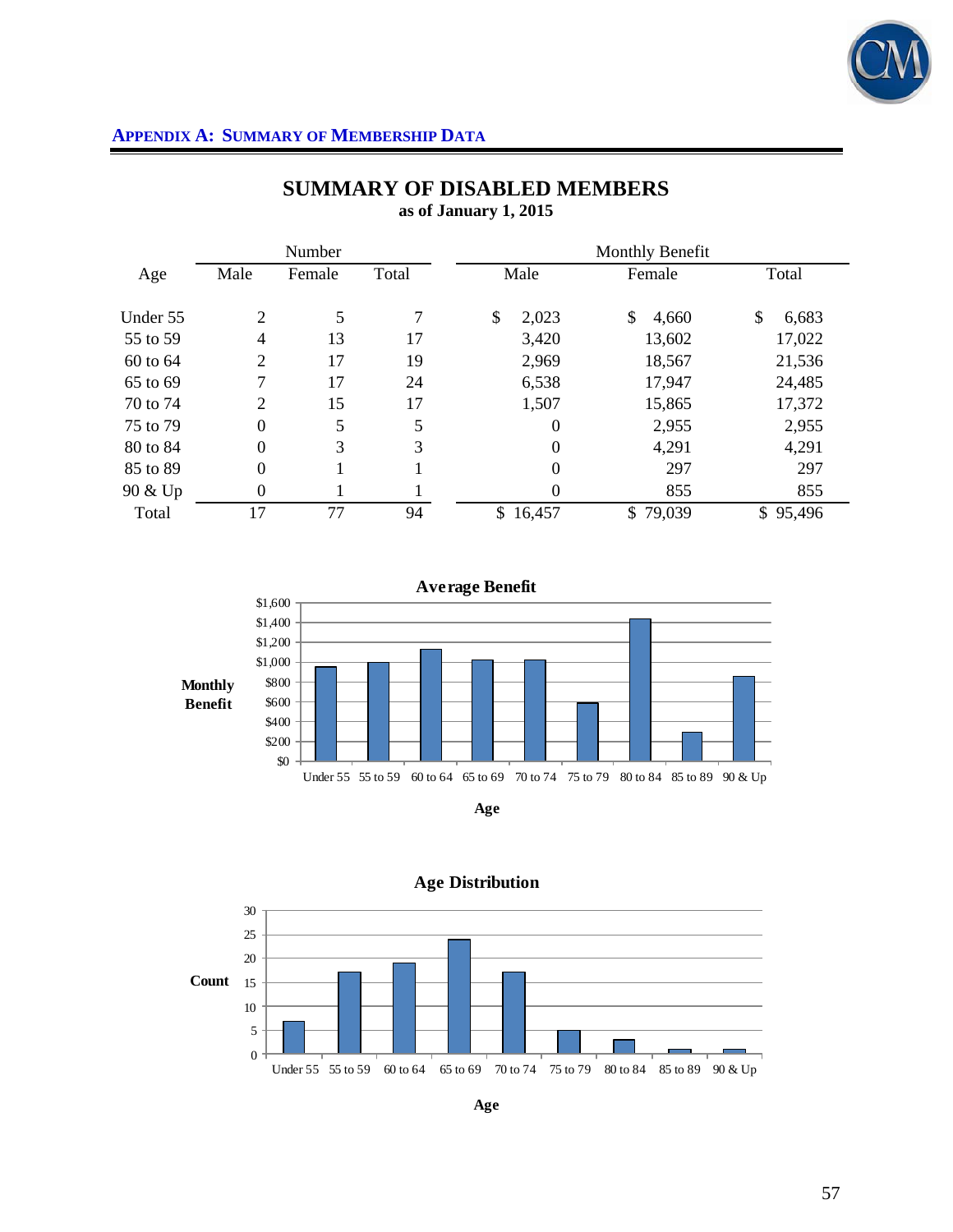

#### **Summary of Plan Provisions**

#### **Effective Date**

January 1, 1944, most recently amended in 2013.

### **Plan Type**

Plan B applies to anyone who retires on or after June 30, 1999 and was hired prior to January 1, 2014. Plan C applies to members hired on or after January 1, 2014. All members with Plan A benefits have terminated or retired.

#### **Eligibility for coverage**

All regular, full-time employees of the School District of Kansas City, Missouri, the library district or the retirement system and employees of charter schools become participants as a condition of employment. Regular employment means working at least five hours per day, five days per week, nine months per year. Temporary and part-time employees are excluded.

#### **Service**

Creditable service is participant service, which is service for which required contributions have been made. There is no cap on creditable service. Prior to 1990, creditable service could not exceed 35 years. The maximum retirement benefit is 60% of Average final compensation, which will be reached upon attainment of 30 years of service.

#### **Annual compensation**

A participant's annual compensation level will be the regular compensation shown on the salary and wage schedules, excluding extra pay, overtime pay, or any pay not on the schedule.

#### **Average final compensation**

The average final compensation is the highest average annual compensation paid during any four consecutive years of service.

#### **Normal retirement**

### **Eligibility**

Plan B: Participants may retire after (a) the completion of five years of creditable service and the attainment of age 60, or (b) having a total of at least 75 credits, with each year of creditable service and year of age, both prorated for fractional years, equal to one credit.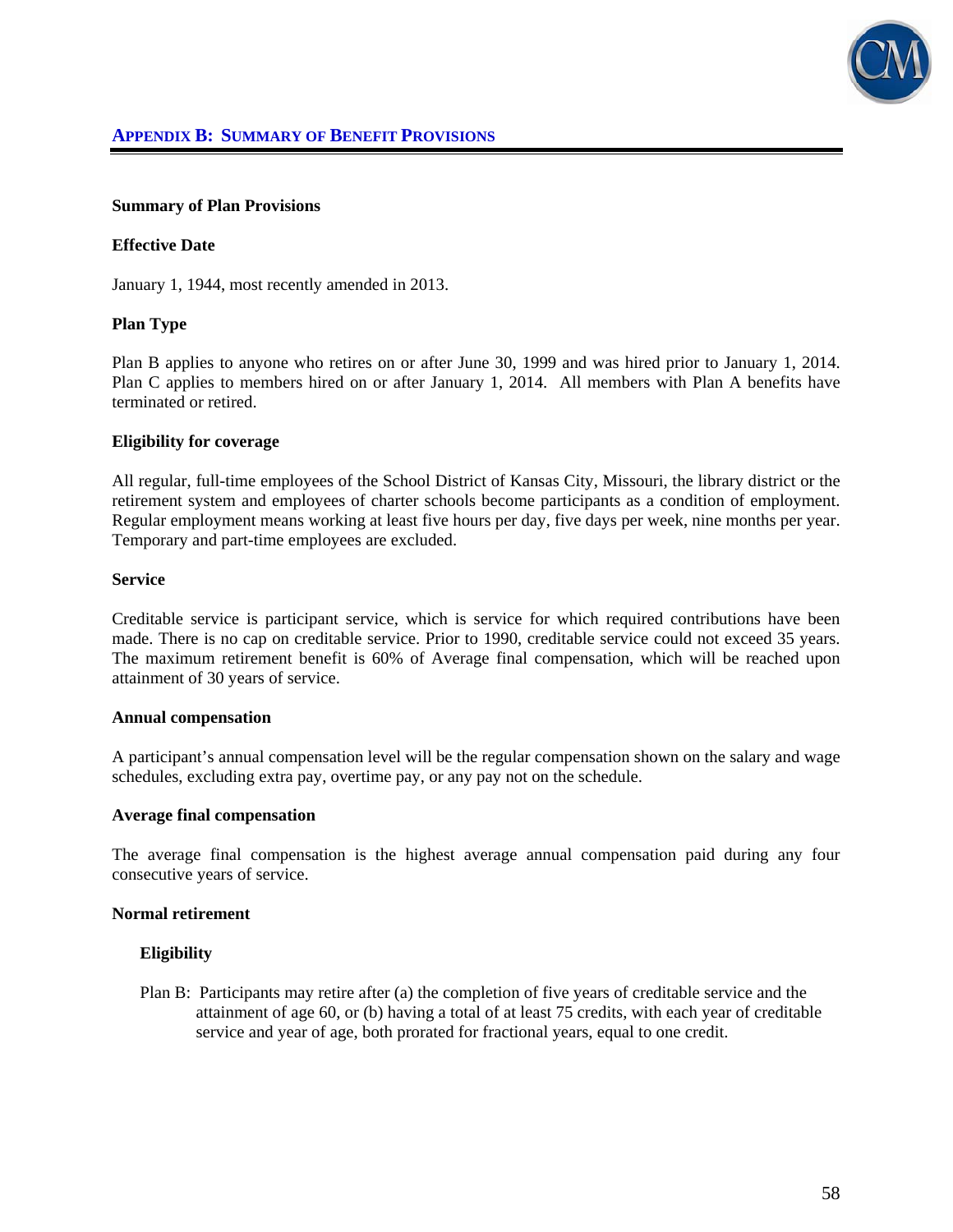

Plan C: Participants may retire after (a) the completion of five years of creditable service and the attainment of age 62, or (b) having a total of at least 80 credits, with each year of creditable service and year of age, both prorated for fractional years, equal to one credit.

#### **Benefit**

- Plan B: The normal retirement benefit payable monthly equals one twelfth of 2.00% (1.75% for participants who retired prior to June 30, 1999) of the participant's average final compensation multiplied by years of creditable service, subject to a maximum of 60% of average final compensation. Any participant whose years of creditable service exceed 34.25 years on August 28, 1993 shall have a maximum greater than 60%, which shall be equal to 1.75% times the participant's years of creditable service on August 28, 1993.
- Plan C: The normal retirement benefit payable monthly equals one twelfth of 1.75% of the participant's average final compensation multiplied by years of creditable service, subject to a maximum of 60% of average final compensation.

#### **Minimum benefit**

Effective January 1, 1996, any participant with at least 20 years of creditable service at retirement is entitled to a minimum benefit of \$300 per month, or the actuarial equivalent of \$300 if an option was elected. Any participant with at least 10 years of creditable service, but less than 20 years, is entitled to a minimum benefit of \$150 per month, plus \$15 for each full year of creditable service in excess of 10 years, or its actuarial equivalent if an option was elected. Beneficiaries of deceased participants who elected an option and who retired with at least 10 years of creditable service receive the actuarial equivalent of the minimum benefit. If a participant's accumulated contributions provide more than the participant's retirement benefit (under the actuarial assumptions adopted by the Board of Trustees), the participant's benefit will be increased by this excess.

#### **Early retirement**

#### **Eligibility**

Participants may retire at any time after the completion of five years of creditable service and the attainment of age 55.

#### **Benefit**

Plan B: A participant eligible for early retirement will receive a reduced benefit, with the reduction based on the number of months preceding eligibility for a normal retirement benefit. The reduction factors are as follows:

| Age | <b>Reduction Factor</b> |
|-----|-------------------------|
| 59  | 0.91662                 |
| 58  | 0.84138                 |
| 57  | 0.77334                 |
| 56  | 0.71168                 |
| 55  | 0.65572                 |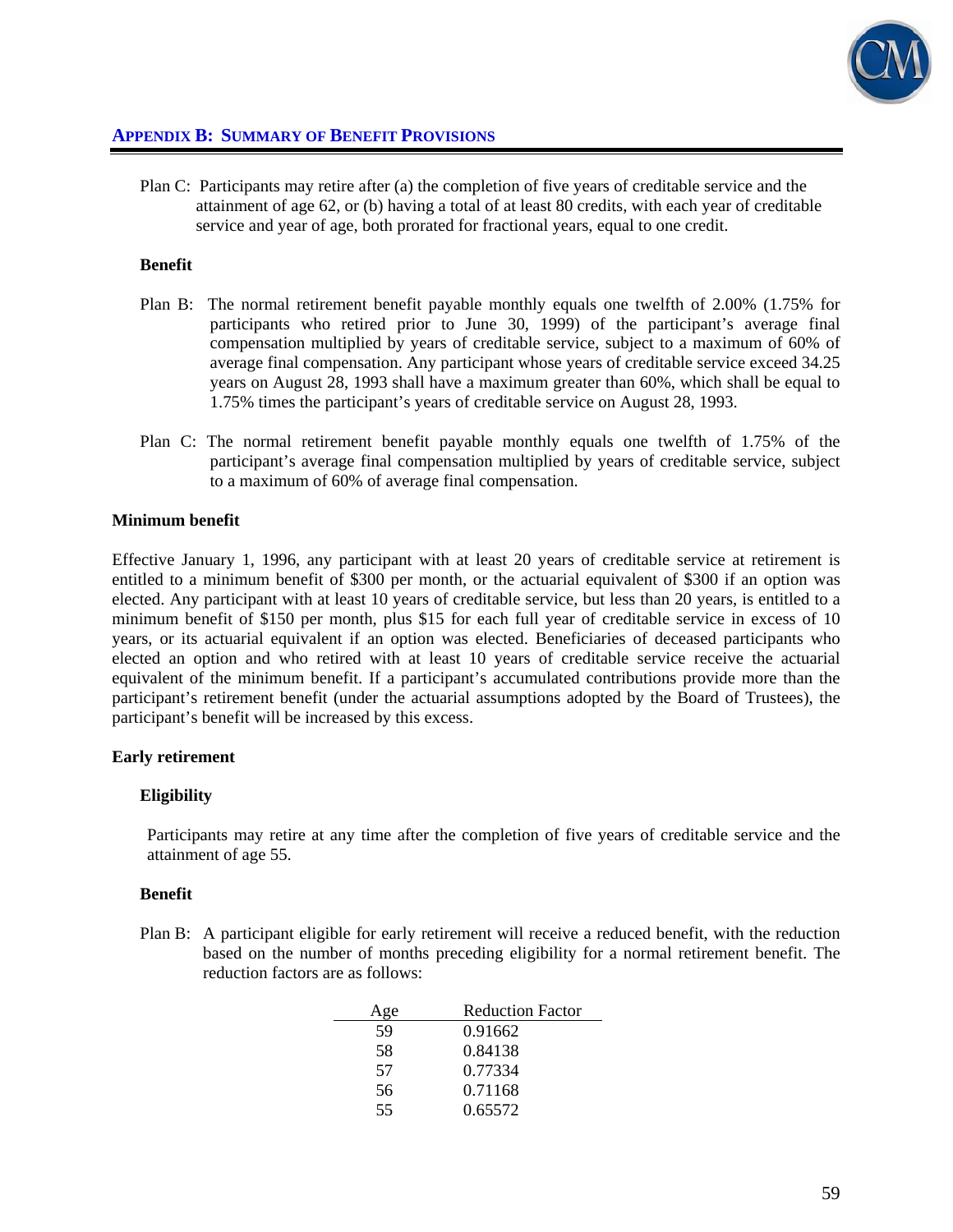

Plan C: A participant eligible for early retirement will receive a reduced benefit, with the reduction based on the number of months preceding eligibility for a normal retirement benefit. The reduction factors are as follows:

| Age | <b>Reduction Factor</b> |
|-----|-------------------------|
| 61  | 0.91329                 |
| 60  | 0.83548                 |
| 59  | 0.76548                 |
| 58  | 0.70235                 |
| 57  | 0.64531                 |
| 56  | 0.59366                 |
| 55  | 0.54680                 |

### **Disability retirement**

### **Eligibility**

A participant with at least five years of creditable service who is certified to be totally incapacitated for performance of duty by the Medical Board is eligible for a disability retirement.

### **Benefit**

A disabled participant will receive an unreduced benefit, calculated as for normal retirement, based on service and average final compensation at actual retirement date. The minimum disability retirement benefit will be the lesser of (a) 25% of the participant's average final compensation, or (b) the participant's service retirement allowance calculated on the participant's average final compensation and the maximum number of years of creditable service the participant would have earned had the participant remained an employee until age 60. Disability benefits are payable immediately.

### **Vested termination benefits**

### **Eligibility**

A participant who has at least five years of creditable service earns a vested interest in his or her accrued benefit, provided the participant leaves his or her contributions in the System.

### **Benefit**

The vested benefit is calculated as a normal retirement benefit based on service and average final compensation at date of termination and is payable at minimum normal retirement date.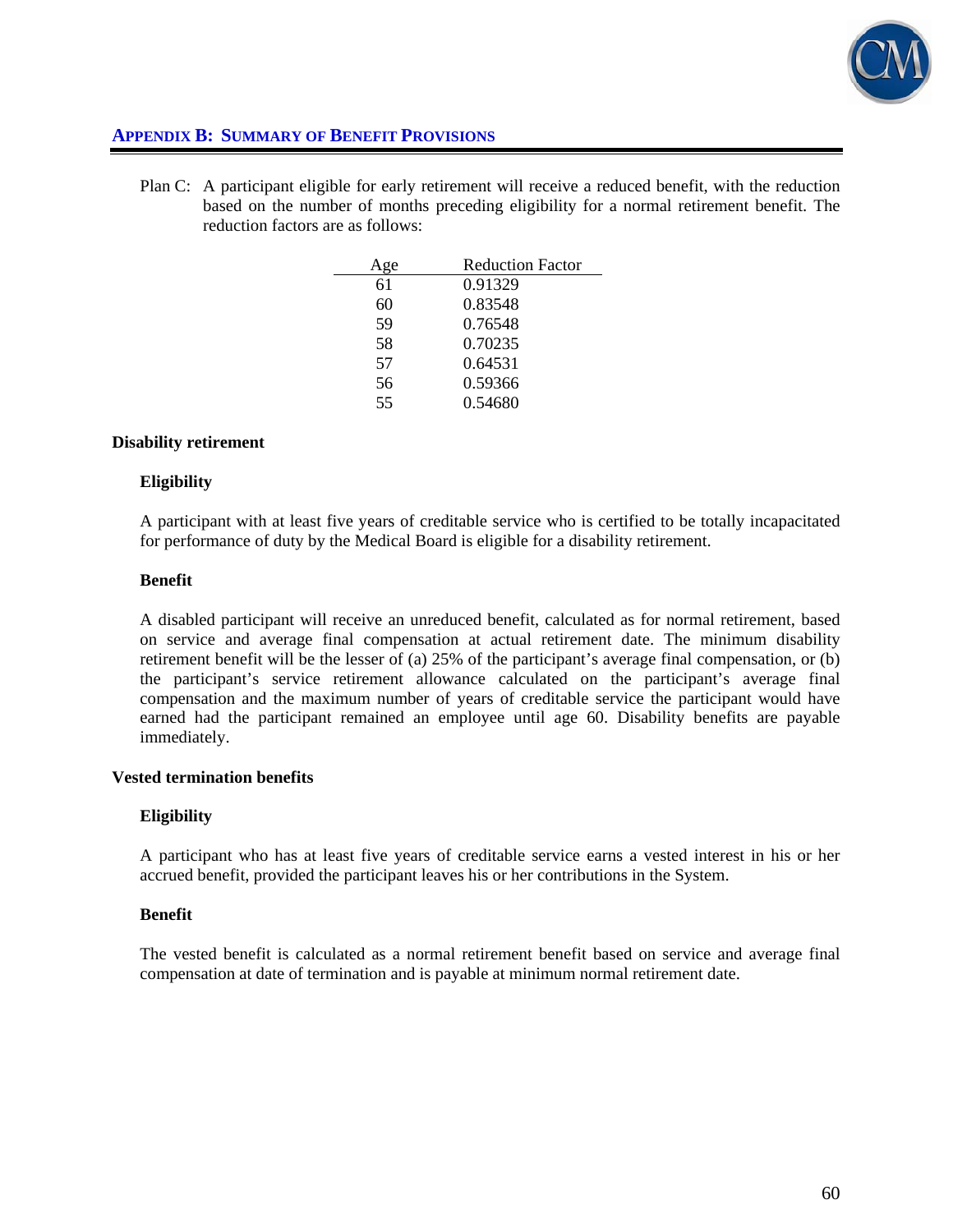

#### **Non-vested benefits**

#### **Benefit**

If the participant's termination is for reasons other than death or retirement and if the participant has not met the vesting or retirement requirements, the participant's contributions with interest will be refunded.

### **Death Benefit**

#### **Prior to retirement**

For a participant who dies before retirement, the participant's designated beneficiary is entitled to receive a monthly retirement benefit if (a) the participant was an active employee, or (b) the participant was a terminated vested member who met the age requirements for either normal or early retirement. The participant's designated beneficiary has the option of selecting a monthly benefit under Option 1 with immediate commencement, or receiving a refund of contributions accumulated with interest.

 For a terminated vested participant who dies before retirement and has not met the age requirements for retirement, the participant's accumulated contributions with interest will be paid to the participant's designated beneficiary.

 The designated beneficiary is the participant's spouse, dependent child or dependent parent. If the deceased participant was an actively contributing member and the beneficiary elects Option 1, such benefit shall be calculated as if the deceased participant had at least ten years of creditable service at the time of death. If the beneficiary is a child, the benefit in only payable until age nineteen.

#### **Postretirement**

The optional form of benefit payment selected will determine what, if any, benefits are payable upon death after retirement. Participants are guaranteed to receive at least their accumulated contributions at retirement, if they die before electing an option.

#### **Normal form of benefit payments**

The normal form of benefit payment is the normal retirement benefit amount paid monthly for the life of the participant. If the participant should die before receiving payments totaling the amount of their contributions to the plan, the designated beneficiary shall receive a lump sum payment of the remaining amount.

### **Optional forms of benefit payments**

Participants may elect from the following optional forms of benefit payment: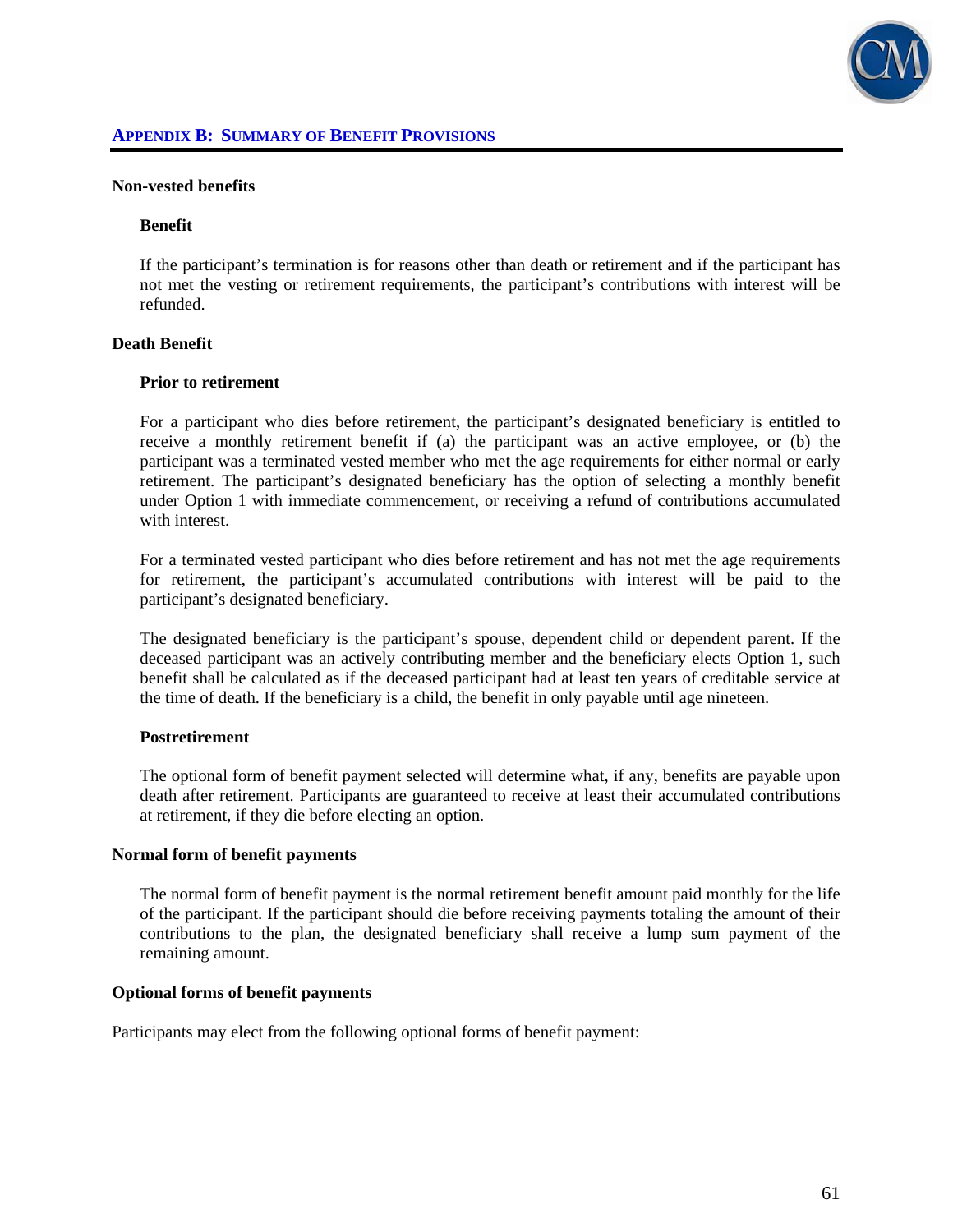

### **Option 1**

Option 1 provides a reduced retirement benefit that will continue on to a designated beneficiary. Upon a retiree's death, the retiree's designated beneficiary will receive for life, the same level of monthly retirement benefit. In the event the retiree's designated beneficiary predeceases the retiree, the retiree's monthly retirement benefit will be adjusted to the amount that would have been paid in the normal form of payment.

### **Option 2**

Option 2 provides a reduced retirement benefit that will continue on to a designated beneficiary. Upon a retiree's death, the retiree's designated beneficiary will receive for life, a monthly benefit equal to one-half of the retiree's monthly retirement benefit. In the event the retiree's designated beneficiary predeceases the retiree, the retiree's monthly retirement benefit will be adjusted to the amount that would have been paid in the normal form of payment.

### **Option 3**

Option 3 provides that upon a retiree's death, no benefits are payable to the retiree's estate or any beneficiary. Retirement benefits payable under this option will be actuarially increased from the normal form.

 Each of the above options produces benefits which are actuarially equivalent to the normal form of benefit which is a monthly annuity payable for the lifetime of the retiree.

### **Cost-of-living allowances**

The Board of Trustees shall determine annually whether or not the system can provide an increase in benefits for those retirees who, as of the January 1 preceding the date of such increase, have been retired at least one year. Any such increase also applies to optional retirement allowances paid to a retiree's beneficiary. The Board makes its determination as follows:

- 1. The actuary recommends to the Board what portion of the investment return is available for increases and the amount available to be paid on the first day of the  $14<sup>th</sup>$  month following the end of the valuation year. The actuary's recommendation is subject to the following safeguards:
	- a. The System's funded ratio as of the January  $1<sup>st</sup>$  of the preceding year of the proposed increase must be at least 100% after adjusting for the effect of proposed increase. The funded ratio is the ratio of assets to the pension benefit obligation.
	- b. The actuarially required contribution rate, after adjusting for the effect of the proposed increase, may not exceed the statutory contribution rate.
	- c. The actuary must certify that the proposed increase will not impair the actuarial soundness of the System.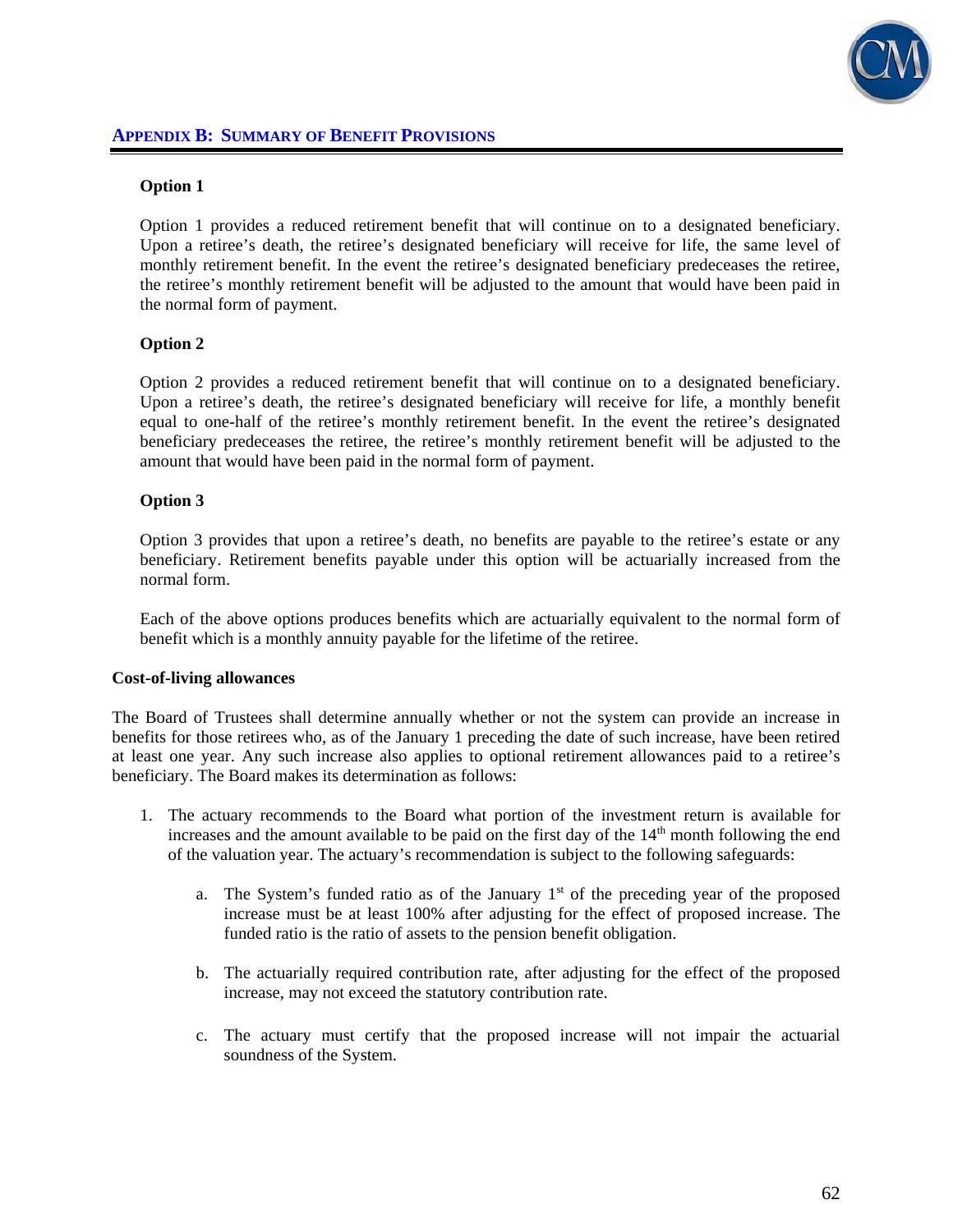

- 2. The Board reviews the actuary's recommendation and shall, in their discretion, determine if an increase may be granted. In accordance with Board policy, if an increase is permissible, the amount of the increase will be equal to the lesser of 3% or the percentage increase in the CPI for the preceding year, subject to a cumulative increase of 100% subsequent to December 31, 2000.
- 3. This provision does not guarantee an annual increase to any retired participant.

### **Administration of the retirement system**

The Board of Trustees is responsible for the general administration and proper operation of the retirement system. The Board consists of 12 members – four member appointed by the Board of Education, one member appointed by the Board of Trustees of the library district, four members elected by and from the participants of the retirement system, two members elected by and from the retirees of the retirement system, and the Superintendent of Schools of the School District of Kansas City, Missouri. Administrative expenses are paid out of the general reserve fund.

### **Employee contributions**

Effective January 1, 2015, participants contribute 8.5% of earnable annual compensation. Prior to January 1, 2015, participants contributed 8.0%. Prior to January 1, 2014, participants contributed 7.5%. Prior to January 1, 1999, participants contributed 5.9%. Prior to 1990, participants contributed 5.0% of earnable annual compensation plus 2.0% of earnable annual compensation in excess of \$6,500, the contribution earnings base.

### **Employer contributions**

The employers of participants contribute at the fixed rate of 1.99% of covered compensation effective July1, 1993; 3.99% effective July 1, 1995; 5.99% effective July 1, 1996; 7.50% effective January 1, 1999; 8.0% effective January 1, 2014; and 8.5% effective January 1, 2015. Prior to July 1, 1993, employer contributions were actuarially determined.

### **Changes from the Prior Valuation**

Legislation passed in the 2013 session allows the Board to adjust the contribution rate annually in 0.50% increments to as much as 9% for both employers and members. The Board adopted a contribution rate of 8.5% each (employer and member) beginning January 1, 2015.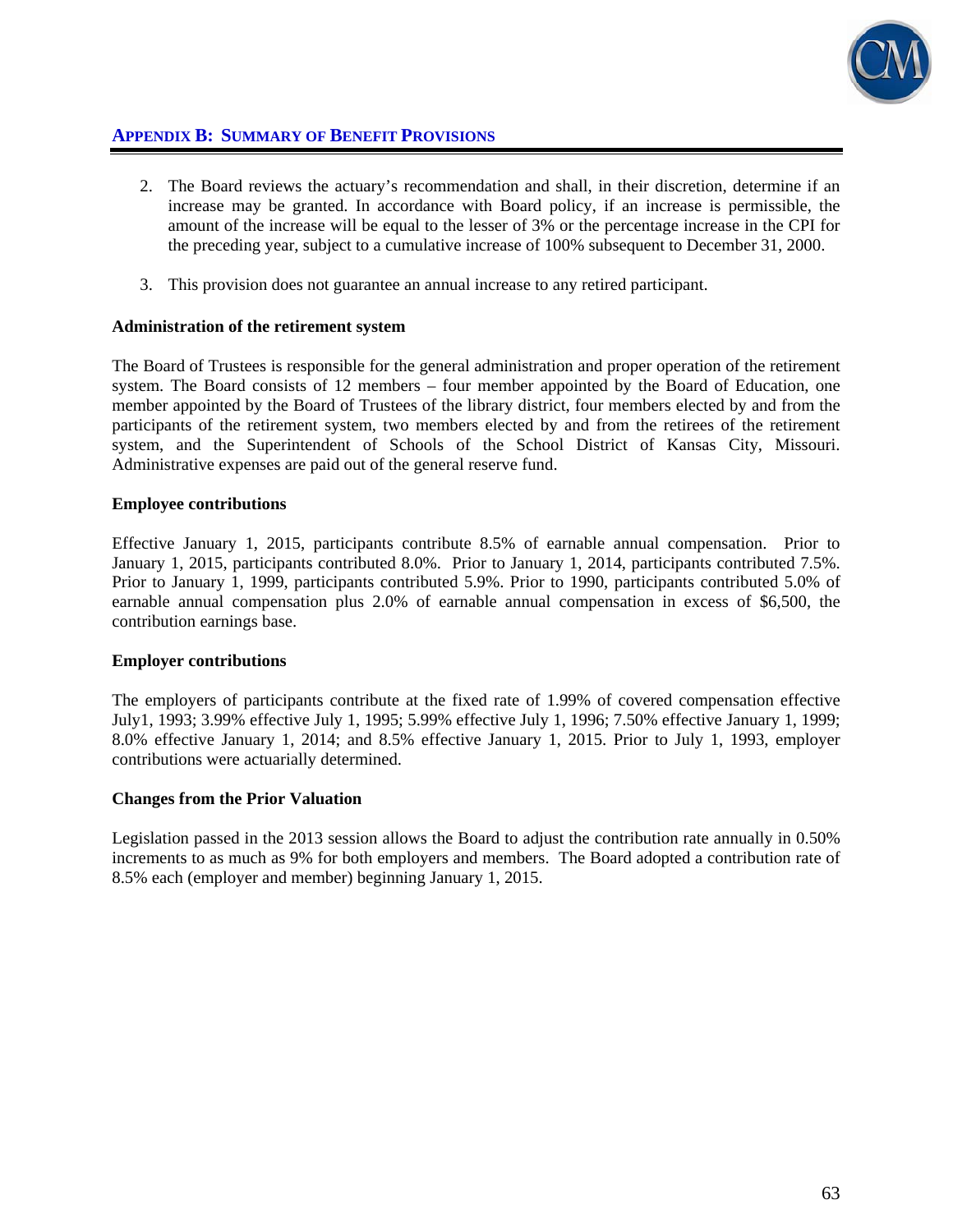

### **ACTUARIAL COST METHOD**

The actuarial cost method is a procedure for allocating the actuarial present value of pension benefits and expenses to time periods. The method used for the valuation is known as the Entry Age Normal actuarial cost method, and have the following characteristics:

- (i) The annual normal costs for each individual active member are sufficient to accumulate the value of the member's pension at time of retirement.
- (ii) Each annual normal cost is a constant percentage of the member's year-by-year projected covered compensation.

The Entry Age Normal actuarial cost method allocates the actuarial present value of each member's projected benefits on a level basis over the member's assumed pensionable compensation rates between the entry age of the member and the assumed exit ages.

The portion of the actuarial present value allocated to the valuation year is called the normal cost. The portion of the actuarial present value not provided for by the actuarial present value of future normal costs is called actuarial accrued liability. Deducting actuarial assets from the actuarial accrued liability determines the unfunded actuarial accrued liability or (surplus). The unfunded actuarial accrued liability/(surplus) is financed as a level dollar amount over an open 30-year period.

#### **ACTUARIAL ASSUMPTIONS**

System contribution requirements and actuarial present values are calculated by applying assumptions to the benefit provisions and membership information of the System, using the actuarial cost method.

The principal areas of risk which require assumptions about future activities of the System are:

- (i) Long-term rates of investment return to be generated by the assets of the System
- (ii) Patterns of pay increases to members
- (iii) Rates of mortality among members, retirees and beneficiaries
- (iv) Rates of withdrawal of active members
- (v) Rates of disability among active members
- (vi) The age patterns of actual retirements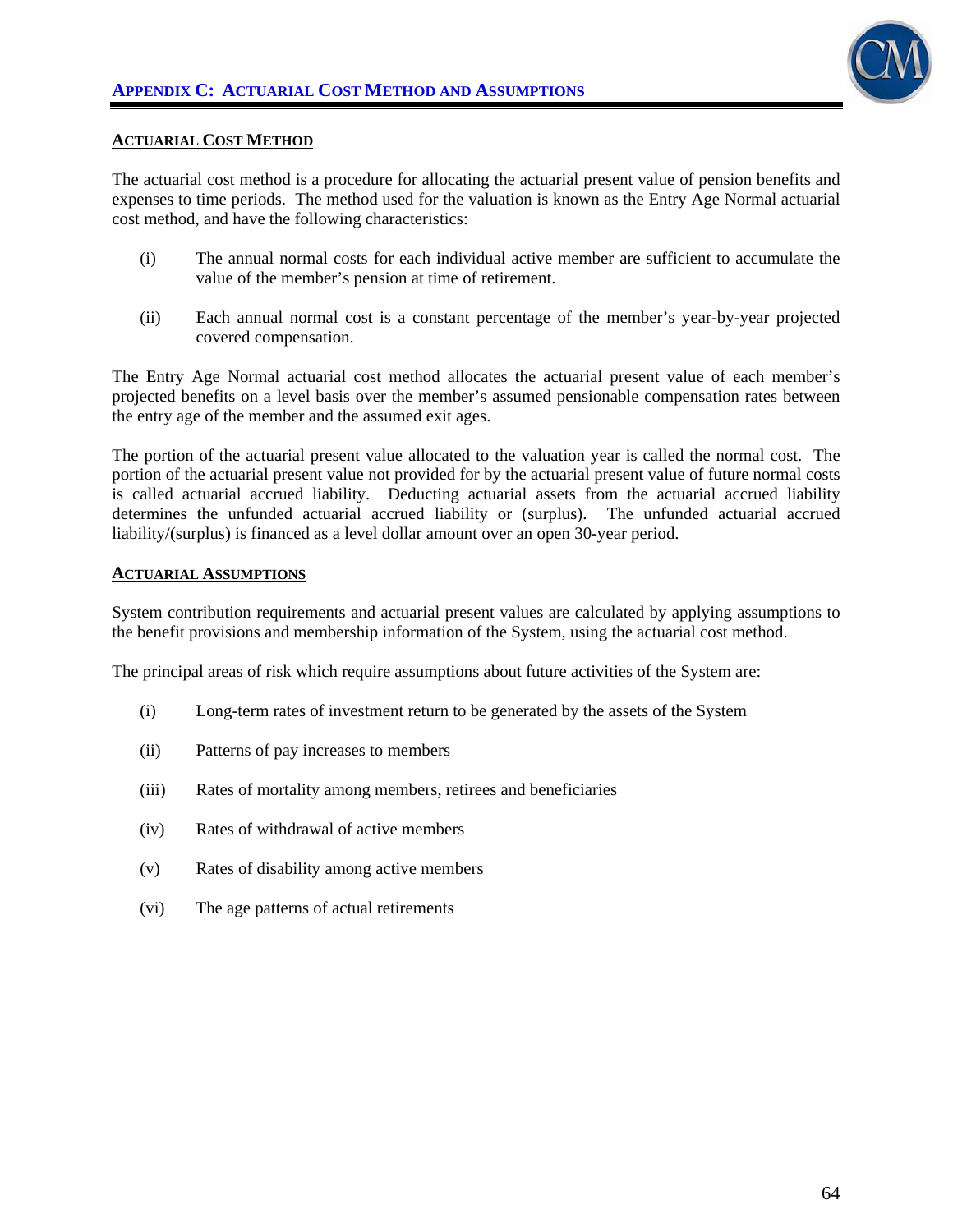

In making a valuation, the monetary effect of each assumption is calculated for as long as a presently covered person survives – a period of time which can be as long as a century.

Actual experience of the System will not coincide exactly with assumed experience. Each valuation provides a complete recalculation of assumed future experience and takes into account all past differences between assumed and actual experiences. The result is a continual series of adjustments (usually small) to the computed contribution rate.

From time to time, one or more of the assumptions are modified to reflect experience trends (but not random or temporary year-to-year fluctuations).

Long-term Rate of Return: (net of administrative expenses): 8.00% per year, compounded annually (3.50% long-term price inflation and a 4.50% real rate of return).

### **Interest Crediting Rate on Member Accounts:** 5.00% per year.

**Salary Increase Rates:** 5.00% per year.

**Mortality Table:** This assumption is used to measure the probabilities of members dying and the probabilities of each pension payment being made after retirement.

| <b>Healthy Retirees</b><br>And Beneficiaries: | IRS Prescribed Static Table: RP-2000 Healthy Annuitant Table projected 7 years<br>from valuation date using Scale AA      |
|-----------------------------------------------|---------------------------------------------------------------------------------------------------------------------------|
| Disabled Retirees:                            | RP-2000 Disabled Table for Males and Females                                                                              |
| <b>Active Members:</b>                        | IRS Prescribed Static Table: RP-2000 Healthy Non-Annuitant Table projected 15<br>years from valuation date using Scale AA |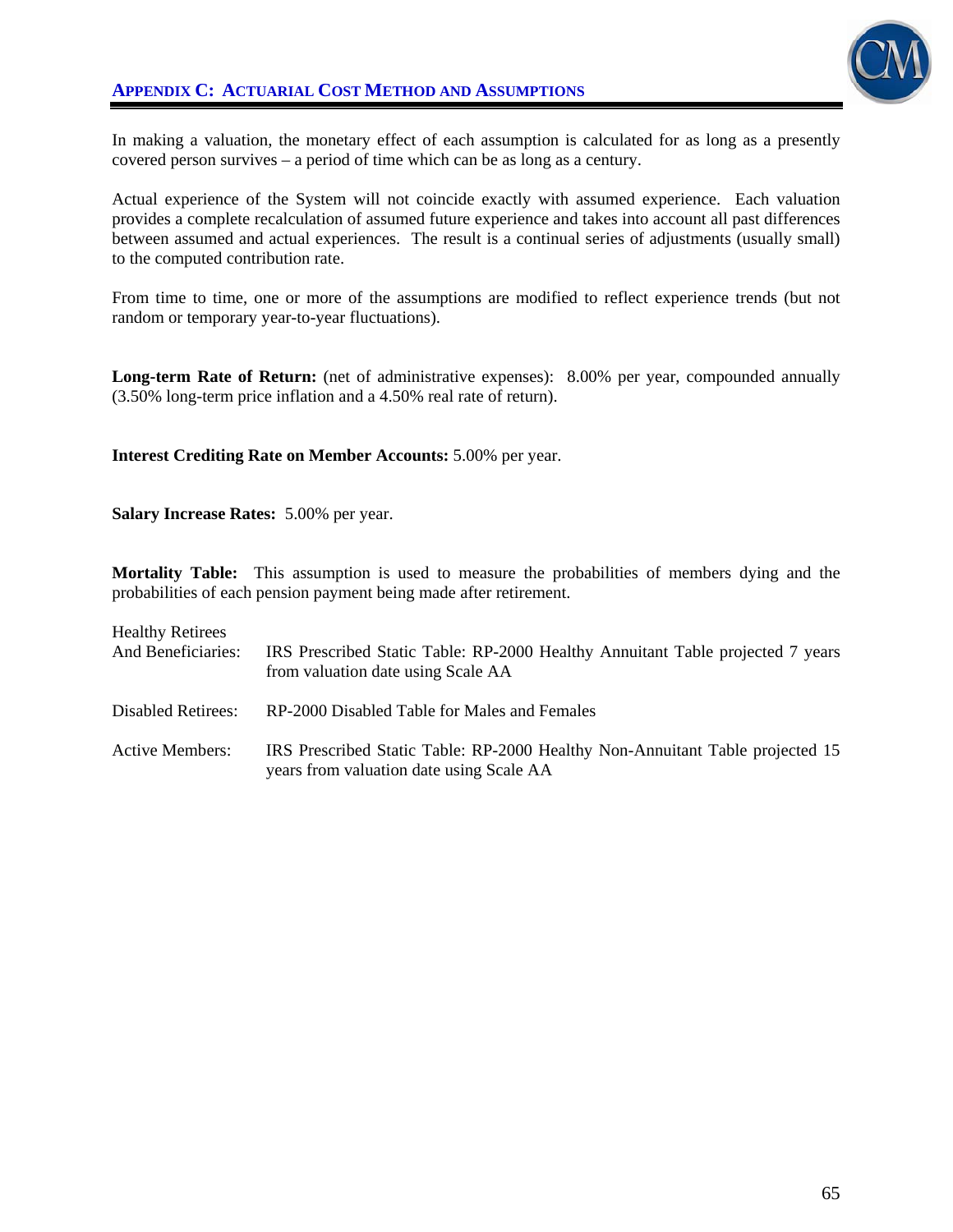

**Rates of Retirement:** These rates are used to measure the probability of eligible members retiring under the regular retirement provisions.

Retirements occur at rates based on the actual experience of the retirement system. The age-related rates used are shown in the below table. However, 20% of participants are assumed to retire in their first year of eligibility for normal retirement. The first year of normal retirement eligibility is the earlier of age 60 and 5 years of creditable service or 75 credits for Plan B members, and the earlier of age 62 and 5 years of creditable service or 80 credits for Plan C members.

| Retirement |      |
|------------|------|
| Age        | Rate |
| 45-59      | 5%   |
| 60         | 12   |
| 61         | 12   |
| 62         | 25   |
| 63         | 15   |
| 64         | 20   |
| 65         | 35   |
| 66-69      | 25   |
| 70         | 100  |

**Rates of Separation from Active Membership:** This assumption measures the probabilities of a member terminating employment. The rates do not apply to members who are eligible to retire.

| Sample<br>Ages | Years of<br>Service | Probability of<br><b>Terminating During Year</b> |
|----------------|---------------------|--------------------------------------------------|
|                |                     |                                                  |
| <b>ALL</b>     | 1                   | 27.00%                                           |
|                | $\overline{2}$      | 24.00                                            |
|                | 3                   | 21.00                                            |
|                | $\overline{4}$      | 18.00                                            |
|                | 5                   | 15.00                                            |
|                | 6                   | 13.00                                            |
|                | 7                   | 11.00                                            |
|                | 8                   | 9.00                                             |
| 25             | Over 8              | 12.20                                            |
| 30             |                     | 9.20                                             |
| 35             |                     | 7.10                                             |
| 40             |                     | 5.60                                             |
| 45             |                     | 4.70                                             |
| 50             |                     | 4.20                                             |
| 55             |                     | 3.80                                             |
| 60             |                     | 3.80                                             |

After 8 years of service, termination rates vary by age, however, not all ages are shown above.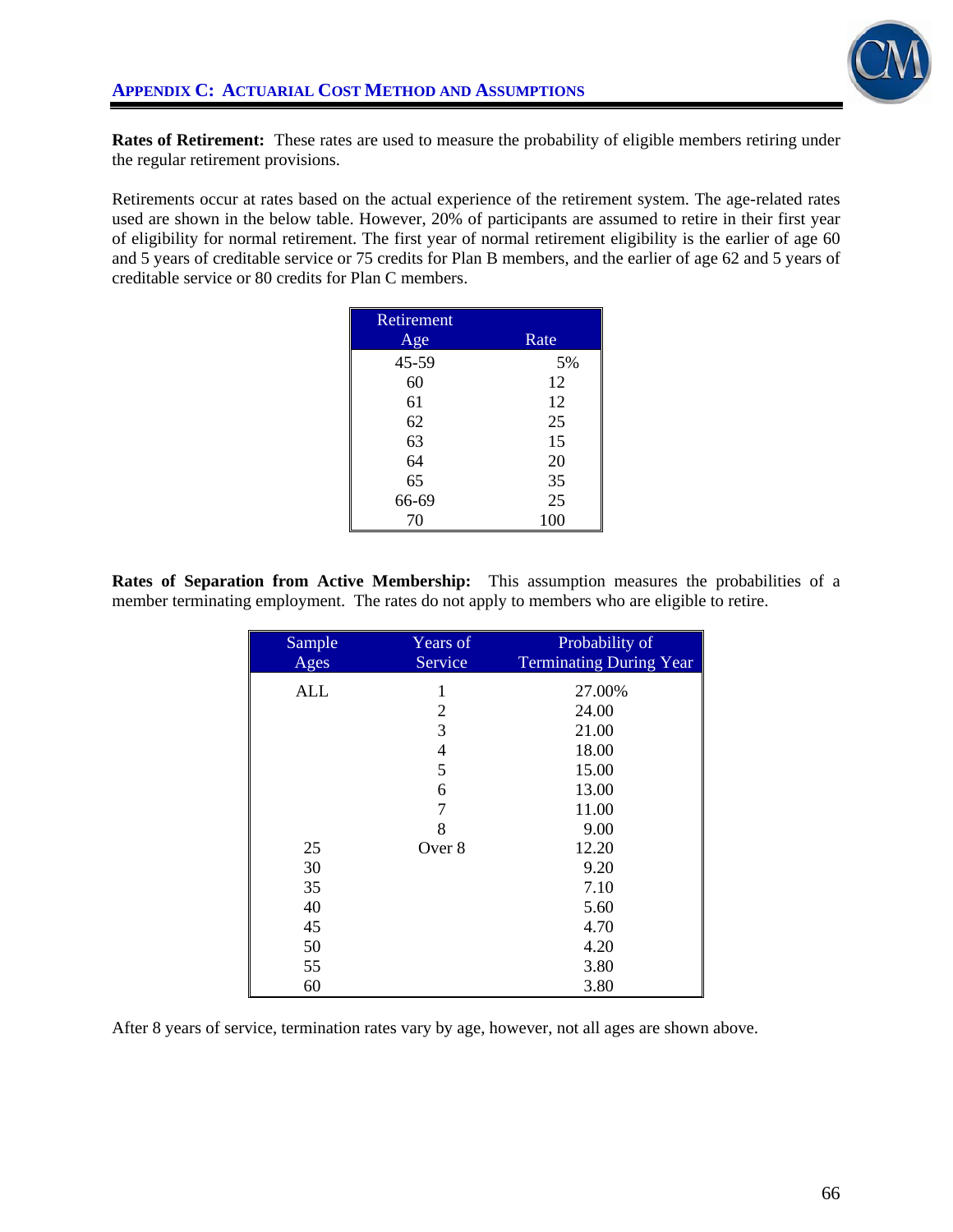

**Forfeiture of Vested Benefits:** Participants terminating in vested status are given the option of taking a refund of their accumulated participant contributions (and thereby forfeiting the employer-provided benefit) or deferring their vested benefit. Active members who terminate in the future with a vested benefit are assumed to take a deferred vested annuity, unless a refund of contributions and interest is greater than the actuarial present value of their vested deferred benefit.

**Rates of Disability:** This assumption measures the probabilities of a member becoming disabled.

| Sample<br>Ages | % of Active Members Becoming<br><b>Disabled During Next Year</b> |
|----------------|------------------------------------------------------------------|
| 25             | 0.05%                                                            |
| 30             | 0.10                                                             |
| 35             | 0.10                                                             |
| 40             | 0.10                                                             |
| 45             | 0.15                                                             |
| 50             | 0.25                                                             |
| 55             | 0.40                                                             |
| 60             | 0.50                                                             |

Disability probabilities vary by age, however, not all ages are shown above.

**Administrative Expenses:** Assumed to be paid from investment earnings.

**Active Member Group Size:** Assumed to remain constant.

**Vested Deferred Pensions:** The value of deferred vested liabilities is 150% of the total value of individual participant account balances to reflect the fact that some members will take a deferred annuity.

**Future Benefit Increases or Additional Benefits:** When funding is adequate, the Board may authorize cost of living adjustments (COLAs), as noted in the summary of plan provisions. In the past, the Board has also sometimes granted an additional monthly payment to retirees (13th check.) This valuation assumes that no future COLAs and no future 13th checks will be awarded.

#### **MISCELLANEOUS AND TECHNICAL ASSUMPTIONS**

**Marriage Assumption:** All participants are assumed to be married for purposes of death benefits. In each case, the male was assumed to be 4 years older than the female.

**Decrement Timing:** Decrements of all types are assumed to occur mid-year.

**Other:** The turnover decrement does not operate during retirement eligibility.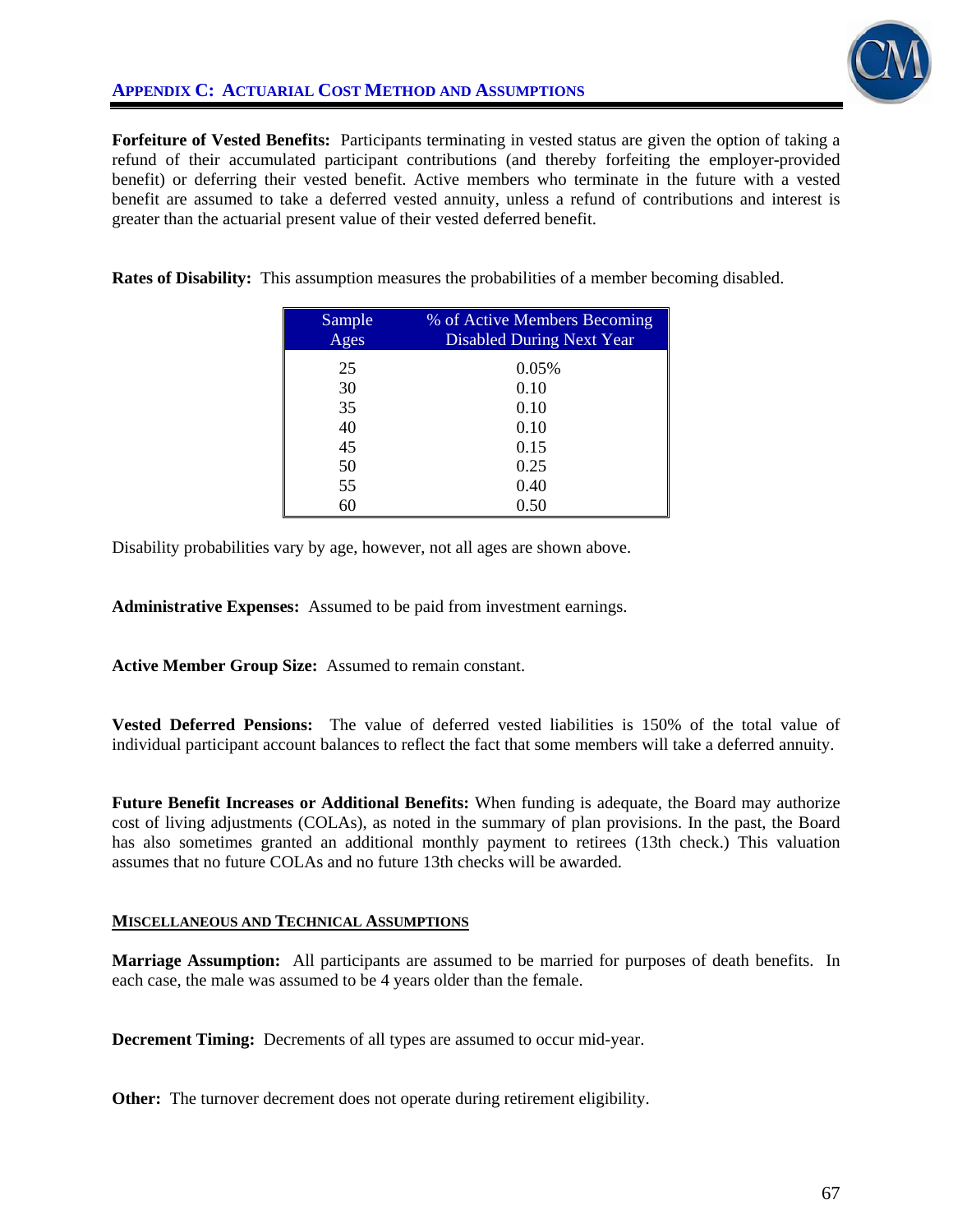

**Missing Gender:** Records that are missing a gender are assumed to be female if the record belongs to a member, and male if the record belongs to a beneficiary.

### **CHANGES FROM THE PRIOR VALUATION**

The mortality table for non-disabled members, the IRS Static Mortality Table mandated for use by private pension plans, was updated to the applicable table for 2015. This uses a separate table for precommencement and post-commencement.